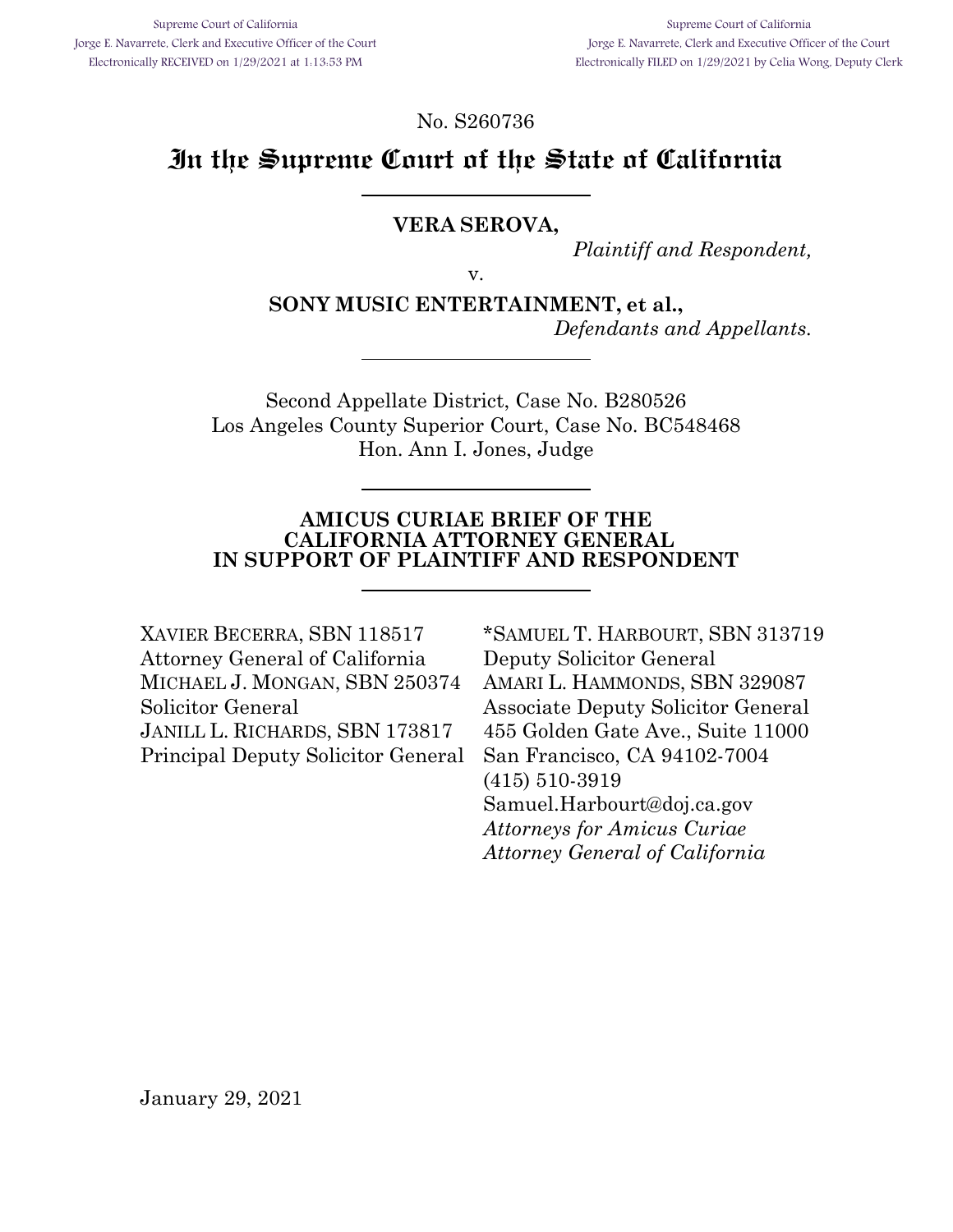## **TABLE OF CONTENTS**

|                                                                                                                    | А. |    | The Development of False Advertising Law  18                                                                                                     |  |
|--------------------------------------------------------------------------------------------------------------------|----|----|--------------------------------------------------------------------------------------------------------------------------------------------------|--|
|                                                                                                                    | В. |    | California Statutes Prohibiting False Advertising 23                                                                                             |  |
|                                                                                                                    |    |    |                                                                                                                                                  |  |
|                                                                                                                    |    |    |                                                                                                                                                  |  |
| Ι.                                                                                                                 |    |    | False or Misleading Commercial Speech Receives No                                                                                                |  |
| Serova Alleges Core Commercial Speech Unprotected by<br>П.<br>the First Amendment: That Sony Falsely Described Its |    |    |                                                                                                                                                  |  |
|                                                                                                                    | А. |    | A Seller's Description of Its Product on a Product<br>Label, or in an Advertising Campaign, Constitutes                                          |  |
|                                                                                                                    | В. |    | A Seller's False or Misleading Product Claims Do<br>Not Become "Noncommercial" Merely Because the<br>Seller Lacks Personal Knowledge Whether the |  |
|                                                                                                                    | C. |    | It Would Not Violate the First Amendment to Hold<br>Sony Liable for Falsely Describing Its Product to                                            |  |
|                                                                                                                    |    | 1. | The First Amendment does not provide a "due"<br>diligence" safe harbor for false advertising 45                                                  |  |
|                                                                                                                    |    | 2. | Sony's statements are not so "unverifiable"<br>that they cannot be subject to false                                                              |  |
|                                                                                                                    |    | 3. | Holding Sony liable on false advertising<br>grounds would neither chill nor punish                                                               |  |
|                                                                                                                    |    | 4. | False advertising is not insulated from<br>liability because it relates to a matter of public                                                    |  |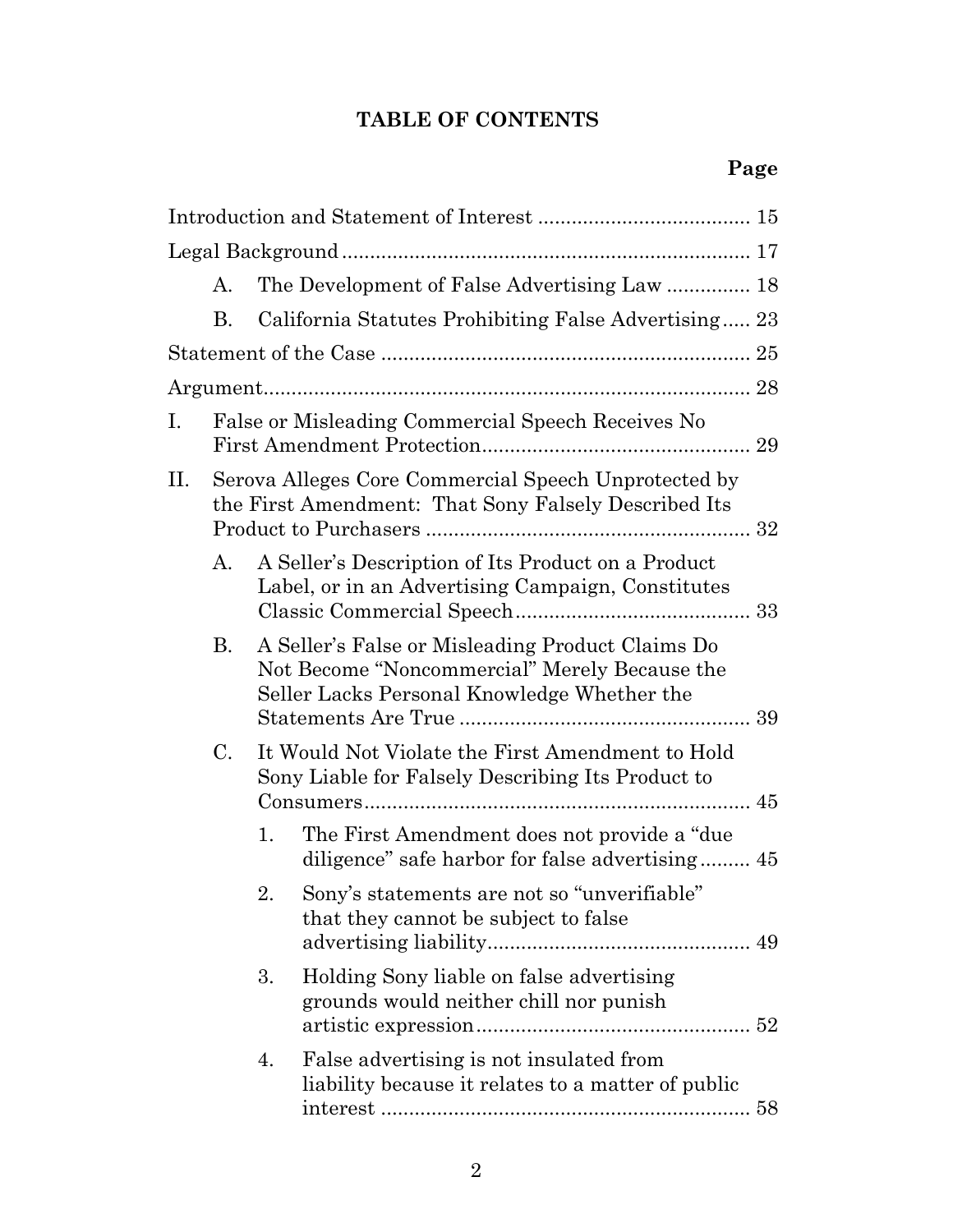## **TABLE OF CONTENTS (continued)**

**Page**

|--|--|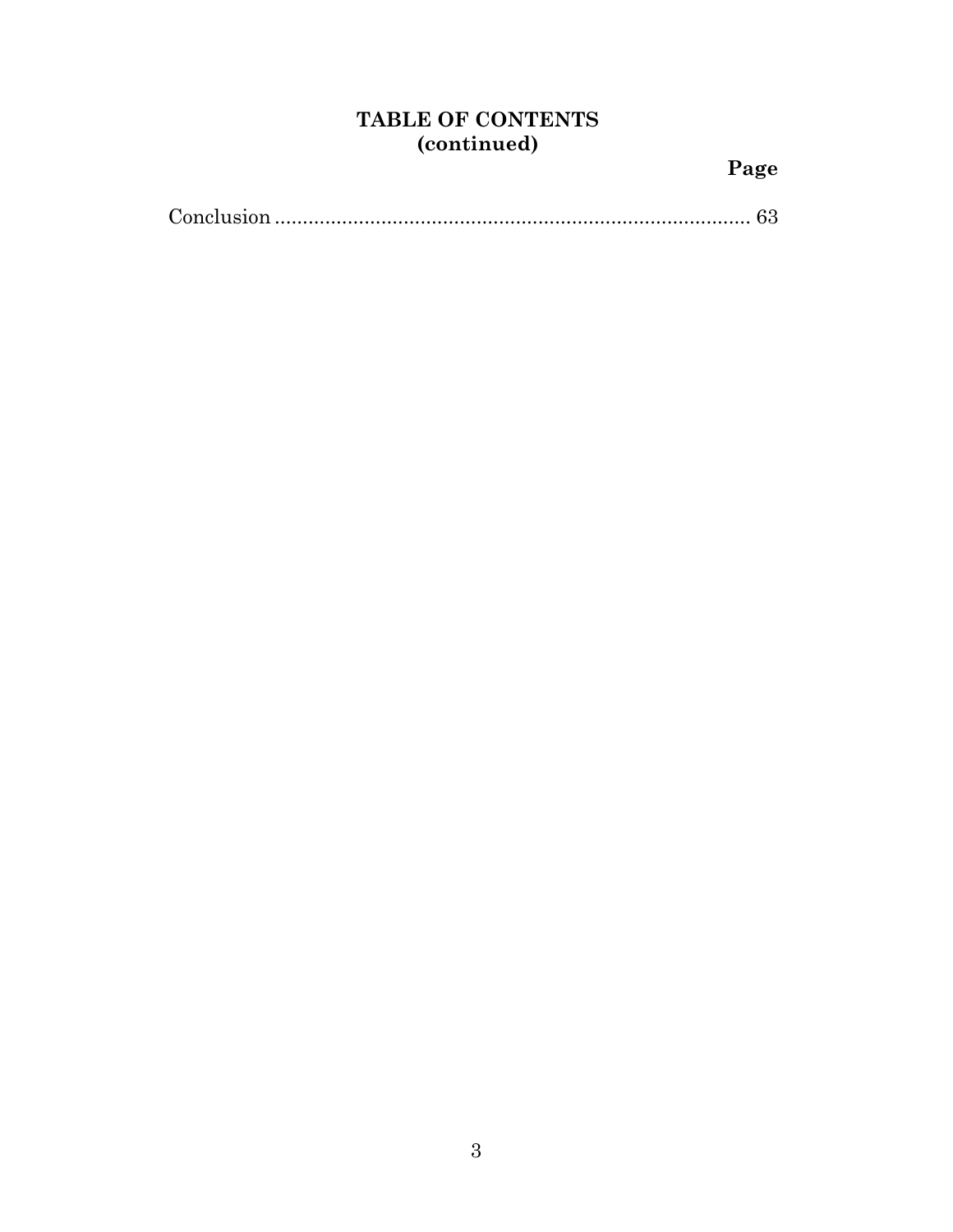## **TABLE OF AUTHORITIES**

### **CASES**

| Abbott Laboratories v. Mead Johnson & Co.                        |    |
|------------------------------------------------------------------|----|
| Adolph Coors Co. v. Brady                                        |    |
| Assn. of National Advertisers, Inc. v. Lungren                   |    |
| Bad Frog Brewery, Inc. v. New York State Liquor<br>Authority     |    |
| Bakers Franchise Corp. v. FTC                                    |    |
| Bank of the West v. Superior Court                               |    |
| Barnard v. Kellogg                                               |    |
| Bates v. State Bar of Arizona                                    |    |
| Board of Trustees of State University of New York v.<br>$F_{OX}$ |    |
| Benson v. Kwikset Corp.                                          |    |
| Benson v. Paul Winley Record Sales Corp.                         | 38 |
| Bolger v. Youngs Drug Products Corp.                             |    |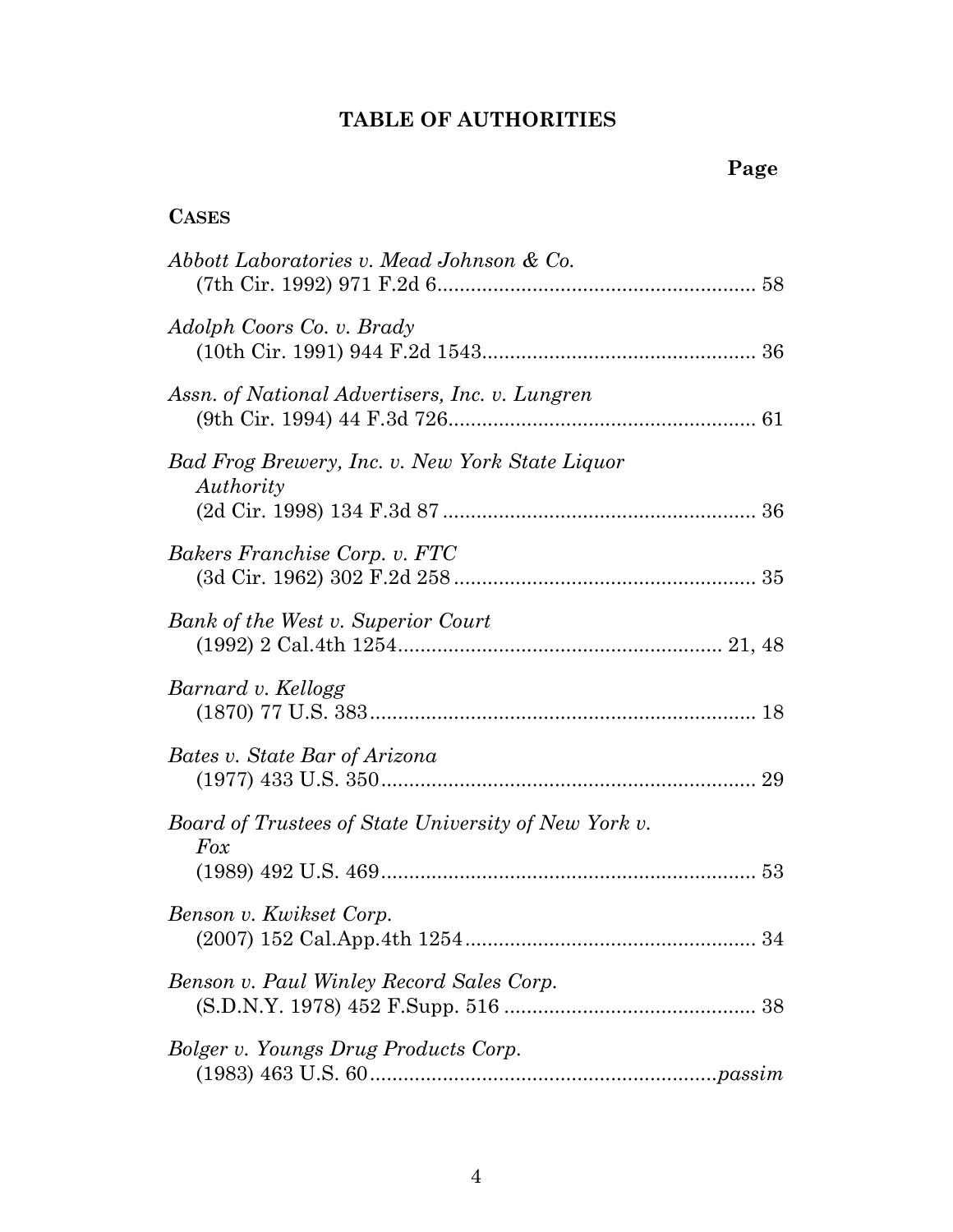| Brady v. Bayer Corp.                                                            |
|---------------------------------------------------------------------------------|
| Brandenburg v. Ohio                                                             |
| Cashmere & Camel Hair Manufacturers Institute v.<br>Saks Fifth Avenue           |
| Central Hudson Gas & Electric Corp. v. Public<br>Service Commission of New York |
| Consumer Justice Center v. Olympian Labs, Inc.                                  |
| Cortez v. Purolator Air Filtration Products Co.                                 |
| Davidson v. Kimberly-Clark Corp.                                                |
| Eastman Chemical Co. v. Plastipure, Inc.                                        |
| Edenfield v. Fane                                                               |
| Escola v. Coca Cola Bottling Co. of Fresno                                      |
|                                                                                 |
| FilmOn.com Inc. v. DoubleVerify Inc.                                            |
| FTC v. Direct Marketing Concepts, Inc.                                          |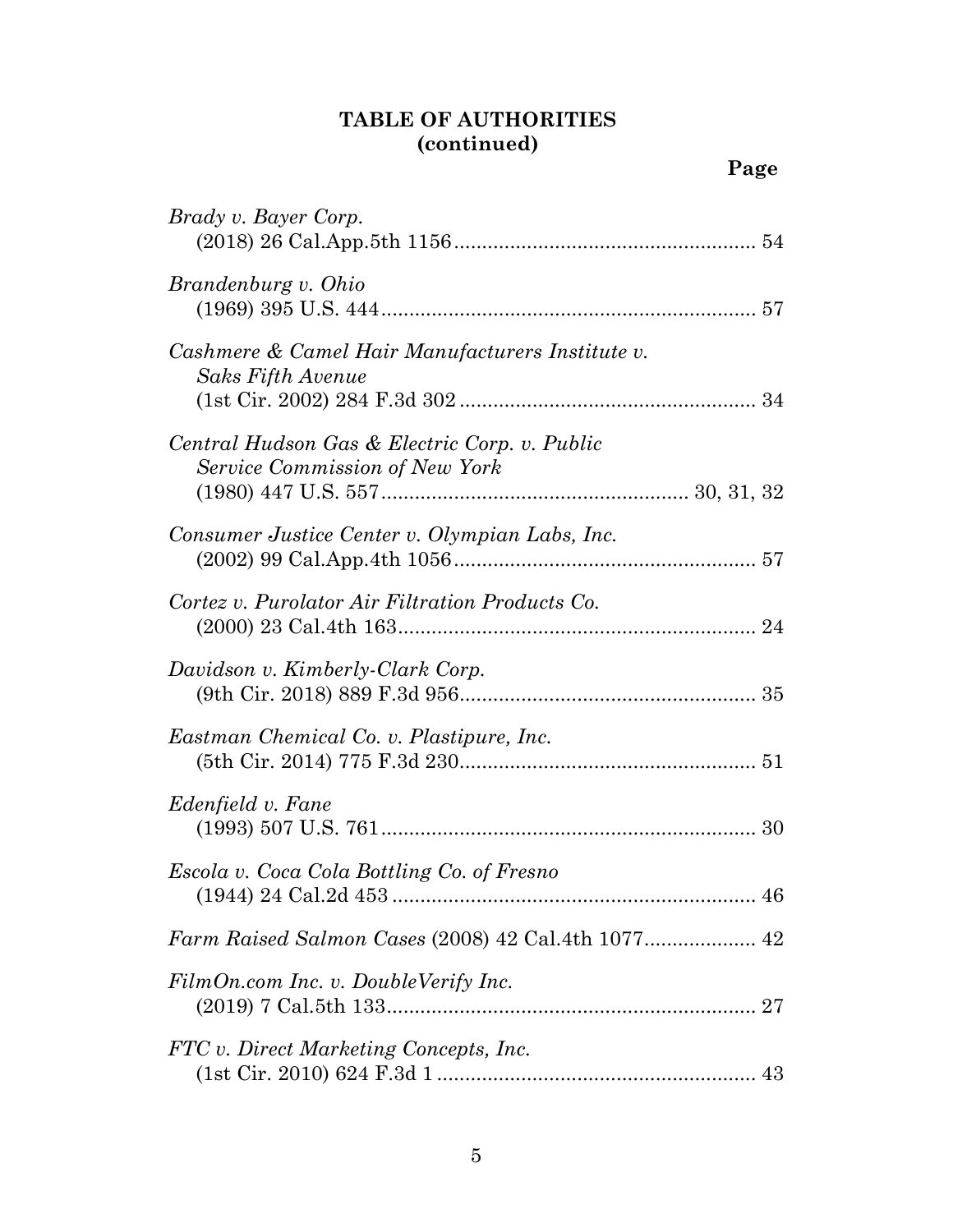| FTC v. Standard Education Society                                  |
|--------------------------------------------------------------------|
| Gertz v. Robert Welch, Inc.                                        |
| Guggenheimer v. Ginzburg                                           |
| <i>Impression Products, Inc. v. Lexmark International,</i><br>Inc. |
| In re $R.M.J.$                                                     |
| Kasky v. Nike, Inc.                                                |
| King v. Innovation Books, a Division of Innovative<br>Corp.        |
| Kwikset Corp. v. Superior Court                                    |
| Larsen v. Terk Technologies Corp.                                  |
| MillerCoors, LLC v. Anheuser-Busch Cos.                            |
| Molson Coors Beverage Co. USA v. Anheuser-Busch<br>Cos.            |
| New York Times Co. v. Sullivan                                     |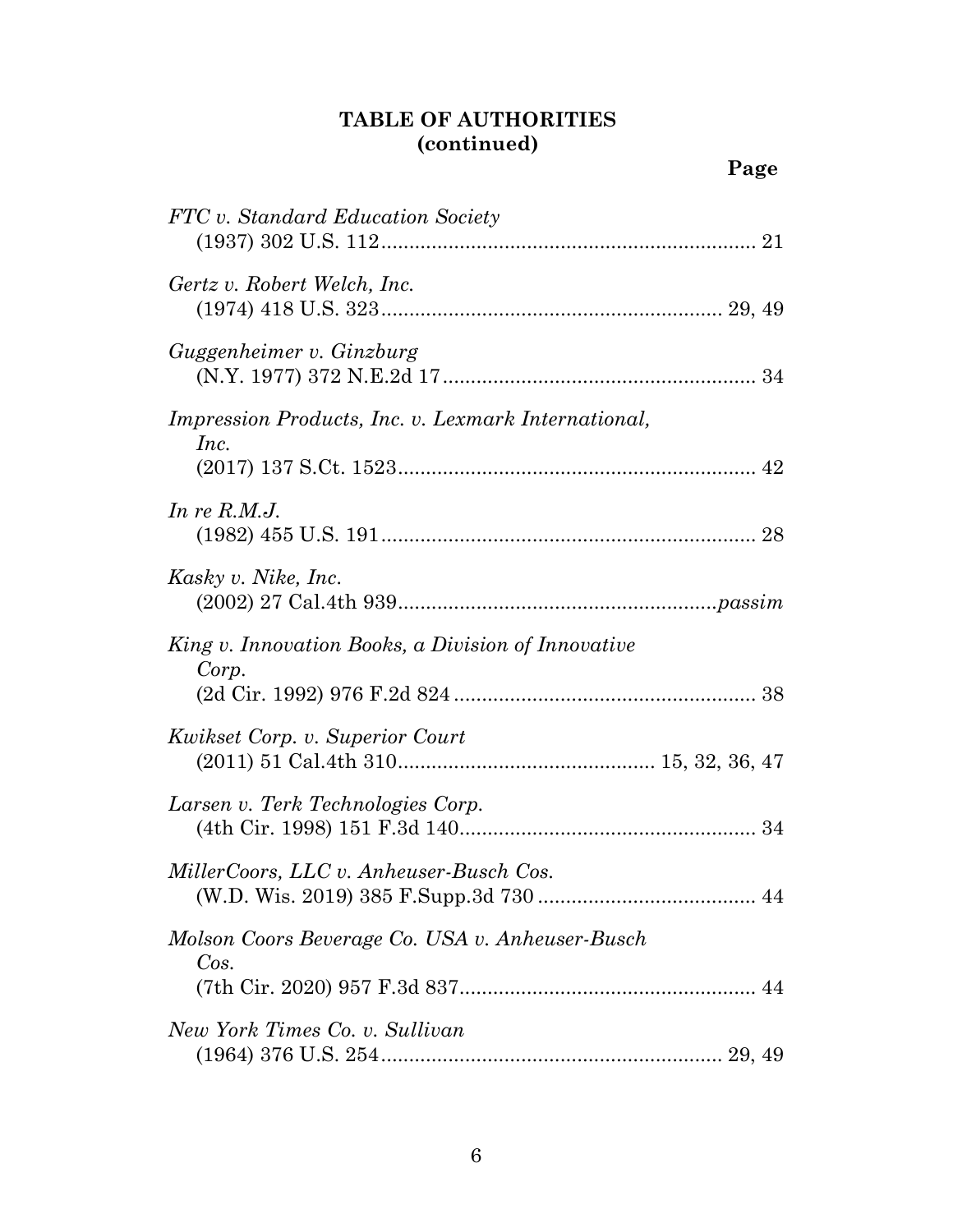| National Institute of Family & Life Advocates v.<br>Becerra                                     |
|-------------------------------------------------------------------------------------------------|
| Nationwide Biweekly Administration, Inc. v. Superior<br>Court                                   |
| Nike, Inc. v. Kasky                                                                             |
| Novartis Consumer Health, Inc. v. Johnson &<br>Johnson-Merck Consumer Pharm. Co.                |
| Ohralik v. Ohio State Bar Assn.                                                                 |
| <i><b>Omnicare, Inc. v. Laborers District Council</b></i><br>Construction Industry Pension Fund |
| People v. JTH Tax, Inc.                                                                         |
| People v. Southern Pacific Co.                                                                  |
| People v. Sommerhalder                                                                          |
| PhotoMedex, Inc. v. Irwin                                                                       |
| Pizza Hut, Inc. v. Papa John's International, Inc.                                              |
| POM Wonderful LLC v. Coca-Cola Co.                                                              |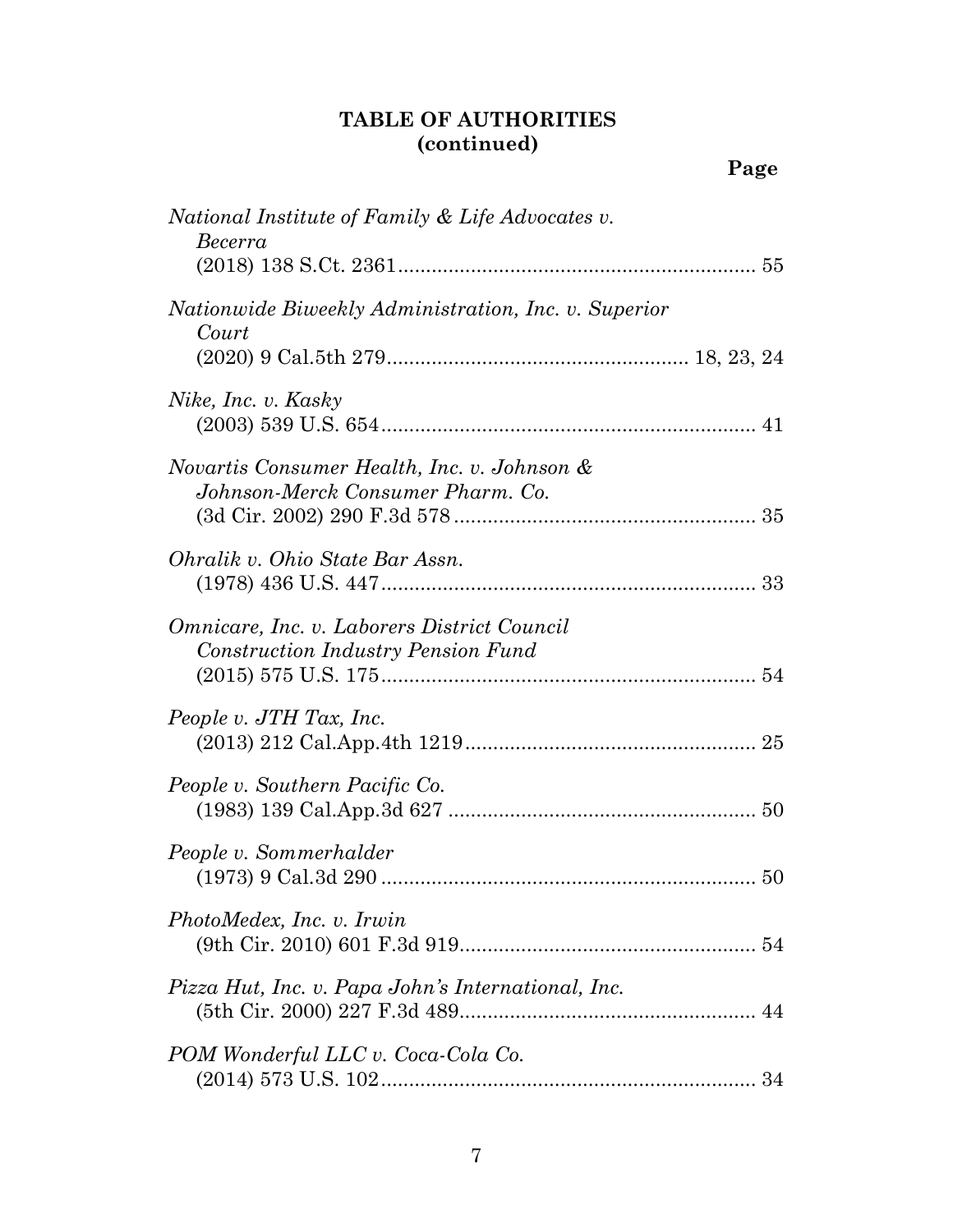| POM Wonderful, LLC v. FTC                                        |
|------------------------------------------------------------------|
|                                                                  |
| PPX Enterprises, Inc. v. Audiofidelity Enterprises,<br>Inc.      |
|                                                                  |
| <i>Price v. Philip Morris, Inc.</i>                              |
| Procter & Gamble Co. v. Amway Corp.                              |
| RCA Records, a Division of RCA Corp. v. Kory                     |
| Records, Inc.<br>(E.D.N.Y., Mar. 14, 1978, No. 77-C-362) 1978 WL |
| Reid v. Johnson & Johnson                                        |
| Rogers v. Grimaldi                                               |
| Rubin v. Coors Brewing Co.                                       |
| Serova v. Sony Music Entertainment                               |
| Serova v. Sony Music Entertainment                               |
| Smith v. Montoro                                                 |
| Snyder v. Phelps<br>60                                           |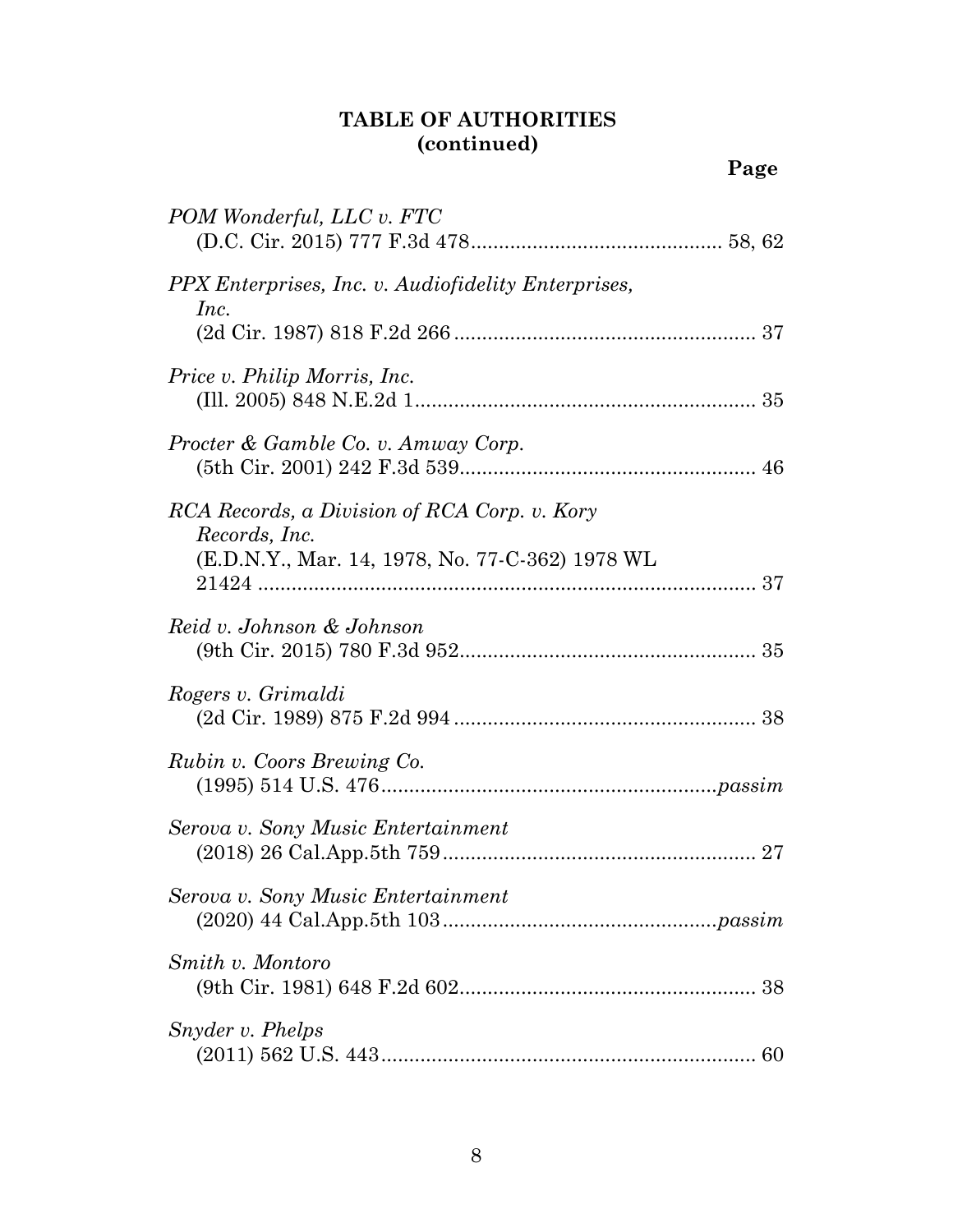| Sorrell v. IMS Health Inc.                                                      |
|---------------------------------------------------------------------------------|
| State ex rel. Miller v. Hydro Mag, Ltd.                                         |
| Suchanek v. Sturm Foods, Inc.                                                   |
| U.S. Healthcare, Inc. v. Blue Cross of Greater<br>Philadelphia                  |
| United States v. Alvarez                                                        |
| United States v. Stevens                                                        |
| Van Zant v. Apple Inc.                                                          |
| Virginia State Board of Pharmacy v. Virginia<br>Citizens Consumer Council, Inc. |
| West Virginia State Board of Education v. Barnette                              |
| Wildlife Internationale, Inc. v. Clements                                       |
| Williams v. Gerber Products Co.                                                 |
| Zauderer v. Office of Disciplinary Counsel of Supreme<br>Court of Ohio<br>36    |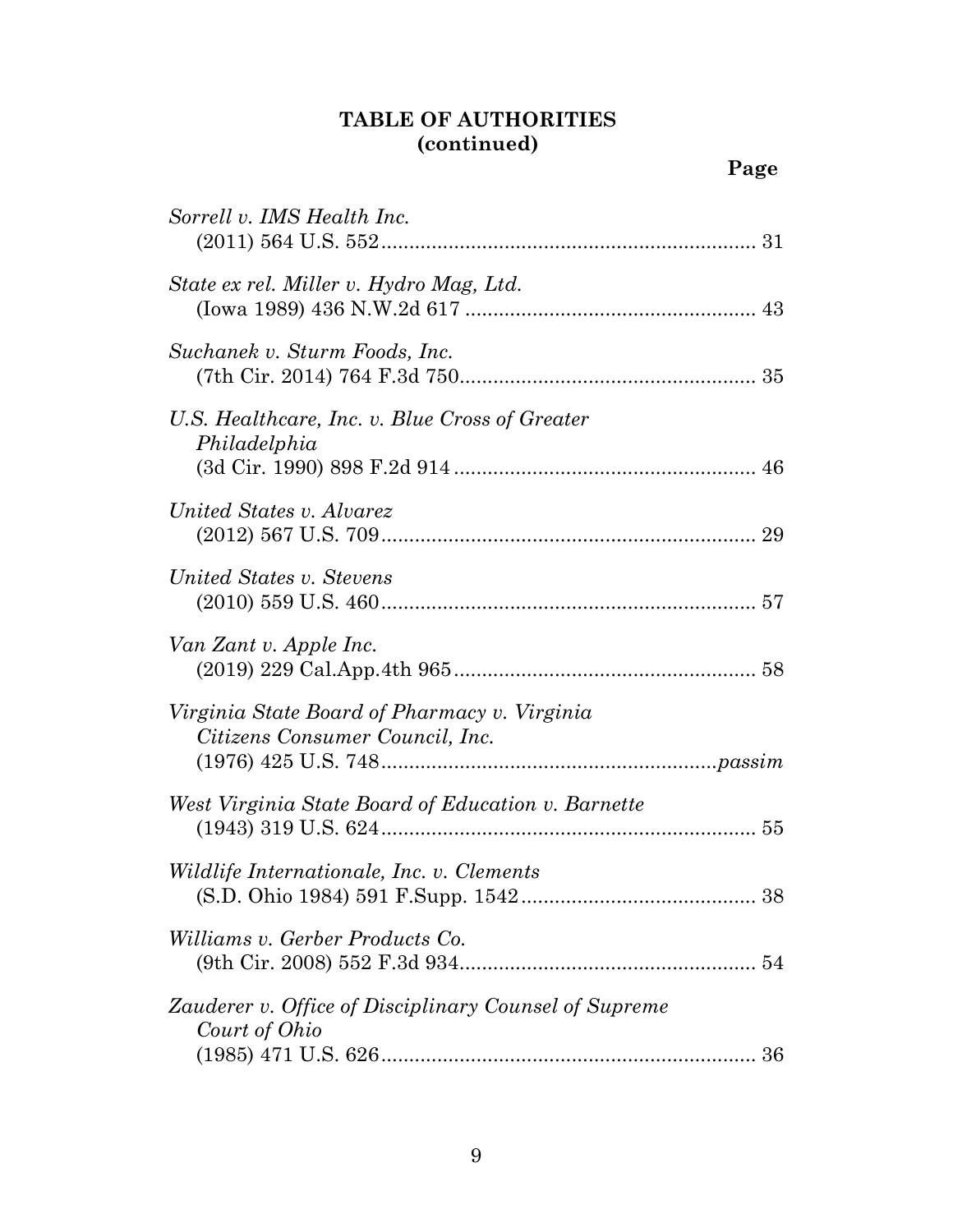| 15 U.S.C.                                           |  |
|-----------------------------------------------------|--|
|                                                     |  |
|                                                     |  |
|                                                     |  |
|                                                     |  |
| Bus. & Prof. Code                                   |  |
|                                                     |  |
|                                                     |  |
|                                                     |  |
|                                                     |  |
| $§ 17535.5 23$                                      |  |
|                                                     |  |
|                                                     |  |
| California Session Laws                             |  |
|                                                     |  |
|                                                     |  |
|                                                     |  |
|                                                     |  |
| Civ. Code                                           |  |
|                                                     |  |
|                                                     |  |
|                                                     |  |
|                                                     |  |
|                                                     |  |
|                                                     |  |
|                                                     |  |
|                                                     |  |
|                                                     |  |
| Code Civ. Proc                                      |  |
|                                                     |  |
|                                                     |  |
|                                                     |  |
| Federal Trade Commission Act of 1914, ch. 311, § 5, |  |
|                                                     |  |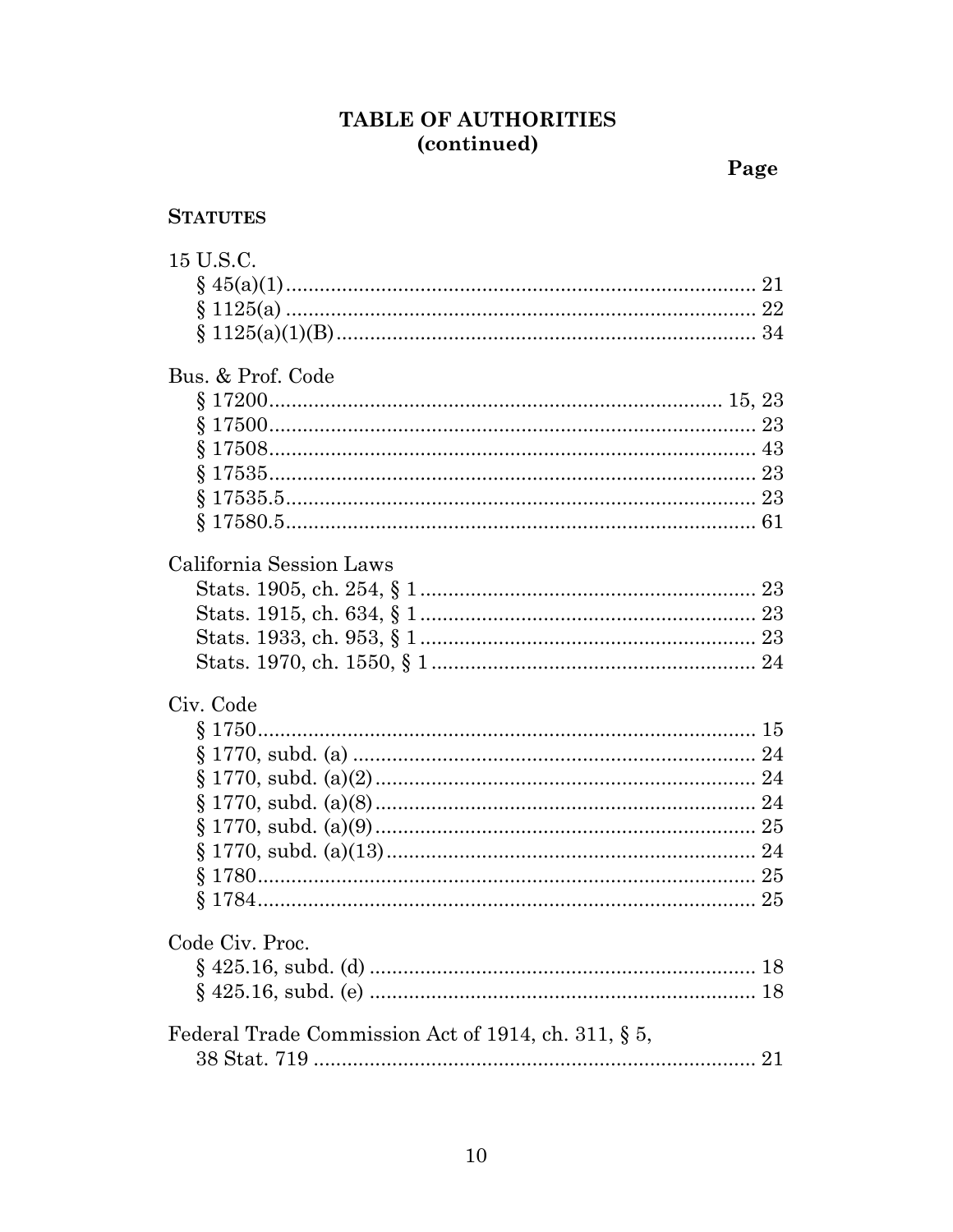| Trademark Law Revision Act of 1988, Pub.L. No.                                                                                                                                                                                                                                                                                  |
|---------------------------------------------------------------------------------------------------------------------------------------------------------------------------------------------------------------------------------------------------------------------------------------------------------------------------------|
| Wheeler-Lea Amendment of 1938, ch. 49, $\S 3$ , 52 Stat.                                                                                                                                                                                                                                                                        |
| TREATISES, RESTATEMENTS, AND OTHER AUTHORITIES                                                                                                                                                                                                                                                                                  |
| Associated Press, Kellogg's Pays \$4 Million<br>Settlement After Claiming Frosted Mini Wheats<br>Make You Smarter, Bus. Insider (May 29, 2013)<br><https: kelloggs-4m-<="" td="" www.businessinsider.com=""></https:>                                                                                                           |
| Bloomberg News, <i>Hyundai Settles Horsepower Suit</i> ,<br>N.Y. Times (June 22, 2004)                                                                                                                                                                                                                                          |
| Braucher, <i>Deception</i> , <i>Economic Loss and Mass-</i>                                                                                                                                                                                                                                                                     |
| Burns, Confused Jurisprudence: False Advertising                                                                                                                                                                                                                                                                                |
| California Dept. of Justice, Press Statement, Attorney<br>General Kamala D. Harris Seeks Immediate Halt<br>to Corinthian Colleges' False Advertising to<br><i>California Students</i> (June 27, 2014)<br><https: attorney-<br="" news="" oag.ca.gov="" press-releases="">general-kamala-d-harris-seeks-immediate-halt-</https:> |
| California Dept. of Justice, Press Statement, Attorney<br>General Kamala D. Harris Sues Plastic Water<br>Bottle Companies over Misleading Claims of<br><i>Biodegradability</i> (Oct. 26, 2011)<br><https: attorney-<br="" news="" oag.ca.gov="" press-releases="">general-kamala-d-harris-sues-plastic-water-bottle-</https:>   |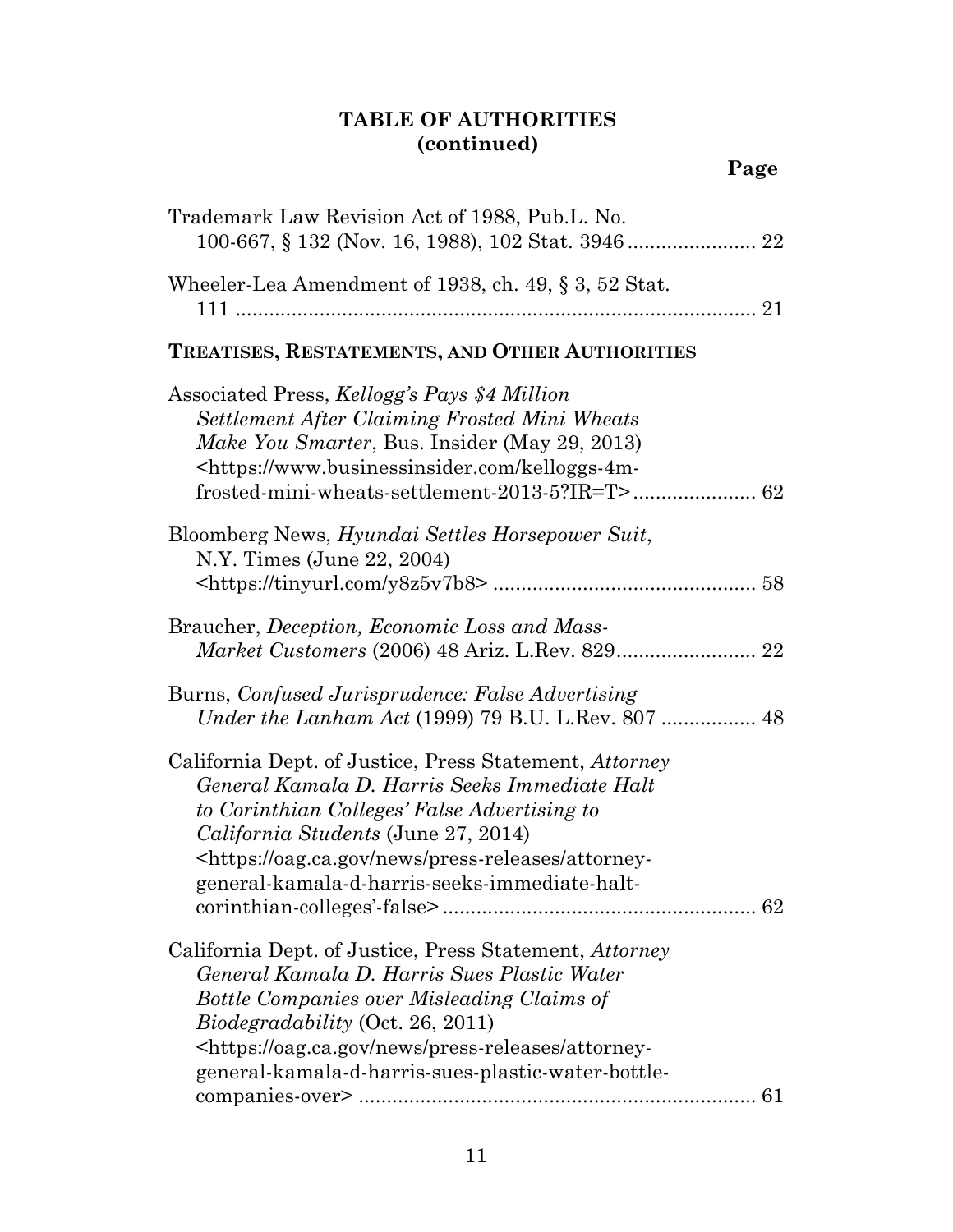| 3 Callman on Unfair Competition, Trademarks and                                                                                                                                                                                                    |
|----------------------------------------------------------------------------------------------------------------------------------------------------------------------------------------------------------------------------------------------------|
| Comment, Untrue Advertising (1927) 36 Yale L.J.                                                                                                                                                                                                    |
| Developments in the Law—Deceptive Advertising                                                                                                                                                                                                      |
| FTC, FTC Policy Statement Regarding Advertising<br>Substantiation (Nov. 23, 1984)<br>$\text{thttps://tinyyurl.com/y3y97xoo}$                                                                                                                       |
| FTC, Press Statement, FTC Sends Letters Warning<br>20 More Marketers to Stop Making Unsupported<br>COVID-19 Treatment (Aug. 14, 2020)<br><https: news-events="" press-<br="" www.ftc.gov="">releases/2020/08/ftc-letters-warning-20-more-</https:> |
| FTC, Press Statement, FTC Sues VW over False<br>Clean Diesel Claims (Mar. 29, 2016)<br><https: 03="" 2016="" blog="" ftc-<="" td="" www.consumer.ftc.gov=""></https:>                                                                              |
| FTC, Press Statement, Dannon Agrees to Drop<br>Exaggerated Health Claims for Activia Yogurt and<br>DanActive Dairy Drink (Dec. 15, 2010)                                                                                                           |
| Goldman, The World's Best Article on Competitor<br>Suits for False Advertising (1993) 45 Fla. L.Rev.                                                                                                                                               |
| Hamilton, The Ancient Maxim Caveat Emptor (1931)                                                                                                                                                                                                   |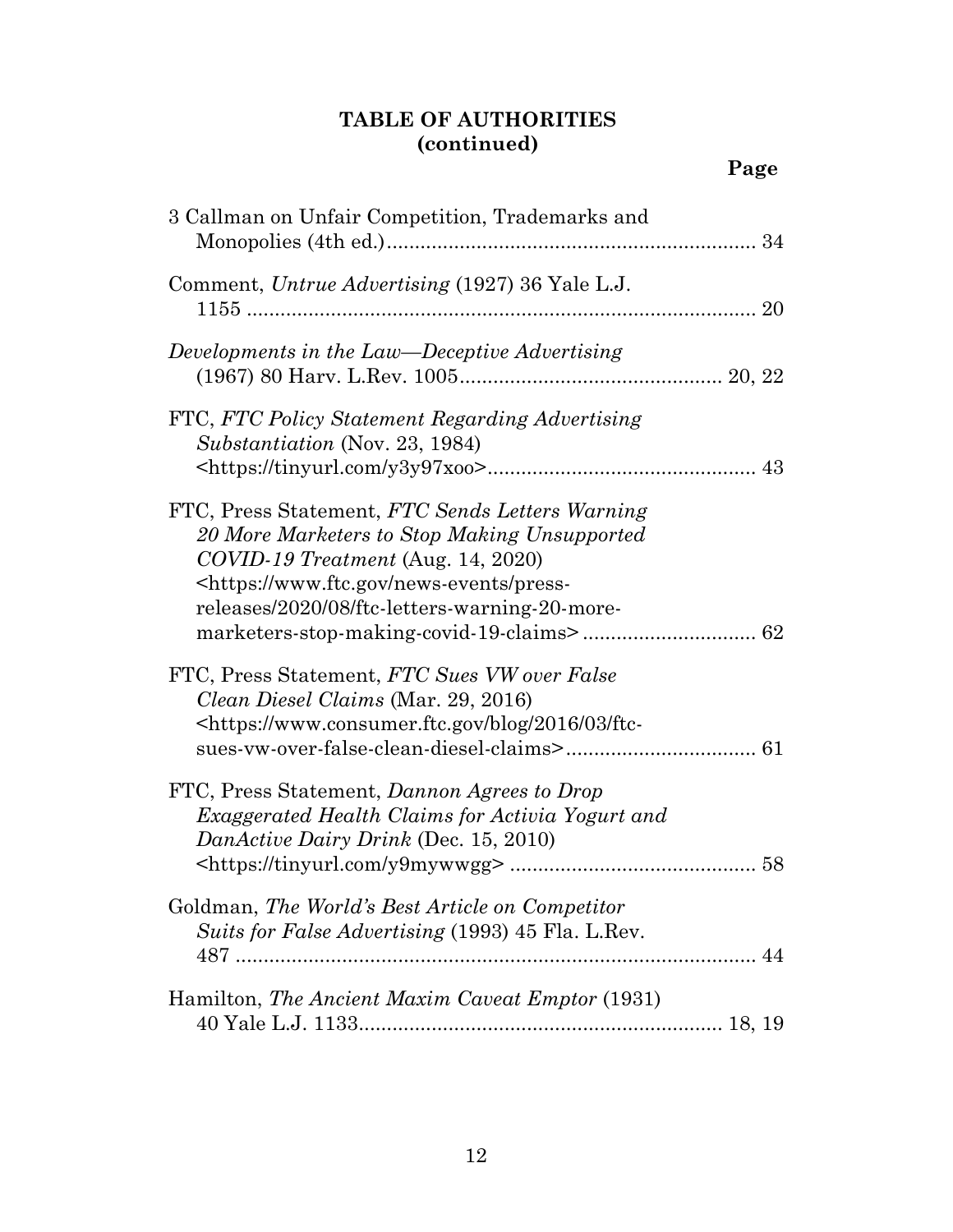| Hess, History and Present Status of the "Truth-in-<br>Advertising" Movement (1922) 101 Annals Am.                                                                         |
|---------------------------------------------------------------------------------------------------------------------------------------------------------------------------|
| Kagan, A Libel Story: Sullivan Then and Now (1993)                                                                                                                        |
| Klein, The Ever-Expanding Section $43(a)$ (1993) 2 U.                                                                                                                     |
| Klein, POM-Boozled: Do Health Drinks Live Up to<br><i>Their Labels?, CNN (Oct. 27, 2010)</i><br><https: 10="" 2010="" 27="" <="" health="" td="" www.cnn.com=""></https:> |
| Litman & Litman, Protection of the American                                                                                                                               |
| 5 McCarthy on Trademarks and Unfair Competition                                                                                                                           |
| Note, The Regulation of Advertising (1956) 56 Colum.                                                                                                                      |
| O'Reilly, 'Misleading' Tesco Horse Meat Ad Banned,<br>Marketing Week (Sept. 4, 2013)<br><https: misleading-<="" td="" www.marketingweek.com=""></https:>                  |
| Oxford, More States Sue Opioid Maker Alleging<br><i>Deceptive Marketing</i> , Associated Press (June 4,<br>2019) <https: <="" apnews.com="" article="" td=""></https:>    |
| Petty, The Historic Development of Modern U.S.<br><i>Advertising Regulation (2015)</i> 7 J. Hist. Res.                                                                    |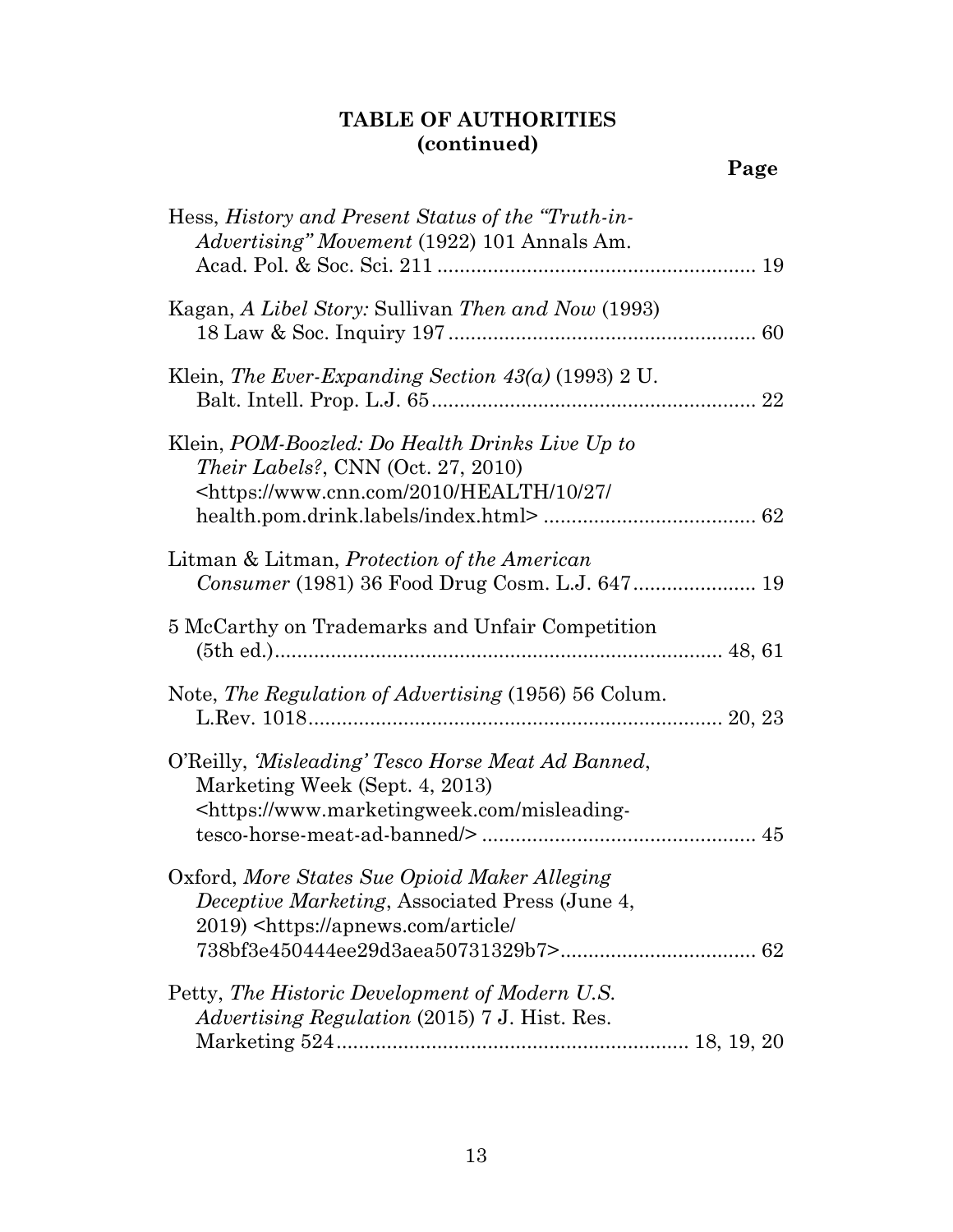| Pridgen & Alderman, Consumer Protection and the                                                                                                                                       |
|---------------------------------------------------------------------------------------------------------------------------------------------------------------------------------------|
|                                                                                                                                                                                       |
| Roesler, Evaluating Corporate Speech About Science                                                                                                                                    |
| Stern, In Defense of the Imprecise Definition of                                                                                                                                      |
| Tushnet, It Depends on What the Meaning of "False"<br>Is: Falsity and Misleadingness in Commercial<br>Speech Doctrine (2007) 41 Loy. L.A. L.Rev. 227  42, 47, 48                      |
| Tushnet, Major Beer Battle Turns on Mead<br>( <i>Johnson</i> ), Rebecca Tushnet's 43(B)log (May 31,                                                                                   |
| Tushnet, Running the Gamut from A to B: Federal<br>Trademark and False Advertising Law (2011) 159                                                                                     |
| Weston, Deceptive Advertising and the Federal Trade<br>Commission: Decline of Caveat Emptor (1964) 24<br>20                                                                           |
| The White House, Special Message to Congress on<br>Protecting Consumer Interest (Mar. 15, 1962)<br>https://www.jfklibrary.org/asset-<br>viewer/archives/JFKPOF/037/JFKPOF-037-028> 21 |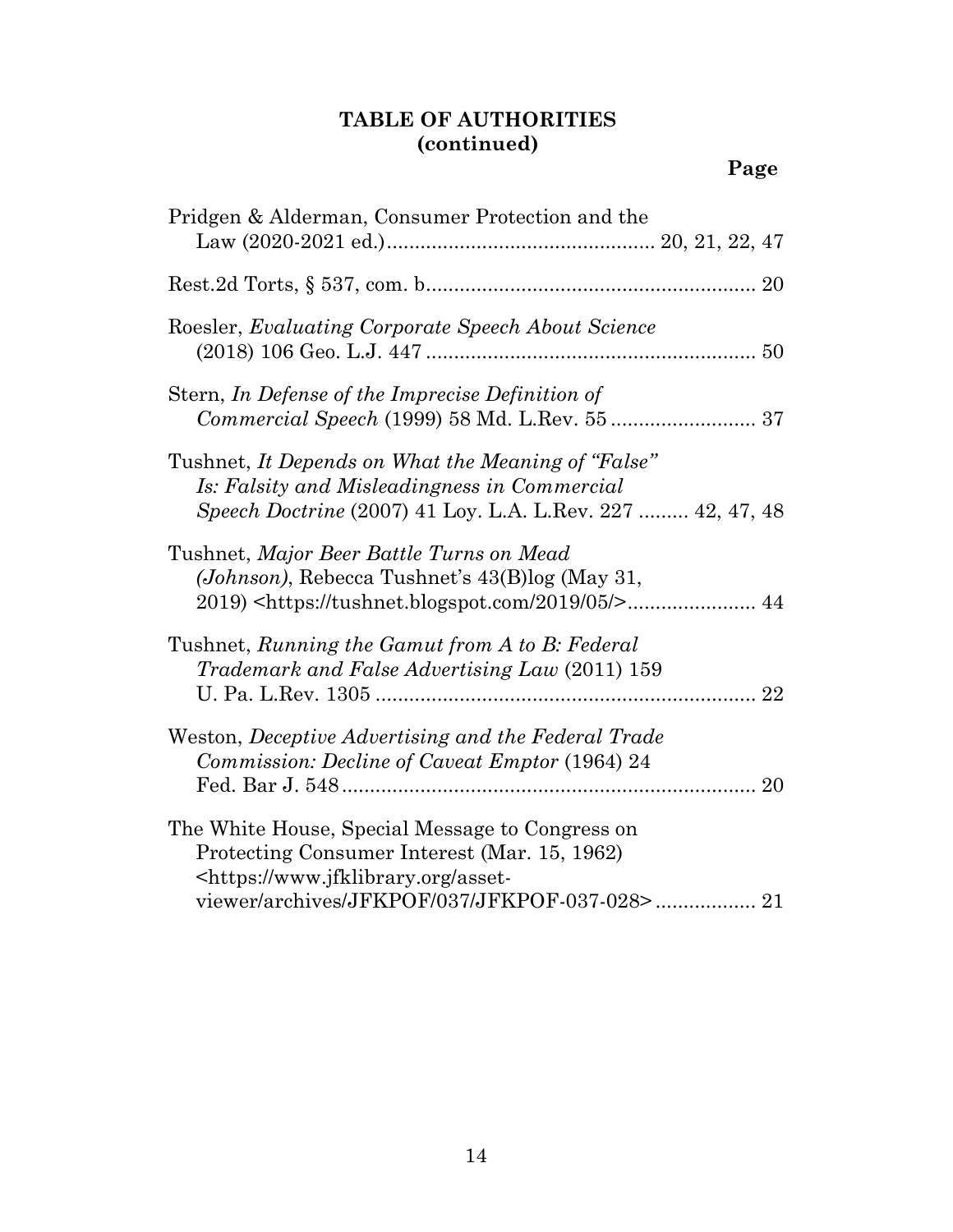#### **INTRODUCTION AND STATEMENT OF INTEREST**

The Attorney General of California submits this amicus brief to address the second issue presented: "For purposes of liability under the Unfair Competition Law (Bus. & Prof. Code, § 17200 et seq.) and the Consumers Legal Remedies Act (Civ. Code, § 1750 et seq.)," do "representations a seller made about a creative product on the product packaging and in advertisements" "constitute commercial speech, and does it matter if the seller lacked personal knowledge that the representations were false? (See *Kasky v. Nike, Inc*. (2002) 27 Cal.4th 939.)" (OBM 6.) The answers to these questions are of significant importance for the Attorney General's efforts to protect consumers across the State from inaccurate or misleading information in the commercial marketplace.

As this Court has recognized, product advertising and "labels matter." (*Kwikset Corp. v. Superior Court* (2011) 51 Cal.4th 310, 328.) "The marketing industry is based on the premise that . . . consumers will choose one product over another similar product based on its label and various tangible and intangible qualities they may come to associate with a particular source." (*Ibid.*) False or misleading information can deceive a consumer into buying a product she does not want; paying more for a product than she otherwise would; or worse, purchasing a product and using it in a way that harms her health or well-being. Unchecked, commercial falsehoods can chip away at consumer confidence, undermining trust in all manner of businesses, honest and dishonest alike. For these reasons, the Attorney

15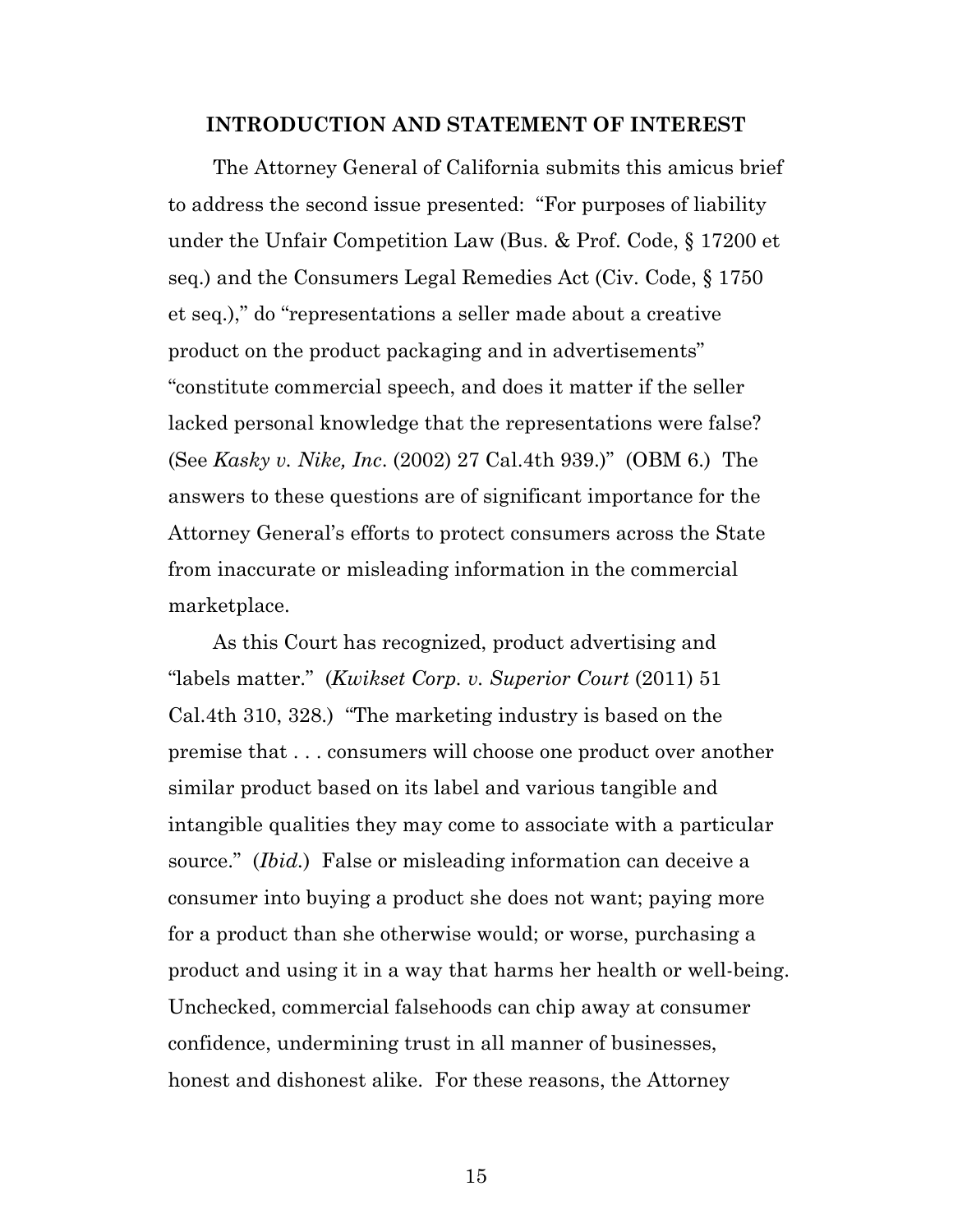General vigorously enforces the State's consumer protection statutes—including the same statutes invoked by the plaintiff in this case—to redress and prevent consumer deception and safeguard the integrity of California's marketplace.

The First Amendment erects no bar to such enforcement actions—whether brought by the State, a local government, or as here, a private plaintiff. This Court and the U.S. Supreme Court have long recognized that a seller's false or misleading descriptions of its commercial product are not constitutionally protected. A principal reason for extending some measure of First Amendment protection to commercial expression is to ensure consumer access to *truthful* information about commercial products. Allowing businesses to hoodwink or otherwise mislead consumers with falsities would in no way further that aim indeed, it would frustrate it.

The circumstances of this case require no departure from these settled constitutional principles. Defendant distributors of the album *Michael* (collectively, Sony) stated on the product label and in advertisements that Michael Jackson performed all of the album's songs.[1](#page-15-0) Plaintiff alleges, and for present purposes it is stipulated, that Jackson did not sing three of the tracks on the posthumous album. That false description of a commercial product is a classic form of commercial speech that is unprotected

<span id="page-15-0"></span> <sup>1</sup> The album's distributors included Sony Music Entertainment, MJJ Productions, Inc., and Michael Jackson's estate. (ABM 12.) This brief refers to them collectively as "Sony."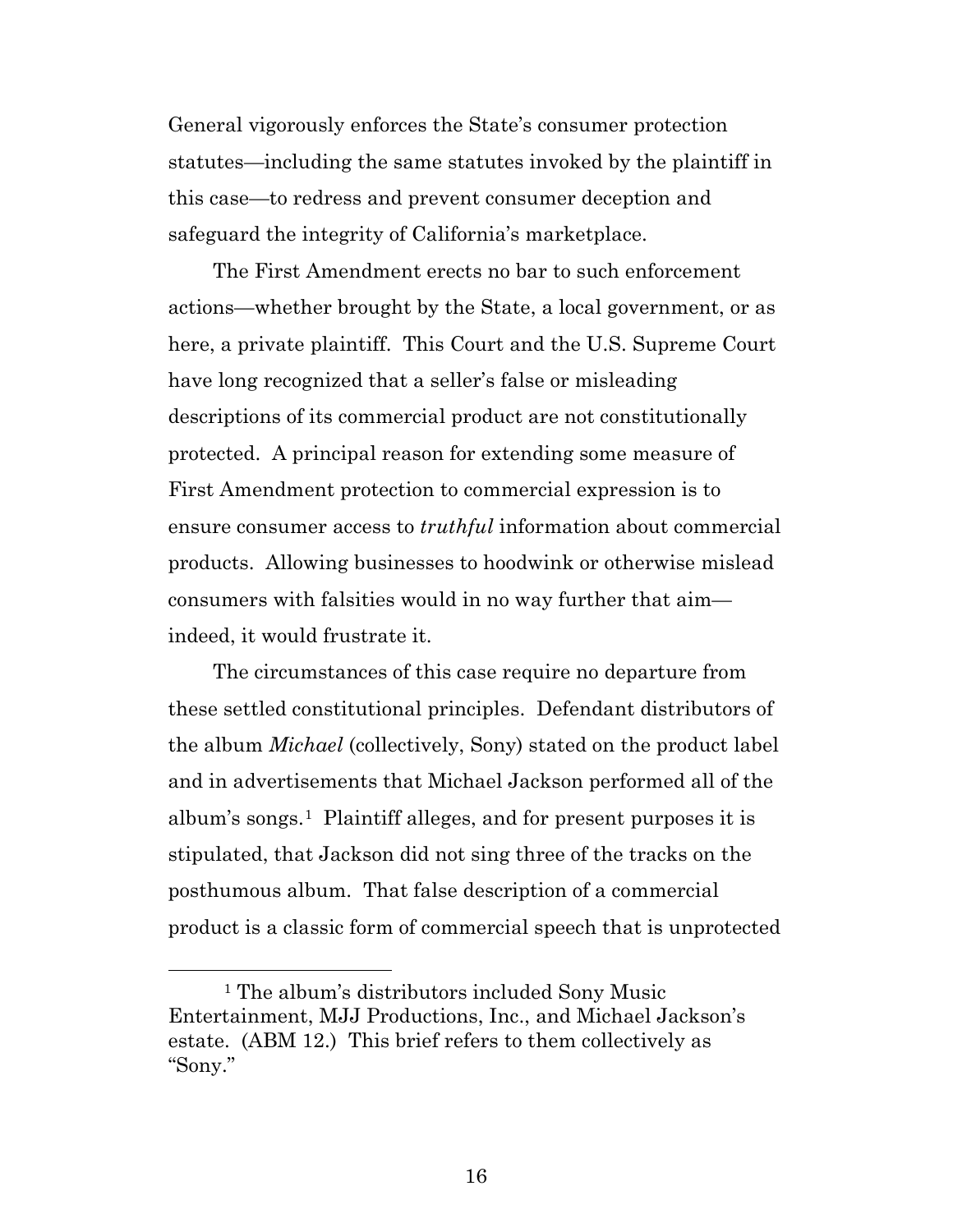by the First Amendment. The product description was not transformed into "noncommercial" expression, as the Second Appellate District concluded below, because Sony purportedly lacked personal knowledge of the inaccuracy; because the product for sale (music) is a constitutionally protected form of entertainment; or because there was an ongoing controversy among Michael Jackson's fan base and the public more generally about the authenticity of the three songs in question.

The First Amendment should not privilege a seller's misrepresentations simply because the seller lacks firsthand knowledge whether or not its claims are false. A contrary rule would reward sellers who avoid reasonable investigations into their products, supply chains, and subcontractors, while disadvantaging sellers who act with honesty and transparency. It would also seriously erode consumer rights. Under California's consumer protection laws, buyers have a right to be accurately informed about the content and authenticity of the products they purchase—whether or not related to an entertainment medium, and whether or not connected in some way to a public figure or controversy of public interest.

The Second District's analysis to the contrary should be rejected.

#### **LEGAL BACKGROUND**

The Court granted review to address two distinct questions: first, whether Sony's claims about the authenticity of three songs on the *Michael* album were made "in connection with a public issue or an issue of public interest" for purposes of California's

17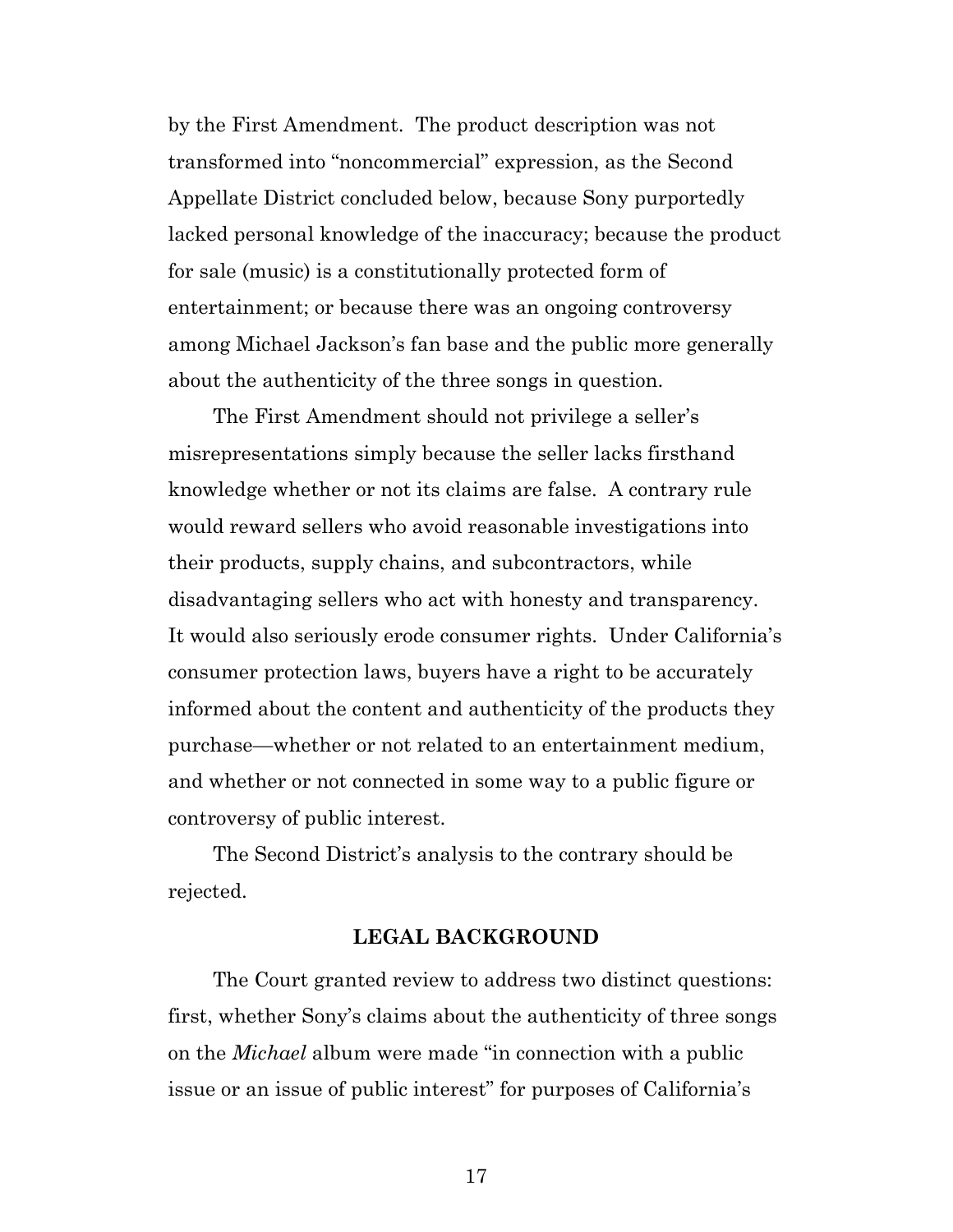anti-SLAPP statute (Code Civ. Proc., § 425.16, subd. (e)), and second, as noted above, whether Sony's claims qualify as commercial speech that may constitutionally be subjected to liability under the State's consumer protection statutes, including the Unfair Competition Law. (See OBM 6.) Because the Attorney General addresses only the latter question, this brief focuses on California's consumer protection statutes, as well as the First Amendment principles relevant to their application.<sup>[2](#page-17-0)</sup>

#### **A. The Development of False Advertising Law**

At the dawn of the twentieth century, the law provided little protection for consumers. Modern statutory regimes regulating false advertising did not yet exist. It was the era of "*caveat emptor*"—let the buyer beware. (Hamilton, *The Ancient Maxim Caveat Emptor* (1931) 40 Yale L.J. 1133, 1178-1185); see also *Nationwide Biweekly Admin., Inc. v. Superior Court* (2020) 9 Cal.5th 279, 322.) That left it to consumers "to take care of [their] own interests" (*Barnard v. Kellogg* (1870) 77 U.S. 383, 388), to the extent they could do so, which they often could not. "[P]urchase [was] a game of chance" (Hamilton, *supra*, 40 Yale L.J. at p. 1187), and "it was well established that a seller's statements should not be trusted" (Petty, *The Historic* 

<span id="page-17-0"></span> <sup>2</sup> The Attorney General leaves the anti-SLAPP issue to the parties in part because that statute does "not apply to any enforcement action brought in the name of the people of the State of California by the Attorney General, district attorney, or city attorney, acting as a public prosecutor." (Code Civ. Proc.,  $§$  425.16, subd. (d).)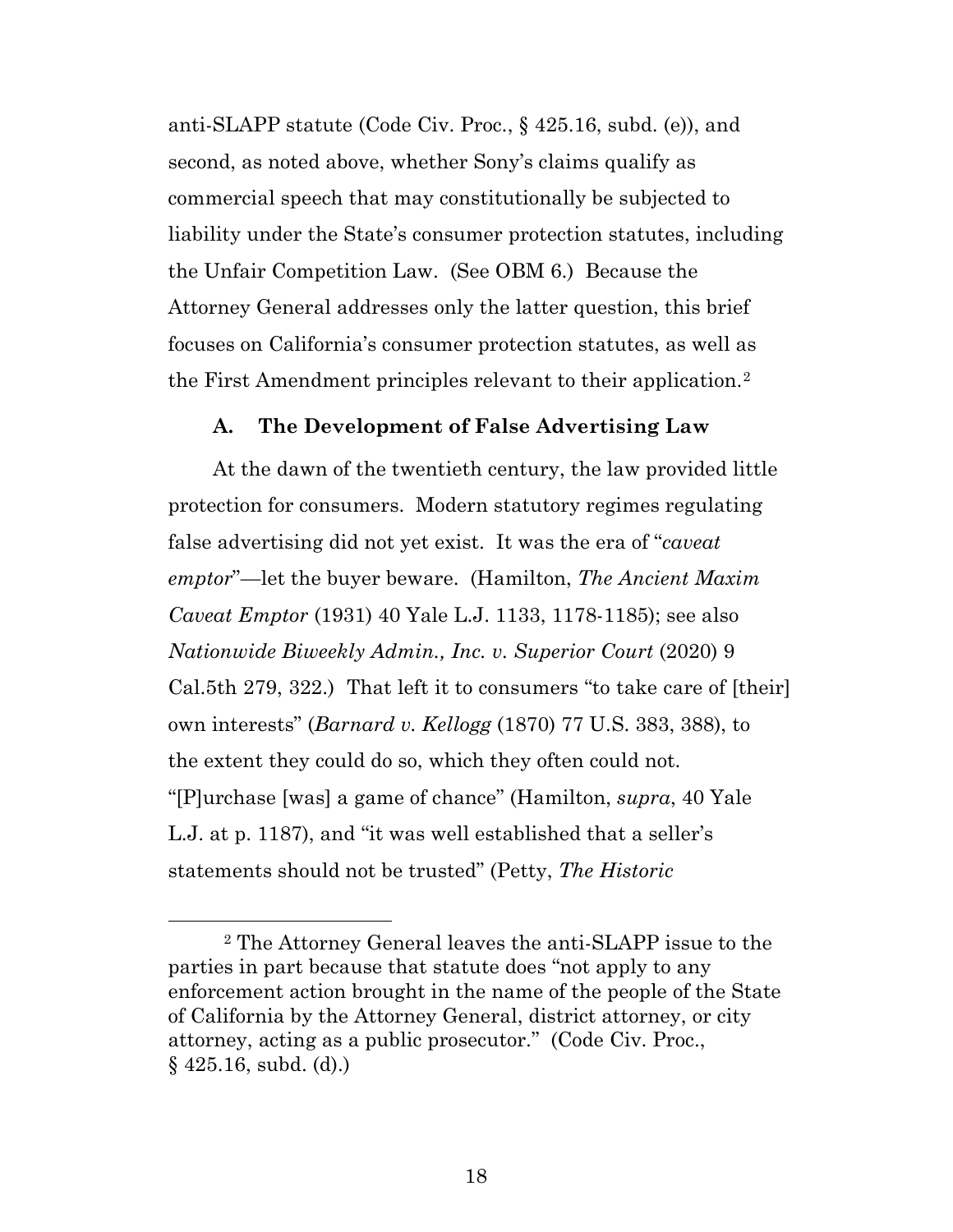*Development of Modern U.S. Advertising Regulation* (2015) 7 J. Hist. Res. Marketing 524, 526).

Indeed, "fraudulent advertising was everywhere countenanced." (Hess, *History and Present Status of the "Truthin-Advertising" Movement* (1922) 101 Annals Am. Acad. Pol. & Soc. Sci. 211, 211.) It was common, for example, for vendors to peddle "patent medicines," advertising phony cures for ills ranging from cancer to tuberculosis to colic when, in fact, the medicines contained worthless or even dangerous components. (Litman & Litman, *Protection of the American Consumer* (1981) 36 Food Drug Cosm. L.J. 647, 651; see also *id.* at p. 652.) Unbeknownst to the purchaser, patent medicine ingredients could include "opium, morphine, cocaine, laudanum, and alcohol." (*Id.* at p. 652.) Mail fraud schemes ran rampant with offers for grossly misrepresented products, such as sewing needles advertised as "complete sewing machine[s]" or postage stamps advertised as "steel engraving[s]." (Petty, *supra*, 7 J. Hist. Res. Marketing at p. 529.) And farmers were often led to believe that they were purchasing healthy animals, only to discover after paying in full that the animals were diseased. (See Hamilton, *supra*, 40 Yale L.J. at p. 1181.) Other examples abound.

At the beginning of the last century, the common law theoretically offered avenues for redress, but in practice, available remedies were only that: theoretical. "The common law of tort placed significant barriers in the path of a consumer who had been misled by a seller"—in particular, imposing a "requirement of intent and scienter" that was "difficult" and

19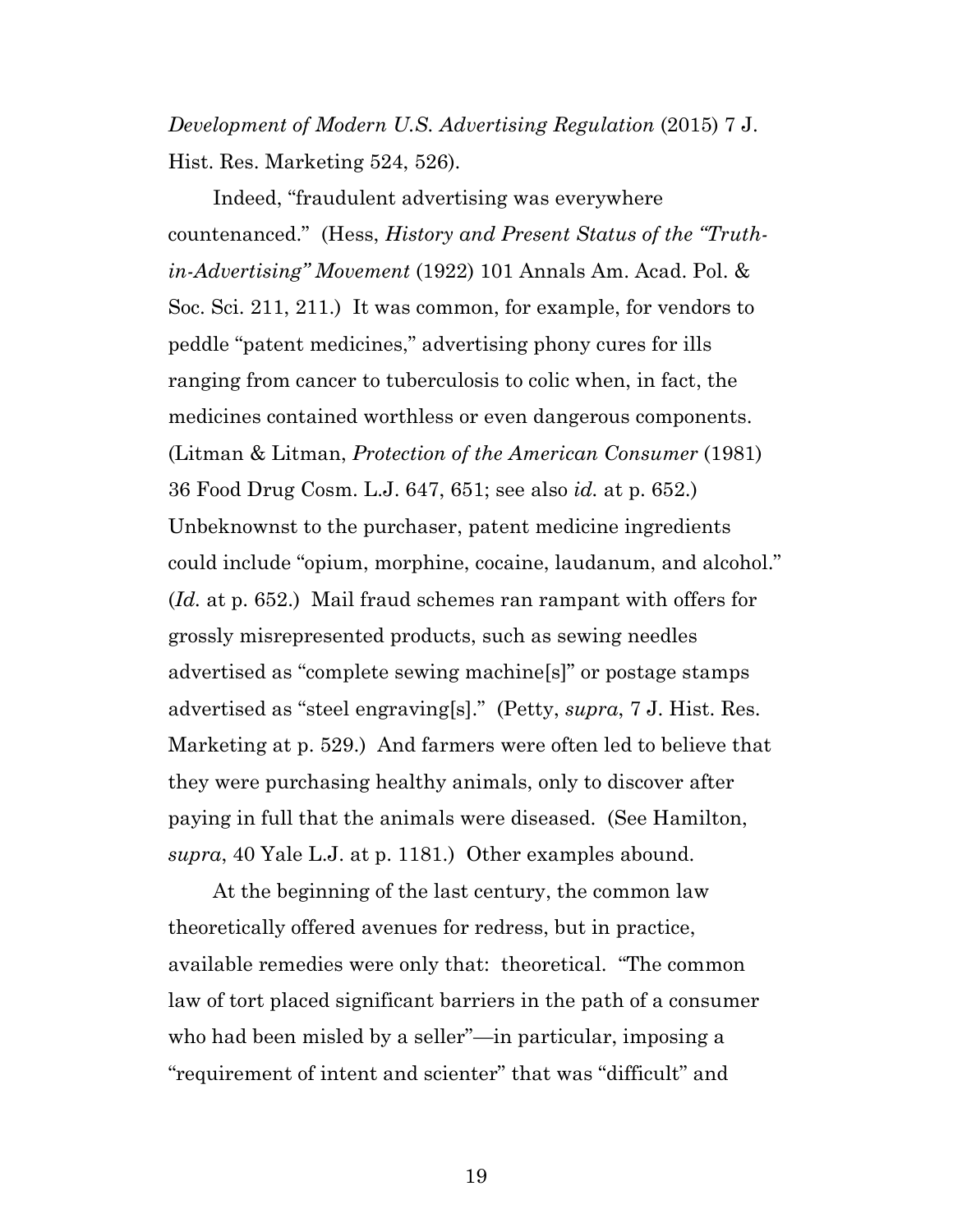"expensive" to prove. (Pridgen & Alderman, Consumer Protection and the Law (2020-2021 ed.) §§ 1:1, 2:9; see also Weston, *Deceptive Advertising and the Federal Trade Commission: Decline of Caveat Emptor* (1964) 24 Fed. Bar J. 548, 550.) Injured consumers also typically had to show that they "justifiabl[y]" relied on the misrepresentation—a "heavy burden" in an era where "prevailing norms expected sellers to lie and buyers to distrust." (Pridgen & Alderman, *supra*, § 2:5; see also Rest.2d Torts, § 537, com. b.)

This state of affairs eventually proved untenable both for consumers and for honest businesses frustrated by their inability to distinguish themselves from deceitful competitors. (See Petty, *supra*, 7 J. Hist. Res. Marketing at p. 530; Note, *The Regulation of Advertising* (1956) 56 Colum. L.Rev. 1018, 1060.) Consumer groups and industry trade associations successfully pressured legislatures to act. By 1927, some twenty-five States had adopted a model statute (or a close variant of it) called the Printer's Ink statute, making it a misdemeanor to engage in any form of "untrue, deceptive or misleading" advertising. (Comment, *Untrue Advertising* (1927) 36 Yale L.J. 1155, 1156, fn. 6; see also *id.* at p. 1157.) Over time, virtually all States followed suit. (See *Developments in the Law—Deceptive Advertising* (1967) 80 Harv. L.Rev. 1005, 1018-1019.)[3](#page-19-0)

<span id="page-19-0"></span> <sup>3</sup> The model statute was first proposed in 1911 by *Printer's Ink*, a trade association journal for the advertising industry. (*Untrue Advertising*, *supra*, 36 Yale L.J. at pp. 1156-1157.)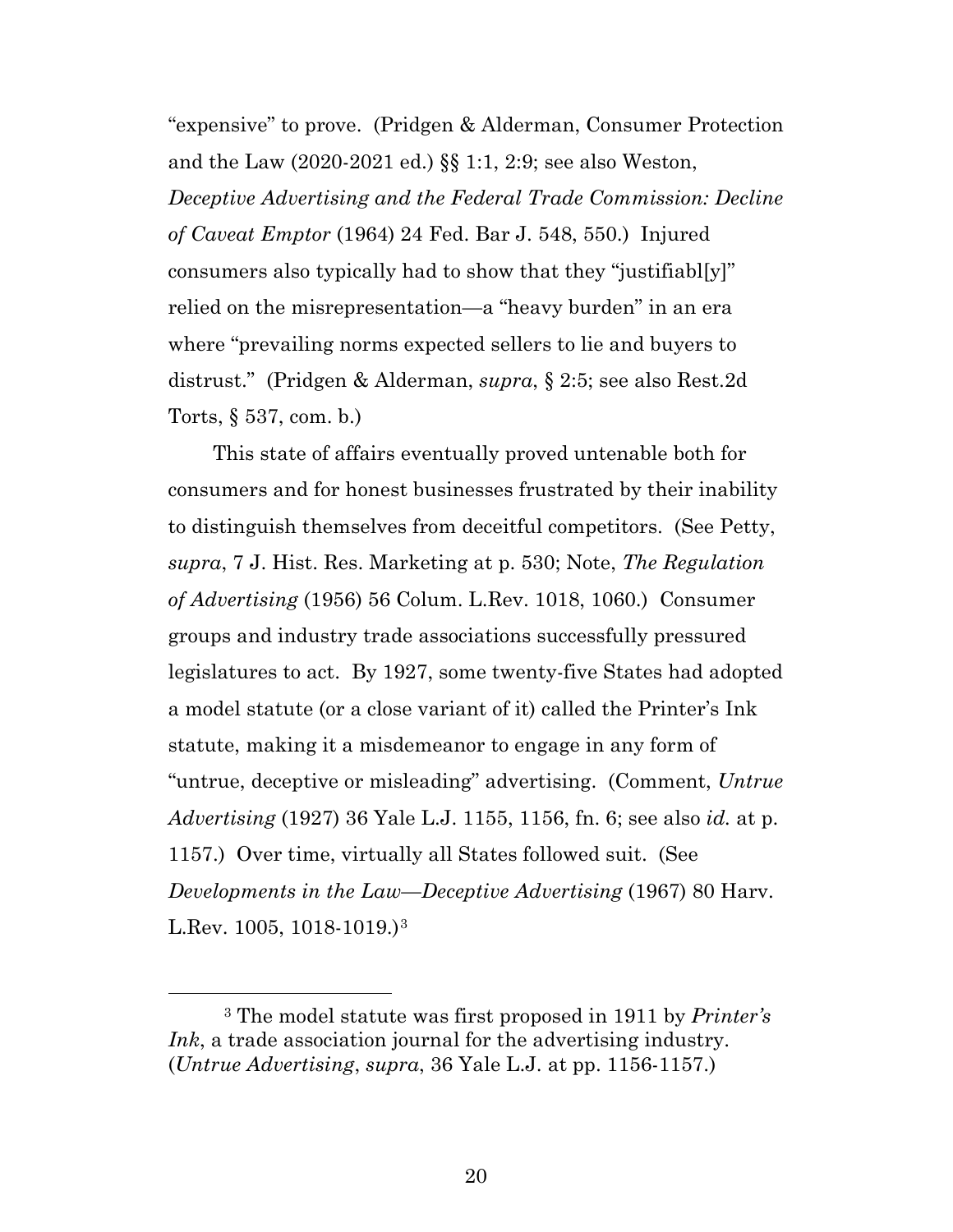And at the federal level, Congress created the Federal Trade Commission in 1914, charging it with policing "[u]nfair methods of competition" and "unfair or deceptive acts or practices." (15 U.S.C. §  $45(a)(1)$  $45(a)(1)$ . The FTC drew on that authority to investigate and punish any advertising that had a "tendency or capacity to deceive." (Pridgen & Alderman, Consumer Protection and the Law, *supra*, § 8:1.) The "seller's intent to deceive was irrelevant" (*ibid.*), and consumers no longer had a "duty . . . to suspect the honesty of those with whom [they] transact[ed] business" (*FTC v. Standard Educ. Soc.* (1937) 302 U.S. 112, 116). For the first time, the law began to "protect the trusting as well as the suspicious." (*Ibid.*; see Pridgen & Alderman, *supra*, § 10:2.)

In the second half of the twentieth century, a second wave of reform swept the country. President Kennedy famously recognized four basic consumer rights: the "right to safety," the "right to choose," the "right to be heard," and—most pertinent here—the "right to be informed."<sup>5</sup> Inspired by that declaration, and frustrated by meager federal enforcement efforts and the limits of the underenforced Printer's Ink statutes (see, e.g., *Developments in the Law*, *supra*, 80 Harv. L.Rev. at p. 1019),

<span id="page-20-0"></span> <sup>4</sup> See Federal Trade Commission Act of 1914, ch. 311, § 5, 38 Stat. 719; Wheeler-Lea Amendment of 1938, ch. 49, § 3, 52 Stat. 111; see also *Bank of the West v. Superior Court* (1992) 2 Cal.4th 1254, 1264.

<span id="page-20-1"></span><sup>5</sup> The White House, Special Message to Congress on Protecting Consumer Interest (Mar. 15, 1962) <https://www.jfklibrary.org/assetviewer/archives/JFKPOF/037/JFKPOF-037-028>.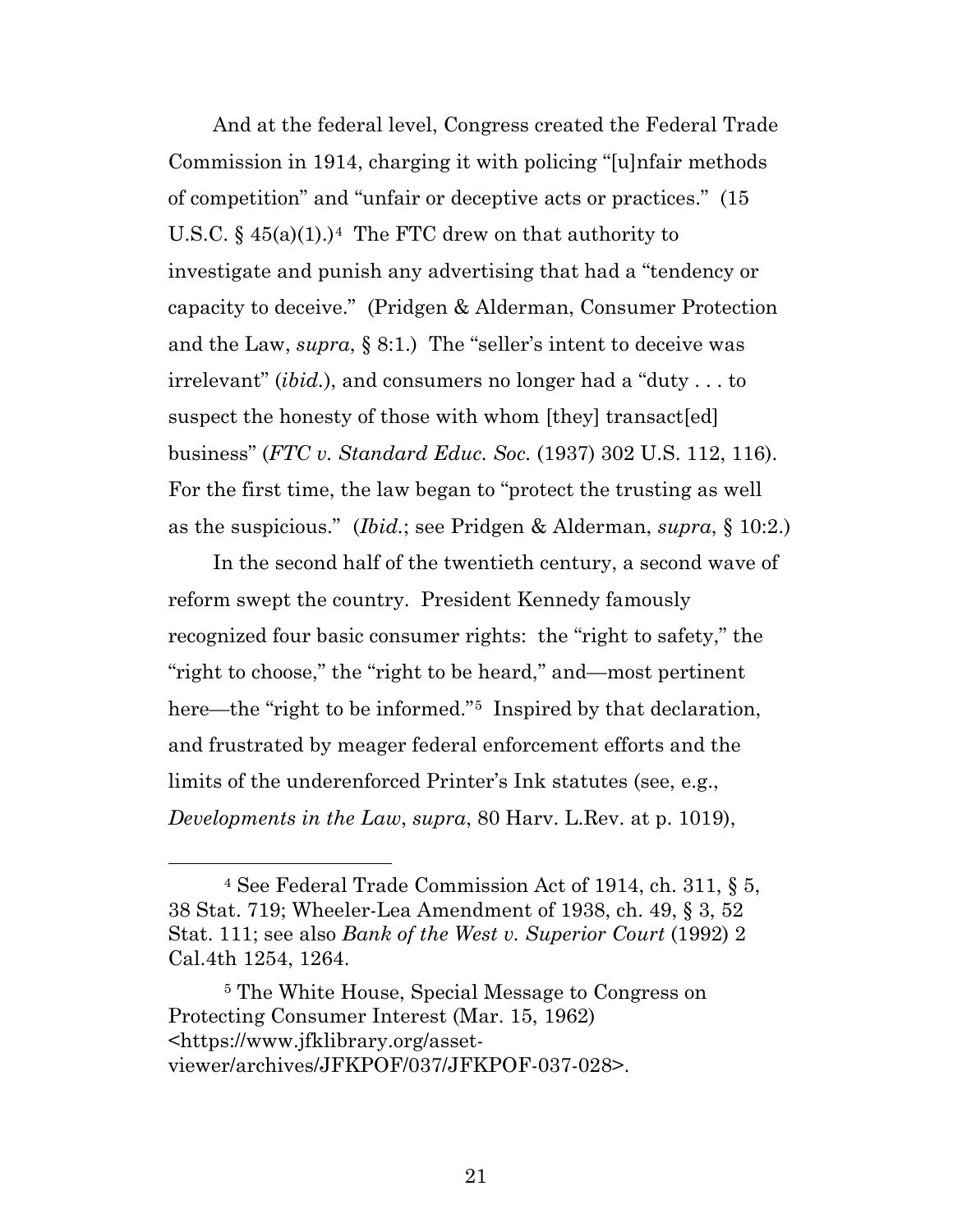numerous state legislatures enacted more robust consumer protection laws. (See Pridgen & Alderman, Consumer Protection and the Law, *supra*, § 1:1; Braucher, *Deception, Economic Loss and Mass-Market Customers* (2006) 48 Ariz. L.Rev. 829, 830.) These statutes, often called "[l]ittle FTC Acts" (Pridgen & Alderman, *supra*, § 2:10), removed common law requirements of intent and reliance, and often proscribed deceptive advertising on a strict liability basis. (See *id.* §§ 2:9, 3:2.) And in "recognition of the fact that many consumer cases involve claims so small that litigation expenses would often exceed the expected return," the Acts allowed "aggrieved consumers to recover not only their actual damages, but also minimum or multiple damages, attorney's fees, and costs." (*Id.* § 2:9.)

Congress expanded false advertising restrictions as well. In 1975, it gave the FTC greater rulemaking powers and remedial authority. (See Pridgen & Alderman, Consumer Protection and the Law, *supra*, §§ 1:1, 8:1.) And in 1988, Congress extended the Lanham Act, the federal trademark statute, to bar false advertising on a strict liability basis. (See 15 U.S.C. § 1125(a); Trademark Law Revision Act of 1988, Pub.L. No. 100-667, § 132 (Nov. 16, 1988), 102 Stat. 3946.) This extension allowed one business to sue another that "falsely described its own product or that of the plaintiff." (Klein, *The Ever-Expanding Section 43(a)*  (1993) 2 U. Balt. Intell. Prop. L.J. 65, 69; see also Tushnet, *Running the Gamut from A to B: Federal Trademark and False Advertising Law* (2011) 159 U. Pa. L.Rev. 1305, 1310.)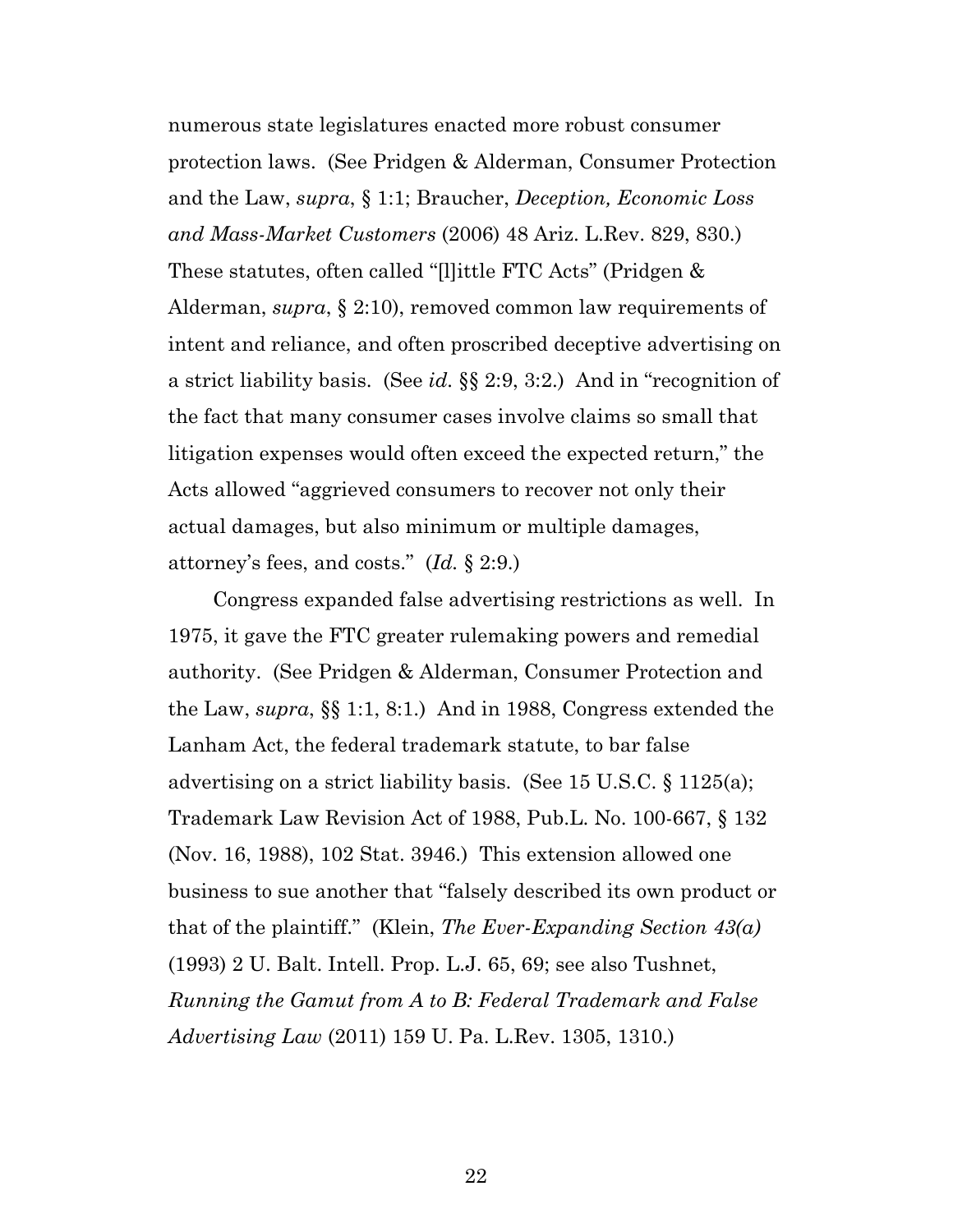### **B. California Statutes Prohibiting False Advertising**

California was no exception to—and, in many ways was ahead of—the trends discussed above. Years before *Printer's Ink* first proposed its model statute (*ante*, at p. 20), the California Legislature criminalized false advertising, later amending the provision to conform it to the *Printer's Ink* proposal.[6](#page-22-0) Like at least ten other States, however, California limited the statute's scope by adding "the requirement that the advertiser know, or be reasonably charged with knowledge of, the falsity of his statements." (*Regulation of Advertising*, *supra*, 56 Colum. L.Rev. at p. 1060 & fn. 257.) That "scienter requirement" remains a part of today's version of the statute—called the False Advertising Law (FAL)—which supplements criminal penalties with a "civil cause of action" for injunctive relief, restitution, and civil penalties. (*Nationwide Biweekly*, *supra*, 9 Cal.5th at pp. 305-306 & fn. 11; see also Bus. & Prof. Code, §§ 17500, 17535, 17535.5.)

In 1933, California significantly expanded the State's consumer protection regime by enacting the Unfair Competition Law (UCL). The "UCL's scope is broad." (*Kasky v. Nike, Inc.* (2002) 27 Cal.4th 939, 949.) In addition to proscribing "any unlawful, unfair or fraudulent business act or practice," the UCL specifically forbids "unfair, deceptive, untrue or misleading advertising." (Bus. & Prof. Code, § 17200; see Stats. 1933, ch.

<span id="page-22-0"></span> $6$  See Stats. 1905, ch. 254, § 1, p. 227 [original provision]; Stats. 1915, ch. 634, § 1, p. 1252 [conforming provision to *Printer's Ink* proposal].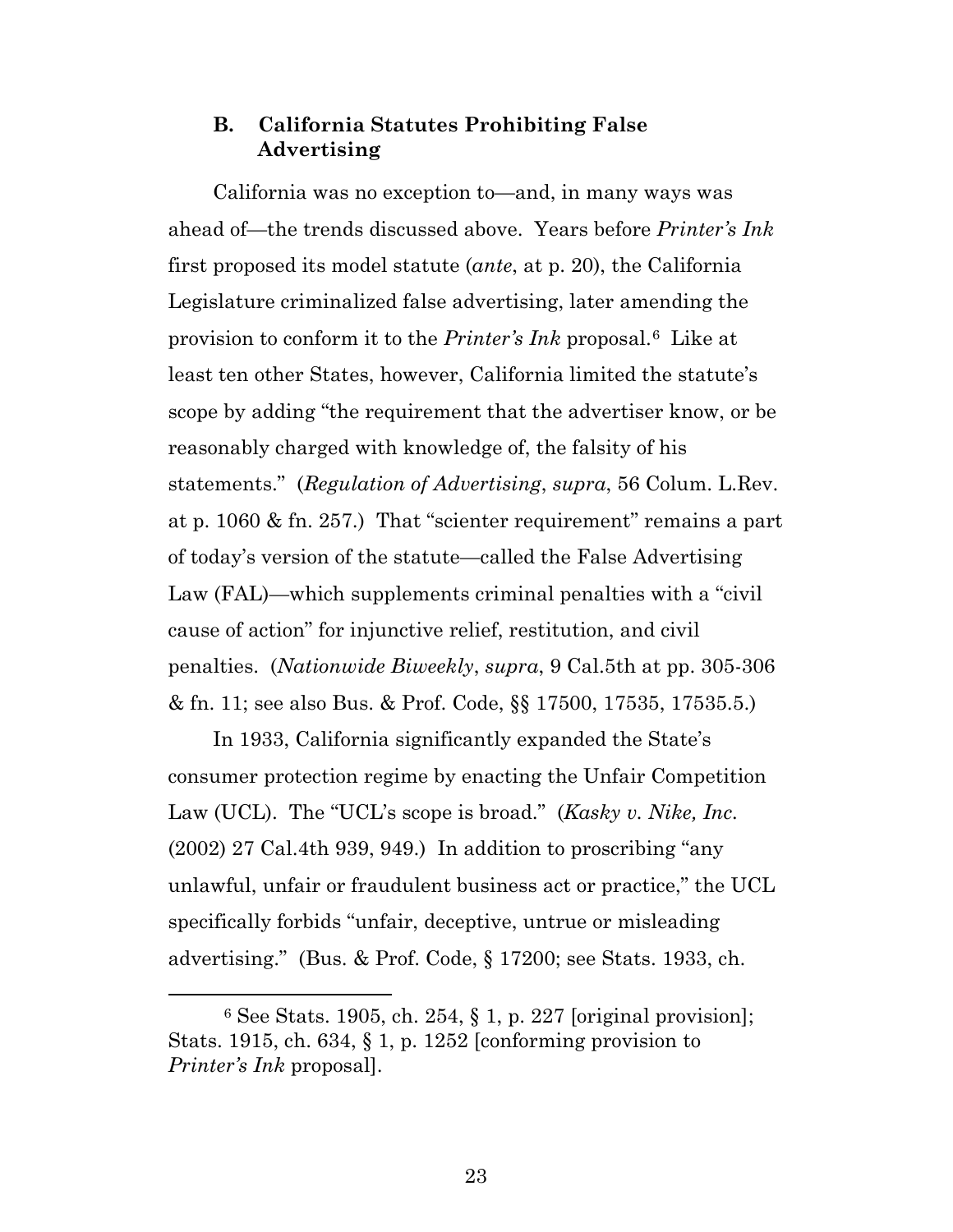953, § 1, p. 2482; *Nationwide Biweekly*, *supra*, 9 Cal.5th at p. 309, fn. 13.) Unlike the FAL, however, the UCL does not impose a scienter requirement. To state a claim, "it is necessary only to show that" a seller's claim is false or that "'members of the public are likely to be deceived.'" (*Kasky*, *supra*, 27 Cal.4th at p. 951; see also *Cortez v. Purolator Air Filtration Prods. Co.* (2000) 23 Cal.4th 163, 181 ["The UCL imposes strict liability"].) As with the FAL, "[i]n a suit under the UCL, a public prosecutor may collect civil penalties," and a private plaintiff may seek "injunctive relief and restitution." (*Kasky*, *supra*, 27 Cal.4th at p. 950.)

Finally, in 1970, the Legislature enacted the Consumers Legal Remedies Act (CLRA), a statute providing a private cause of action for consumers to redress nearly 30 specifically enumerated "unfair methods of competition and unfair or deceptive acts or practices." (Civ. Code, § 1770, subd. (a); Stats. 1970, ch. 1550, § 1, p. 3157.) Those acts include many of the same types of conduct that the FAL and UCL forbid, such as "[m]isrepresenting the source . . . of goods or services"; "[d]isparaging the goods, services, or business of another by false or misleading representation of fact"; and "[m]aking false or misleading statements . . . concerning . . . price reductions." (Civ. Code,  $\S 1770$ , subd. (a)(2), (8) & (13).) While several of the enumerated acts contain scienter requirements—for example, "[a]dvertising goods or services *with intent* not to sell them as

24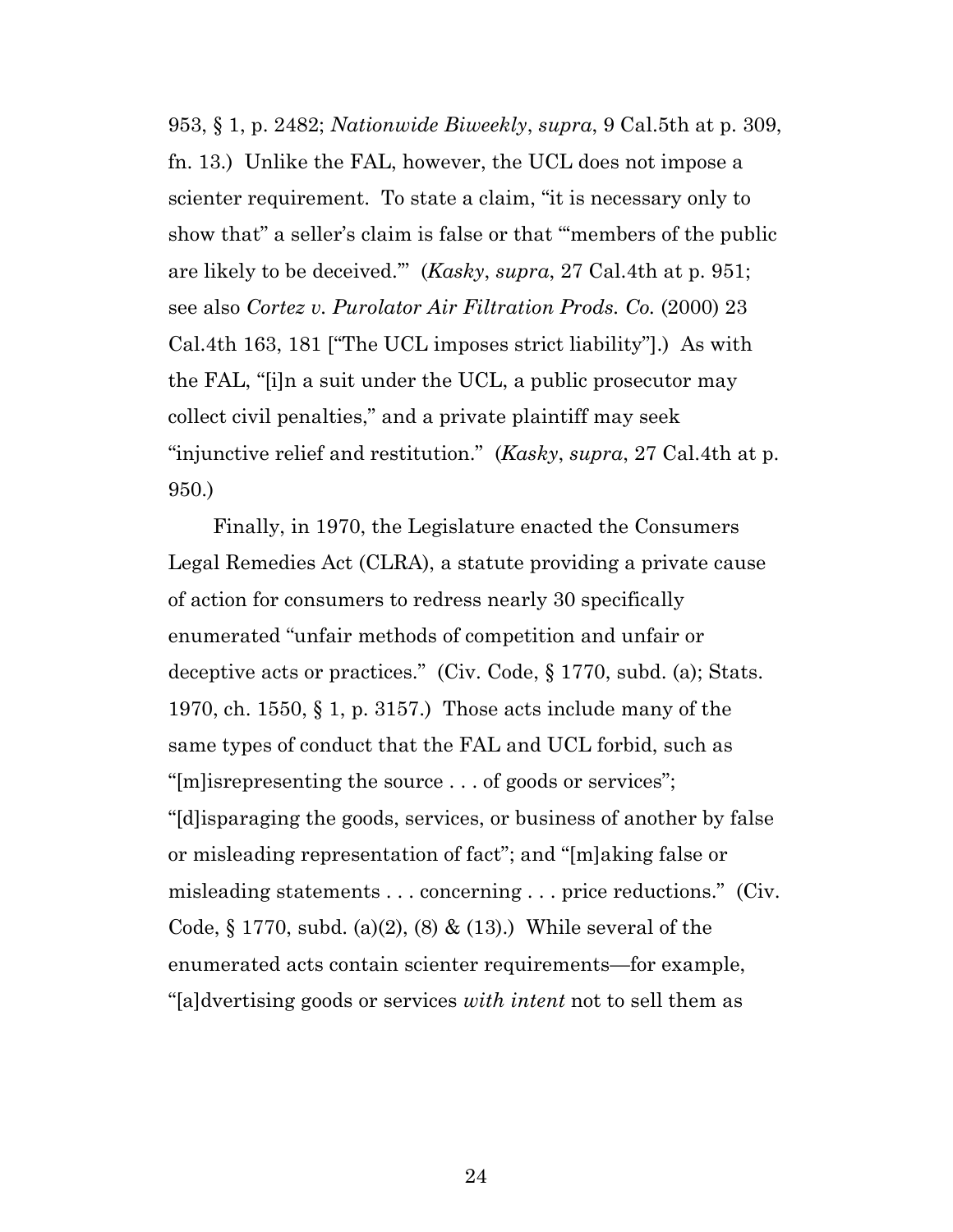advertised" (§ 1770, subd. (a)(9), italics added)—most do not.[7](#page-24-0) Unlike the FAL and UCL, the CLRA's remedies include actual and punitive damages. (Civ. Code, § 1780.) And though the CLRA does not itself authorize government enforcement actions, violations of the CLRA qualify as "unlawful . . . business act[s] or practice[s]" under the UCL, thereby providing a mechanism for government agencies to enforce the CLRA. (See, e.g., *People v. JTH Tax, Inc.* (2013) 212 Cal.App.4th 1219, 1234, 1236.)

#### **STATEMENT OF THE CASE**

In June 2011, plaintiff Vera Serova purchased *Michael*, an album released by Sony Music Entertainment about 18 months after Michael Jackson's 2009 death. (See *Serova v. Sony Music Entertainment* (2020) 44 Cal.App.5th 103, 111-112; CT 1:119-120 ¶¶ 26, 30 [first amended complaint].) Serova thereafter filed this putative class action in California superior court, alleging that Sony violated the UCL and CLRA by misrepresenting on the album cover and in advertisements that Michael Jackson performed all songs on the album. (*Serova*, *supra*, 44 Cal.App.5th at p. 112.) According to Serova's complaint, the lead singer on three of the songs was a "'soundalike' singer," not

<span id="page-24-0"></span> <sup>7</sup> The CLRA provides an affirmative defense, allowing a defendant to avoid liability if it "proves that [its] violation was not intentional and resulted from a bona fide error notwithstanding the use of reasonable procedures adopted to avoid any such error." (Civ. Code, § 1784.) The defendant must also demonstrate that it has made "an appropriate correction, repair or replacement or other remedy of the goods and services." (*Ibid.*)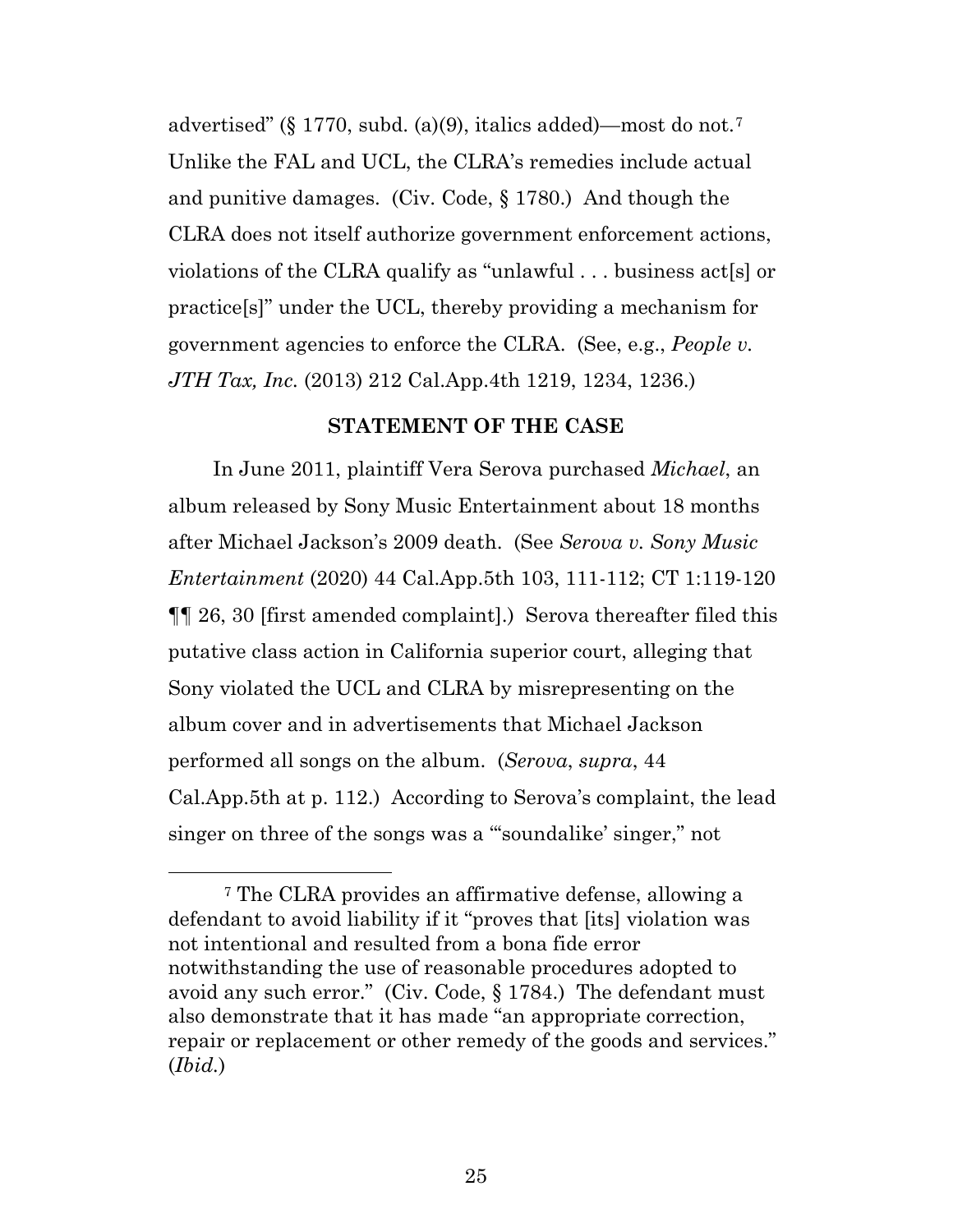Michael Jackson. (*Ibid.*) Yet Sony represented on the back of the album cover, without qualification, that the album contained only "vocal tracks performed by Michael Jackson." (*Ibid.*) The cover (reprinted at OBM 13) included multiple depictions of Jackson. And Sony's advertising campaign promoted *Michael* as "'a brand new album from the greatest artist of all time.'" (*Serova*, *supra*, 44 Cal.App.5th at p. 112.)

Sony responded with a motion to strike under California's anti-SLAPP statute, contending "that Serova could not succeed on her claims . . . because [the] challenged statements about the identity of the lead singer on the Disputed Tracks were noncommercial speech as a matter of law," and for that reason, shielded by the First Amendment from liability under the UCL and CLRA. (*Serova*, *supra*, 44 Cal.App.5th at p. 113.) "To permit a ruling on the anti-SLAPP motion[] in advance of discovery, the parties stipulated that, 'solely for purposes of this determination on the Motions,' Michael Jackson did not sing the lead vocals on the three Disputed Tracks." (*Ibid.*)

The superior court denied Sony's motion. "Under prong one of the anti-SLAPP procedure," the court concluded that the anti-SLAPP statute applied because "all the statements addressed [in Serova's complaint] arose from conduct in furtherance of the defendants' right of free speech concerning an issue of public interest." (*Serova*, *supra*, 44 Cal.App.5th at p. 113.) But "[w]ith respect to prong two"—addressing whether Serova's UCL and CLRA claims were likely to succeed—the court determined that Sony's attribution of the songs to Jackson "on the Album Cover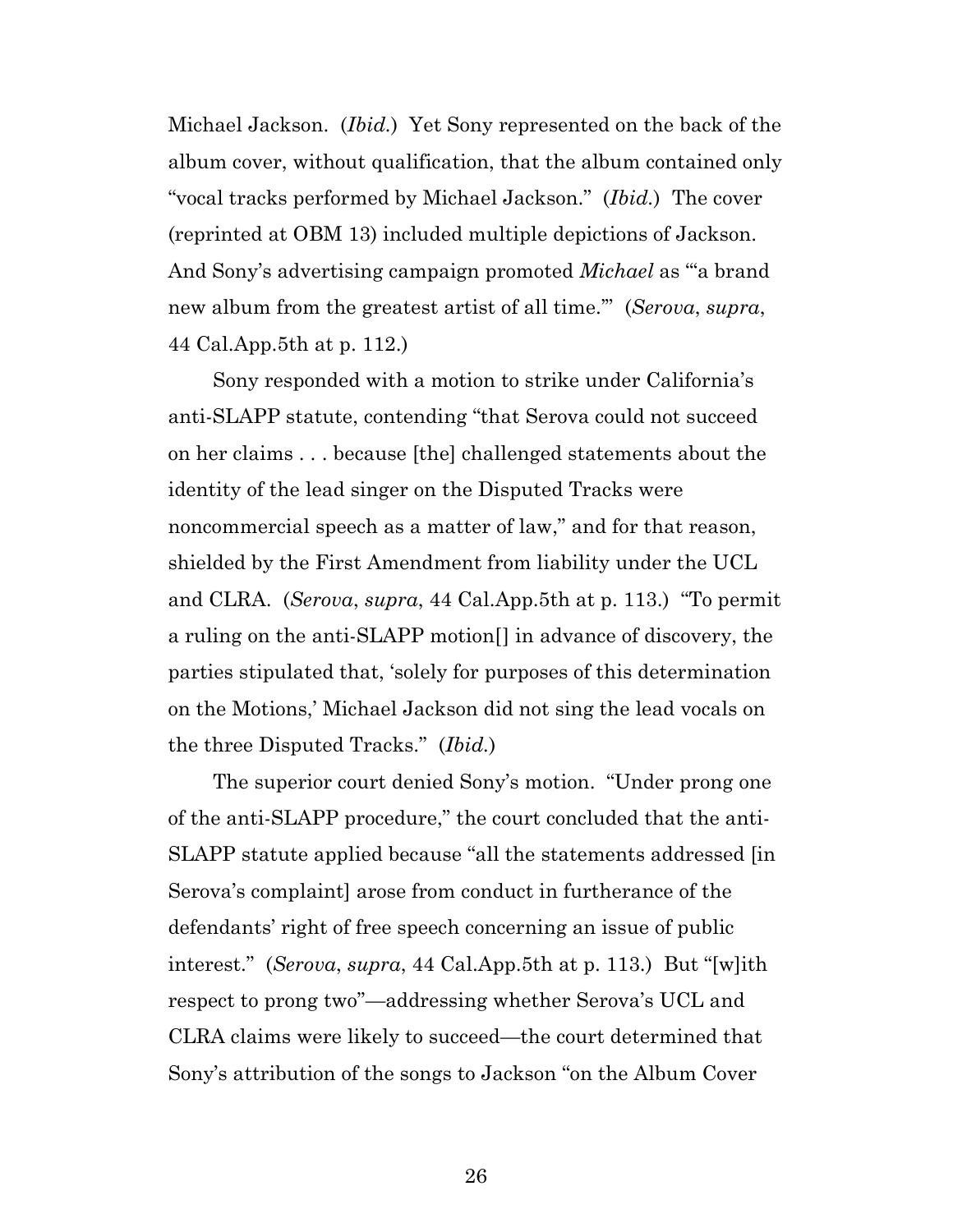and in the Promotional Video . . . constitut[ed] commercial speech." (*Id.* at p. 114.)[8](#page-26-0)

The court of appeal disagreed—both in its original 2018 opinion and its opinion on remand from this Court's order transferring the case for reconsideration in light of *FilmOn.com Inc. v. DoubleVerify Inc.* (2019) 7 Cal.5th 133, which clarified the scope of the anti-SLAPP statute.<sup>9</sup> The court of appeal held that, under the second prong of the anti-SLAPP analysis, Serova cannot show a probability of success on her UCL and CLRA claims because those statutes apply only to commercial speech, and Sony's speech was noncommercial. (See *Serova*, *supra*, 44 Cal.App.5th at pp. 126-132.) It acknowledged that "commercial speech that is false or misleading is not entitled to First Amendment protection and 'may be prohibited entirely.'" (*Id.* at p. 125, quoting *Kasky*, *supra*, 27 Cal.4th at p. 953.) But it treated Sony's attribution of the three disputed tracks to Jackson as "noncommercial" because Sony lacked "personal knowledge"

<span id="page-26-0"></span> <sup>8</sup> Serova's complaint also challenged claims about the authenticity of the three songs made in a statement released to the public by an attorney for Michael Jackson's estate, as well as claims on the *Oprah Winfrey* show made by Edward Cascio (the family friend of Jackson's who, according to Sony, recorded the songs at issue). (*Serova*, *supra*, 44 Cal.App.5th at pp. 111-112; see also CT 1:116 ¶ 11.) The superior court concluded that these claims did not qualify as commercial speech, and Serova did not appeal that ruling. (*Serova*, *supra*, 44 Cal.App.5th at p. 114 & fn. 5.)

<span id="page-26-1"></span><sup>9</sup> The 2018 opinion is reported at 26 Cal.App.5th 759, cause transferred Sept. 11, 2019, S251822.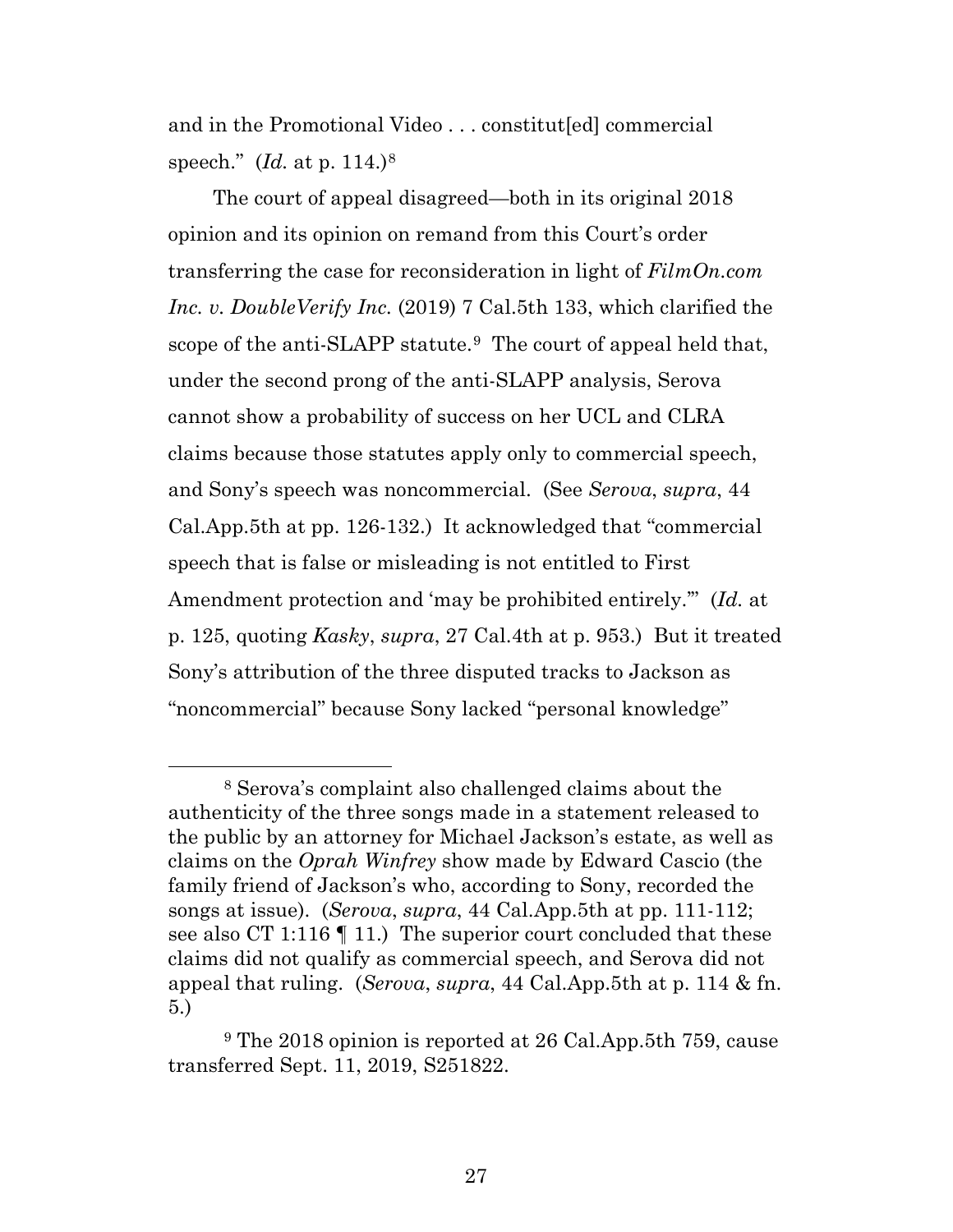whether Jackson was the vocalist. (*Id.* at p. 126.) The court explained that Sony did not itself record the tracks but instead purchased the songs from others. (See *id.* at pp. 126-128.) In addition, the court observed that Sony's "statements were directly connected to music that itself enjoy[s] full protection under the First Amendment," and that the statements concerned a matter of "public controversy." (*Id.* at pp. 126, 130). While recognizing that these factors were not "dispositive," the court determined that they were "appropriate to consider" alongside Sony's lack of personal knowledge in deciding whether Sony's statements were commercial or noncommercial. (*Id.* at p. 132; see also *id.* at p. 130.)

The court did not hold that it would violate the First Amendment to subject Sony to liability based on Serova's allegations. (See *Serova*, *supra*, 44 Cal.App.5th at p. 132.) Rather, it construed "California's consumer protection laws," including the UCL and CLRA, to "govern only *commercial* speech" and then deemed Sony's statements "noncommercial" based on what it viewed as serious First Amendment concerns in subjecting Sony to liability. (*Id.* at p. 124, original italics; see also *id.* at pp. 108, 124-132.)

This Court granted review.

#### **ARGUMENT**

The First Amendment does not protect false or misleading commercial speech, which "'may be prohibited entirely.'" (*Kasky v. Nike, Inc.* (2002) 27 Cal.4th 939, 953, quoting *In re R.M.J.*  (1982) 455 U.S. 191, 203.) Here, Sony's descriptions of a product

28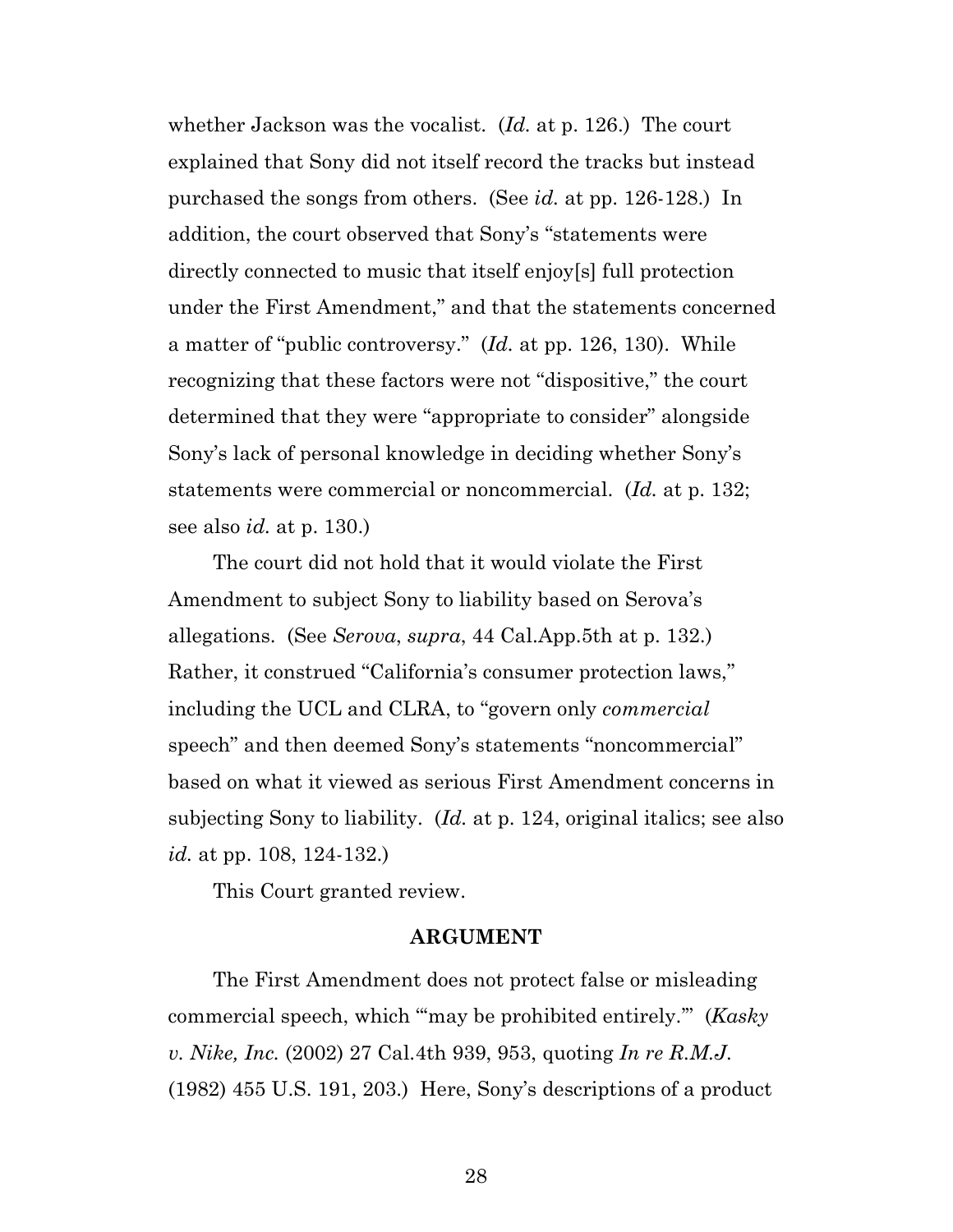it offered for sale to consumers—in particular, its statements on a product label and in an advertising campaign attributing all songs on the *Michael* album to Michael Jackson—constitute commercial speech. There is thus no constitutional problem in subjecting Sony's statements to liability under California's consumer protection statutes.

### **I. FALSE OR MISLEADING COMMERCIAL SPEECH RECEIVES NO FIRST AMENDMENT PROTECTION**

Factually inaccurate or misleading expression—whether commercial or otherwise—is typically "valueless" and rarely "protected for its own sake" under the First Amendment. (*United States v. Alvarez* (2012) 567 U.S. 709, 718 (plur. opn. of Kennedy, J.).) In certain contexts, however, "the threat of [punishment] for making a false statement" can "inhibit the speaker from making true statements, thereby 'chilling' a kind of speech that lies at the First Amendment's heart." (*Id.* at p. 733 (opn. of Breyer, J., conc. in the judgment).) In those instances, the First Amendment imposes certain prophylactic rules to ensure that there is sufficient breathing space for "uninhibited, robust, and wideopen' debate on public issues." (*Gertz v. Robert Welch, Inc.* (1974) 418 U.S. 323, 340.) For example, the First Amendment bars liability for making defamatory statements about a public figure unless the defendant acted with reckless disregard for the truth. (*N.Y. Times Co. v. Sullivan* (1964) 376 U.S. 254, 279-280; see also *Gertz*, *supra*, 418 U.S. at p. 347 & fn. 10 [similar for statements related to matter of public concern].)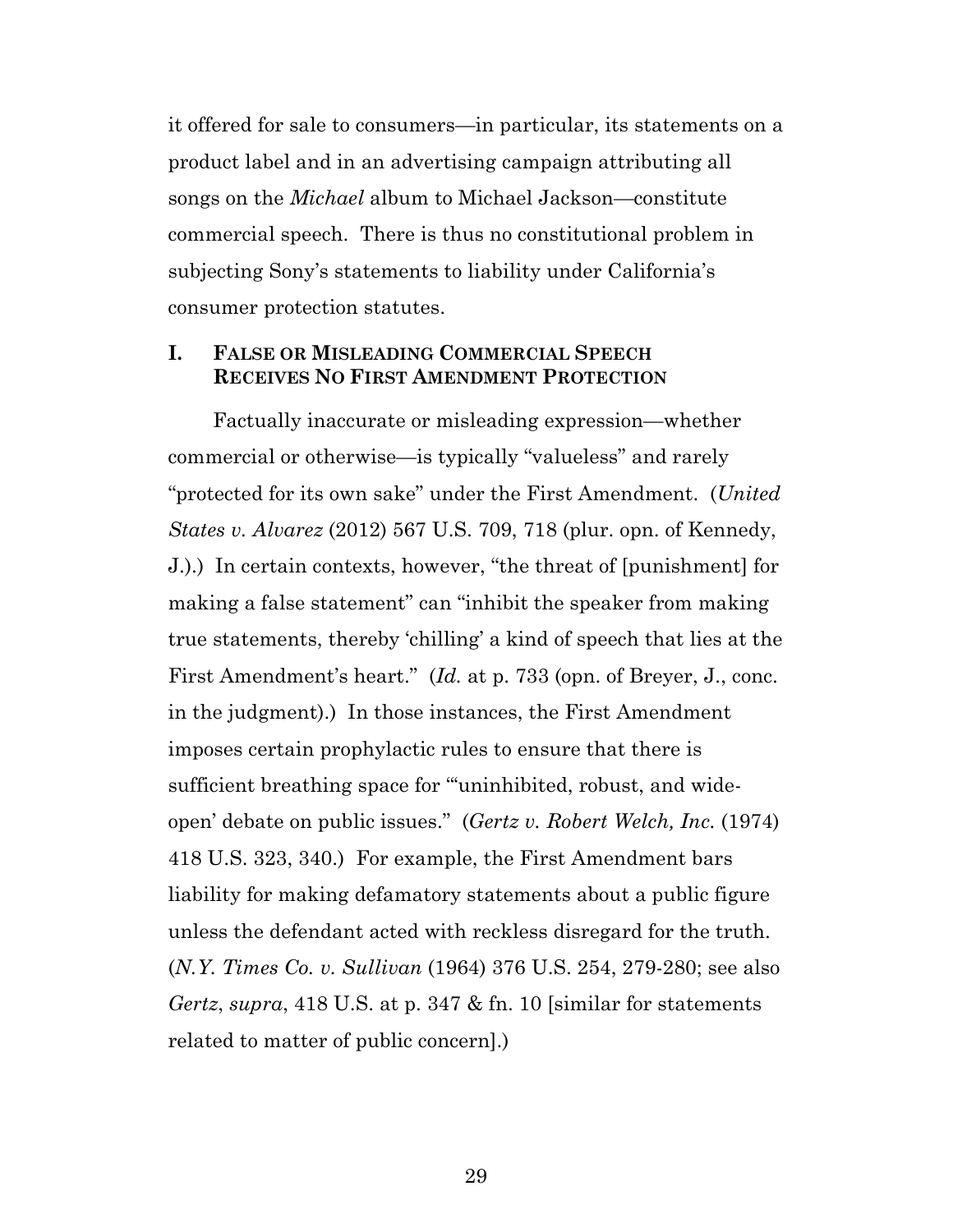But those limitations do not apply "in the commercial arena." (*Bates v. State Bar of Ariz.* (1977) 433 U.S. 350, 383.) Commercial speech—that is, advertising or other expression involving the marketing or sale of a commercial product or service, *post*, at pp. 33-38—is "unlikely to engender the beneficial public discourse that flows from political controversy." (*Rubin v. Coors Brewing Co.* (1995) 514 U.S. 476, 496 (conc. opn. of Stevens, J.); see also *Kasky*, *supra*, 27 Cal.4th at pp. 953-954.) It is also a particularly "hardy breed of expression" unlikely to be chilled by "overbroad regulation." (*Cent. Hudson Gas & Elec. Corp. v. Pub. Serv. Com. of N.Y.* (1980) 447 U.S. 557, 564, fn. 6.) Commercial speech is "the offspring of economic self-interest" (*ibid.*); a "seller has a strong financial incentive to educate the market and stimulate demand for his product or service" (*Edenfield v. Fane* (1993) 507 U.S. 761, 766).

More fundamentally, "'the elimination of false and deceptive [commercial speech] serves to *promote* the one facet'" of commercial speech that warrants First Amendment protection in the first place—"its contribution to the flow of accurate and reliable information relevant to public and private decisionmaking." (*Kasky*, *supra*, 27 Cal.4th at p. 954, italics added.) Before the 1970s, commercial speech "received no First Amendment protection" at all. (*Bolger v. Youngs Drug Prods. Corp.* (1983) 463 U.S. 60, 64, fn. 6.) But the U.S. Supreme Court revisited this rule in *Virginia State Board of Pharmacy v. Virginia Citizens Consumer Council, Inc.* (1976) 425 U.S. 748, striking down a statute that "suppress[ed] the flow" of accurate,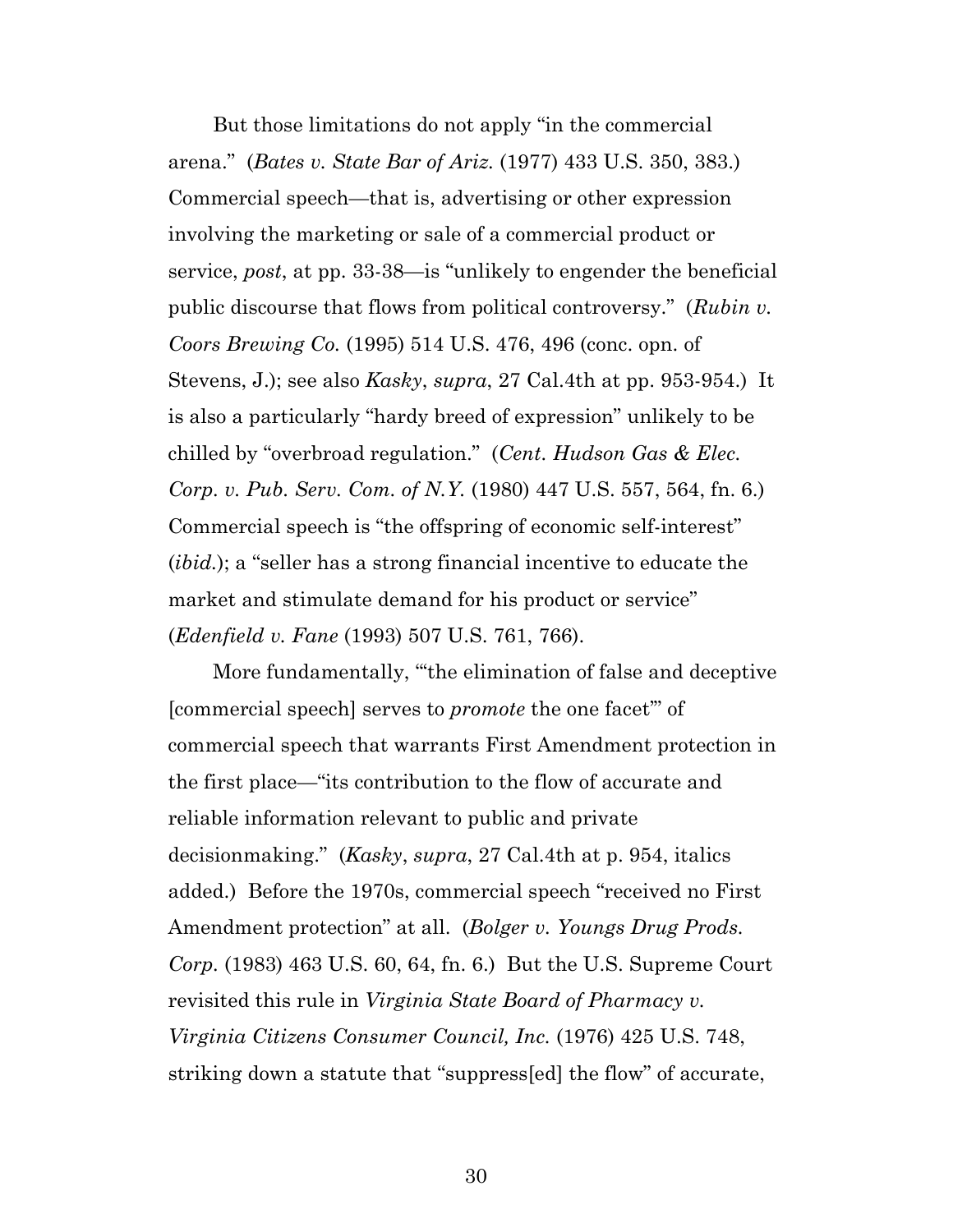truthful information to consumers (specifically, information about drug prices at pharmacies). (*Id.* at p. 770.) The Court has done the same in a number of subsequent cases, invalidating statutes and regulations "that seek to keep people in the dark for what the government perceives to be their own good." (*Sorrell v. IMS Health Inc.* (2011) 564 U.S. 552, 577.)<sup>[10](#page-30-0)</sup> As the Court has explained, "'[p]eople will perceive their own best interests if only they are well enough informed, and [] the best means to that end is to open the channels of communication rather than to close them.'" (*Cent. Hudson*, *supra*, 447 U.S. at p. 562.) "[T]he First Amendment presumes that some accurate information is better than no information at all." (*Ibid.*)

But that presumption extends only to *accurate* information. False or misleading commercial information contributes just as much—if not more—to keeping consumers "in the dark" as the statutes that the high court has repeatedly struck down for restricting the flow of accurate information to consumers. Indeed, harms caused by false or misleading commercial expression can be "particularly severe: [i]nvestors may lose their savings, and consumers may purchase products that are more

<span id="page-30-0"></span> <sup>10</sup> See, e.g., *Sorrell*, *supra*, 564 U.S. at pp. 557, 576-577 [statute restricting dissemination of data on doctor prescribing practices]; *Rubin*, *supra*, 514 U.S. at pp. 483-484 [restrictions on disclosing alcoholic content on product labels or in advertising, aimed at preventing consumers from opting for the most potent alcoholic beverages]; *Cent. Hudson*, *supra*, 447 U.S. at pp. 568- 572 [ban on advertising by electric utilities intended to decrease consumer demand for electricity].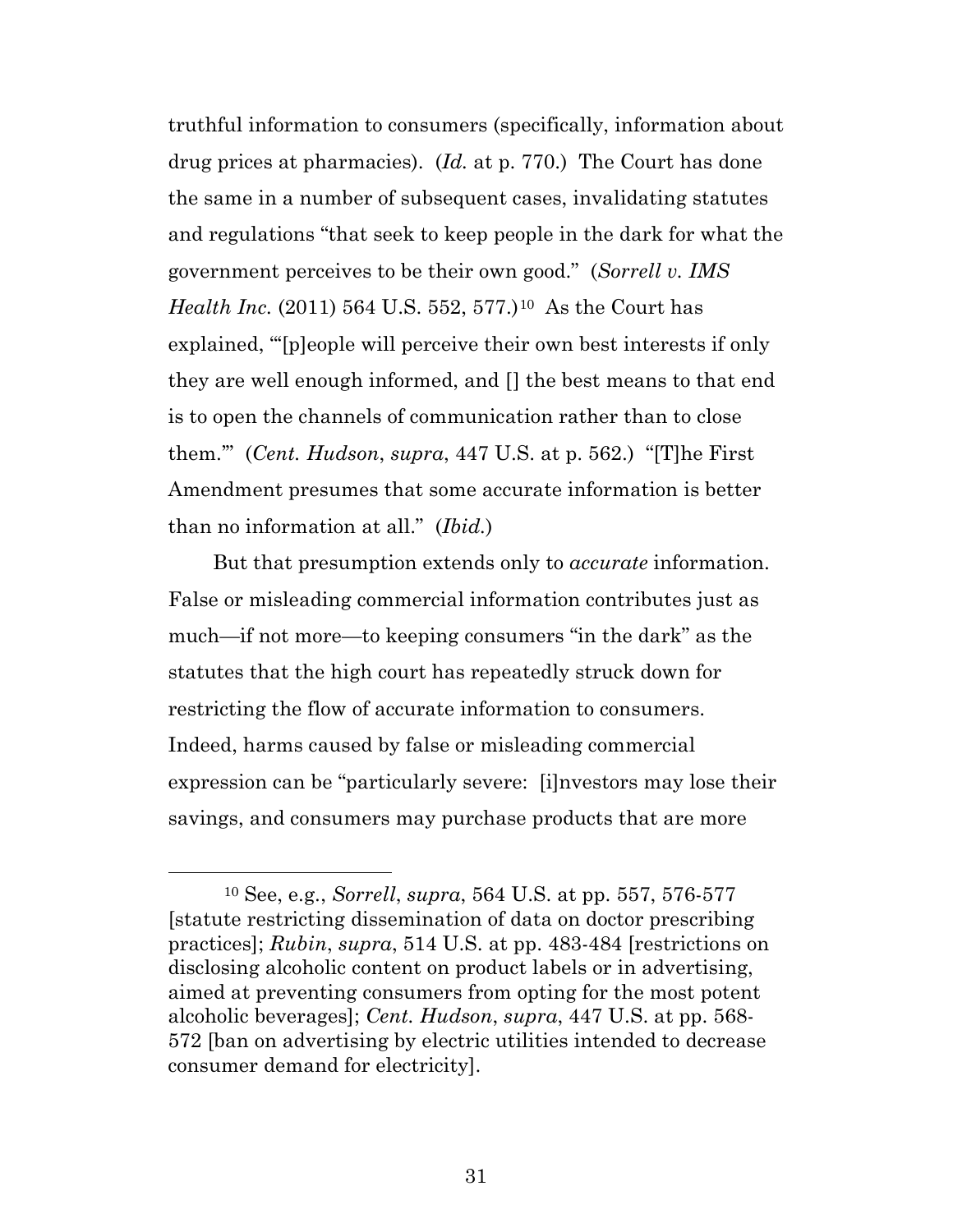dangerous than they believe or that do not work as advertised." (*Rubin*, *supra*, 514 U.S. at p. 496 (conc. opn. of Stevens, J.); see also *Kwikset Corp. v. Superior Court* (2011) 51 Cal.4th 310, 328 [similar].) Accordingly, there "can be no constitutional objection to the suppression of commercial messages that do not accurately inform the public about lawful activity." (*Cent. Hudson*, *supra*, 447 U.S. at p. 563.)

### **II. SEROVA ALLEGES CORE COMMERCIAL SPEECH UNPROTECTED BY THE FIRST AMENDMENT: THAT SONY FALSELY DESCRIBED ITS PRODUCT TO PURCHASERS**

For purposes of evaluating Sony's anti-SLAPP motion, Sony has stipulated that Serova's allegations are true—that the *Michael* album cover and Sony's advertisements falsely stated that all songs were performed by Michael Jackson. As part of the anti-SLAPP analysis, a court must consider whether the plaintiff is likely to prevail. Here, the principal argument Sony has raised challenging Serova's likelihood of success is that the speech in question is noncommercial and thus subject to heightened First Amendment protections.<sup>11</sup> That argument fails: A seller's

<span id="page-31-0"></span><sup>&</sup>lt;sup>11</sup> The court of appeal held below, and both parties agree, that California's false advertising statutes apply only to expression that qualifies as "commercial speech" under the First Amendment. (See *ante*, at p. 28; OBM 44; ABM 35-36.) While no express language to that effect appears in the relevant statutory text, it is difficult to think of applications of the statutes that would not involve commercial speech, and such a limitation appears to be the norm among similar statutes across the country. (*Post*, at p. 34 & fn. 13.) Because the relevant statements here qualify as commercial, however, the Court need (continued…)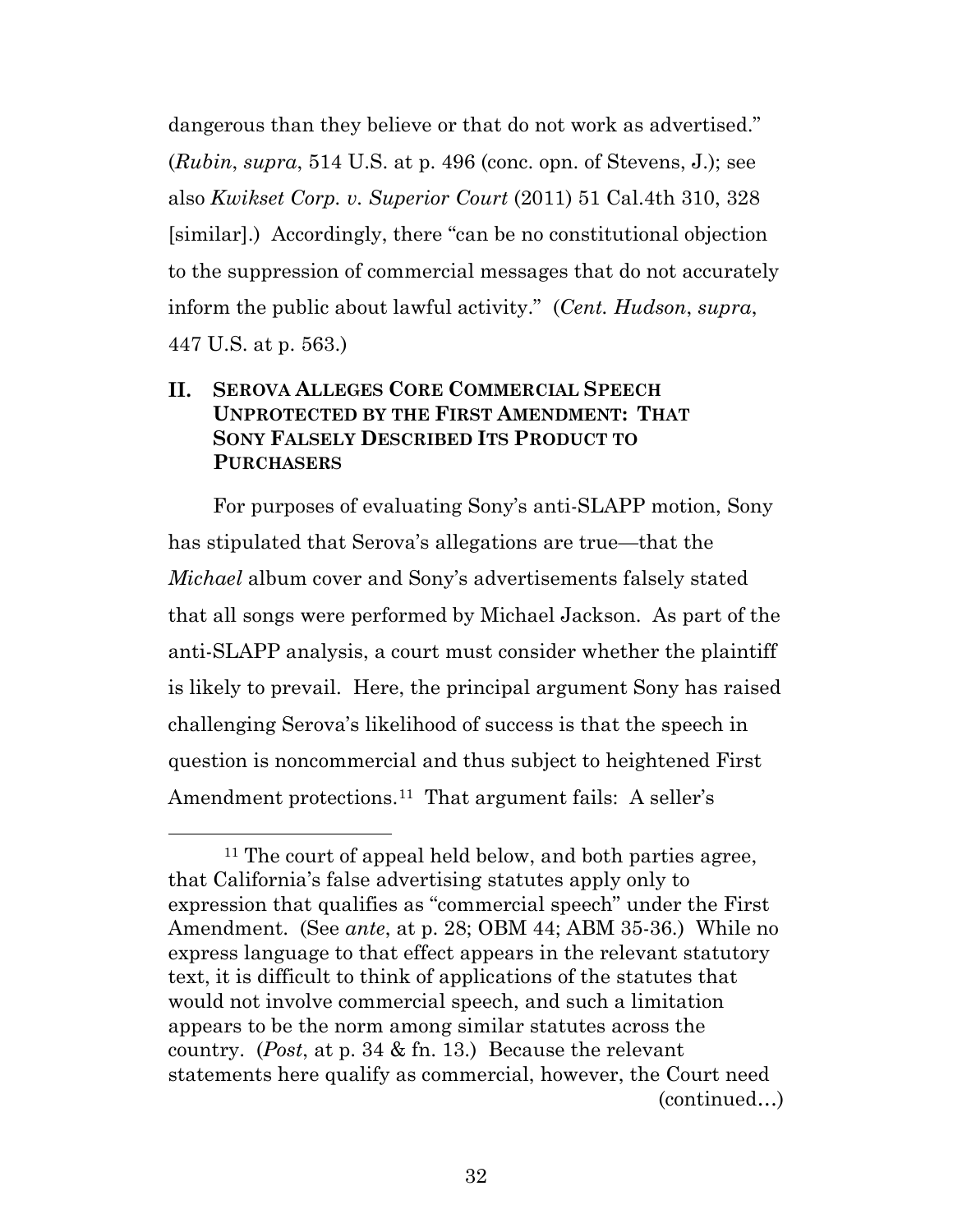description of a product on a label or in an advertisement is a classic form of commercial speech. Thus, assuming Serova's allegations are true, application of California's false advertising statutes fully comports with the First Amendment.

### **A. A Seller's Description of Its Product on a Product Label, or in an Advertising Campaign, Constitutes Classic Commercial Speech**

There is no "all-purpose test to distinguish commercial from noncommercial speech under the First Amendment." (*Kasky*, *supra*, 27 Cal.4th at p. 960.) It is a context-sensitive inquiry, rooted in "'common-sense' distinction[s]." (*Ohralik v. Ohio State Bar Assn.* (1978) 436 U.S. 447, 455-456.) But at its core, commercial speech is expression that "inform[s]" consumer purchasing decisions, providing "information as to who is producing and selling what product, for what reason, and at what price." (*Va. State Bd. of Pharmacy*, *supra*, 425 U.S. at p. 765.) Thus, in case after case, courts have treated a seller's "speech about a product" in an advertising campaign or on a product "label" as commercial speech. (*Kasky*, *supra*, 27 Cal.4th at pp. 960, 961; see also *id.* at p. 964.)[12](#page-32-0)

 $\overline{a}$ 

<sup>(…</sup>continued)

not decide whether to read that limitation into California's statutes.

<span id="page-32-0"></span><sup>12</sup> See, e.g., *Kasky*, *supra*, 27 Cal.4th at p. 991 & fn. 7 (dis. opn. of Brown, J.) [collecting examples]; *Bolger*, *supra*, 463 U.S. at p. 68 [print advertisements describing manufacturer's

<sup>(</sup>continued…)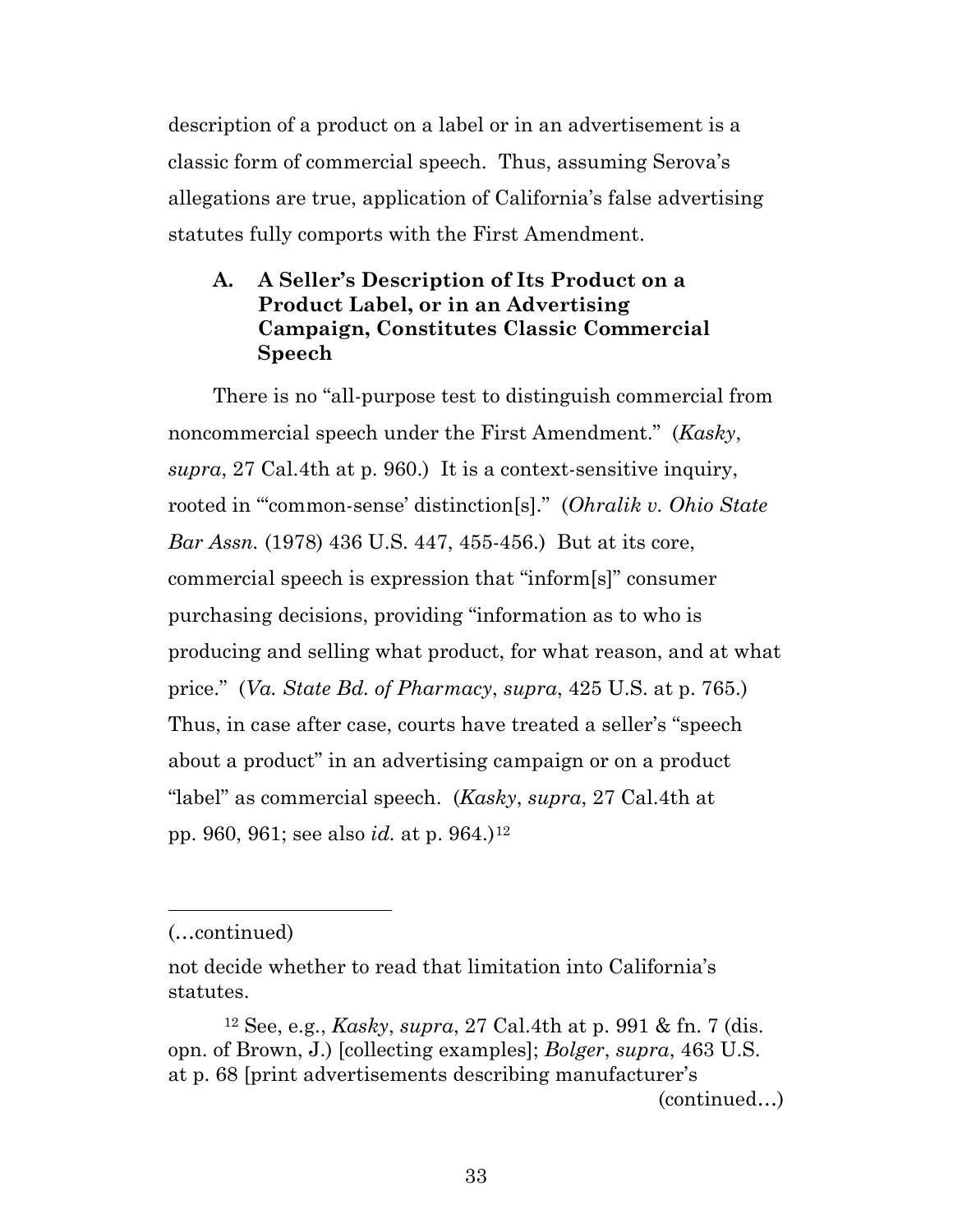Indeed, false advertising suits frequently concern product claims in advertisements or on labels—including claims describing the content of a product, or attesting to a product's authenticity. Because those suits generally arise under statutes limited to commercial speech, decisions upholding liability are typically predicated upon a determination that the speech at issue is commercial.[13](#page-33-0) Such decisions have involved, for example, a "juice blend sold with a label that, in describing the contents, displays the words 'pomegranate blueberry,'" even though the "product contains but 0.3% pomegranate juice and 0.2% blueberry juice" (*POM Wonderful LLC v. Coca-Cola Co.* (2014) 573 U.S. 102, 105), "commercial announcements" by a seller advertising its dictionary as the "authentic Webster's," even though it had no connection to the original Webster's dictionary (*Guggenheimer v. Ginzburg* (N.Y. 1977) 372 N.E.2d 17, 18), labels falsely stating that products were "authentic Danish-made goods" (*Larsen v. Terk Techs. Corp.* (4th Cir. 1998) 151 F.3d 140, 142; see also *Benson v. Kwikset Corp.* (2007) 152 Cal.App.4th 1254, 1268 [similar]), and clothing "labeled as containing 70 percent  $\overline{a}$ 

#### (…continued)

contraceptive products]; *Rubin*, *supra*, 514 U.S. at p. 481 [labels describing beer's alcohol content].

<span id="page-33-0"></span><sup>13</sup> The federal Lanham Act's false advertising prohibition, for example, applies only to "*commercial* advertising or promotion."  $(15 \text{ U.S.C.} \S 1125(a)(1)(B))$ , italics added; see also, e.g., 3 Callman on Unfair Competition, Trademarks and Monopolies (4th ed.) § 11:12 [Uniform Deceptive Trade Practices Act, adopted in numerous States, "is only available against another's commercial speech"].)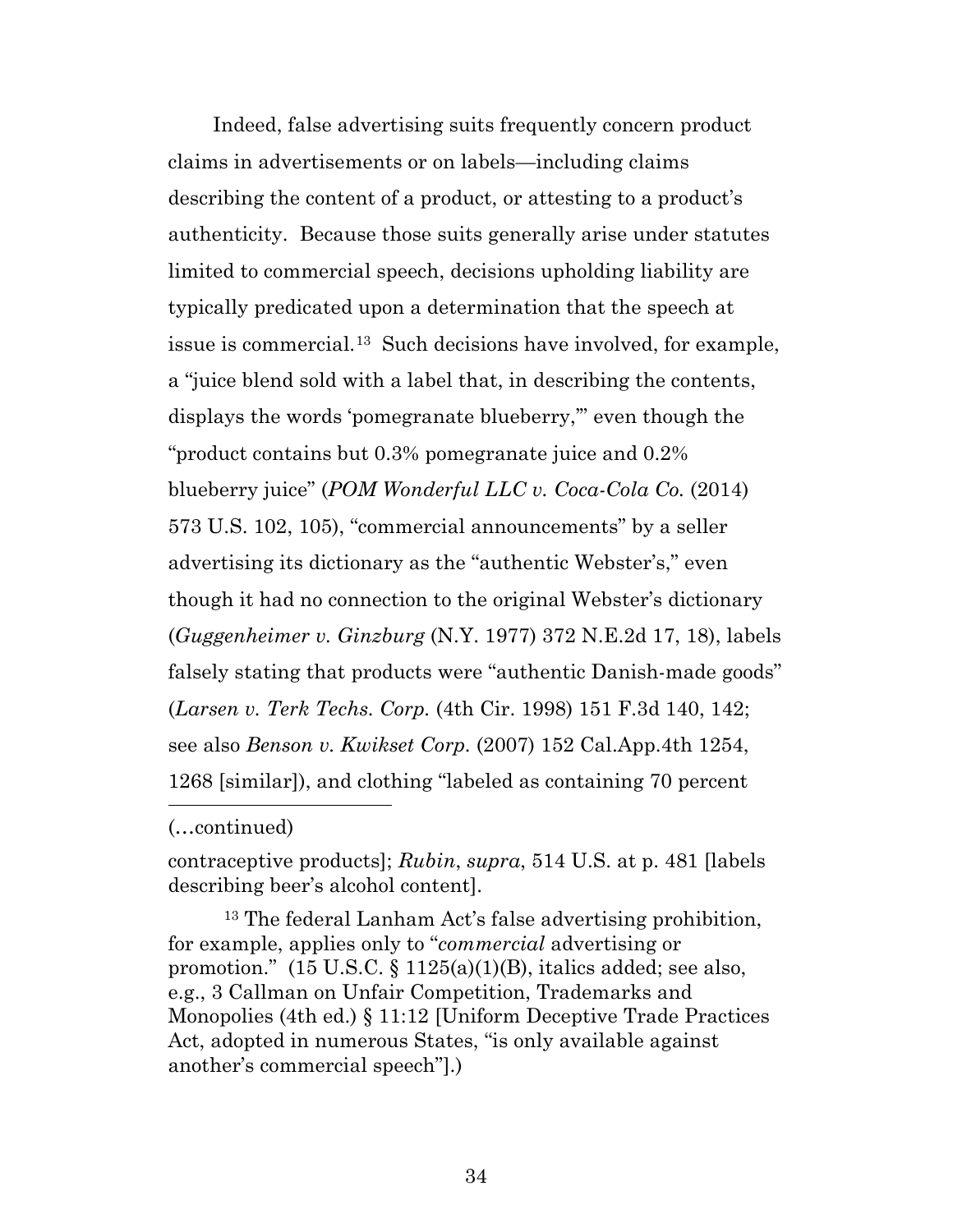wool, 20 percent nylon, and 10 percent cashmere," even though it had far less genuine cashmere (*Cashmere & Camel Hair Mfrs. Inst. v. Saks Fifth Ave.* (1st Cir. 2002) 284 F.3d 302, 306). The list goes on. $^{14}$  $^{14}$  $^{14}$ 

The speech at issue here is not materially different. Serova seeks to hold Sony liable for falsely describing the content and authenticity of a product on the product's label, as well as in an advertising campaign promoting the product. Specifically, Serova alleges that the *Michael* album cover falsely reported to purchasers that all ten songs on the album were "performed by Michael Jackson" when, in fact, he performed only seven of them. (*Ante*, at pp. 25-26; see OBM 12-13.) And the advertising campaign promoting album sales suggested that *Michael* featured only Jackson performances, stating without

<span id="page-34-0"></span> <sup>14</sup> See, e.g., *Reid v. Johnson & Johnson* (9th Cir. 2015) <sup>780</sup> F.3d 952, 967 [butter substitute with a "label prominently stat[ing]"—falsely—that it "contains 'No Trans Fat'"]; *Price v. Philip Morris, Inc.* (Ill. 2005) 848 N.E.2d 1, 19 ["light" cigarettes that "did not carry any less tar or nicotine" than "'full-flavor'" ones]; *Novartis Consumer Health, Inc. v. Johnson & Johnson-Merck Consumer Pharm. Co.* (3d Cir. 2002) 290 F.3d 578, 589 [advertisements falsely describing antacid product as "'nighttime strength'"]; *Suchanek v. Sturm Foods, Inc.* (7th Cir. 2014) 764 F.3d 750, 762 [coffee-pod packaging misleadingly suggesting that pods contained fresh grounds, rather than instant-brew coffee]; *Davidson v. Kimberly-Clark Corp.* (9th Cir. 2018) 889 F.3d 956, 961 [label misleadingly suggesting that pre-moistened wipes were "flushable" when they were not suitable for being flushed down a toilet]; *Bakers Franchise Corp. v. FTC* (3d Cir. 1962) 302 F.2d 258, 259 [advertisements for "'Lite Diet'" bread suggesting it was a "low calorie food" when, in fact, the manufacturer merely cut the slices more thinly].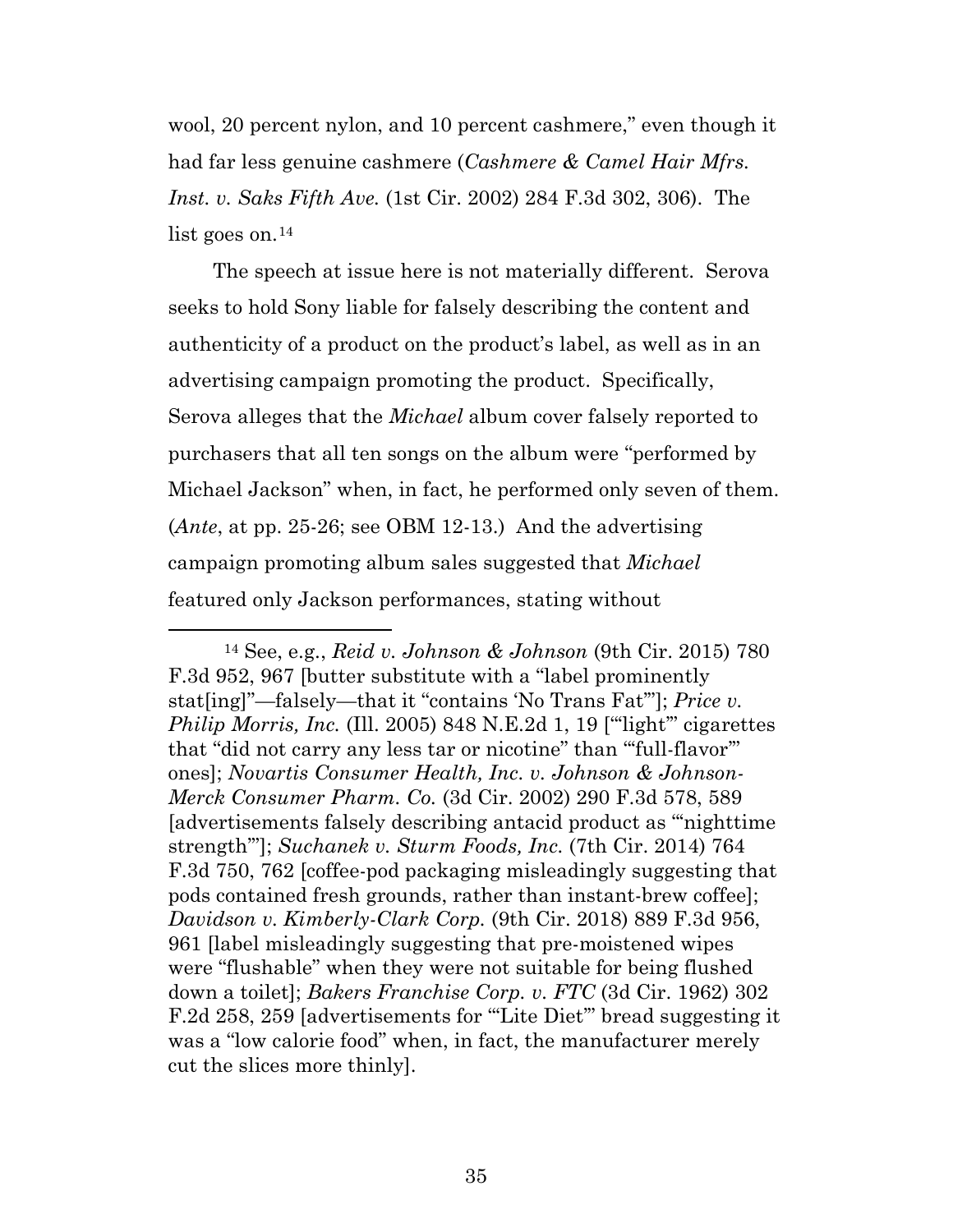qualification that it was a "brand new album from the greatest artist of all time." (*Ante*, at p. 26.) Such claims, which have the potential to "deceive[]" a consumer into "making a purchase," are classic forms of commercial speech properly subject to false advertising scrutiny. (*Kwikset*, *supra*, 51 Cal.4th at p. 329.)

Sony contends, to the contrary, that its statements do not qualify as commercial speech because they do "more than simply propose a commercial transaction." (ABM 41.) Sony relies on statements made by the U.S. Supreme Court that "core" commercial speech is "speech which does 'no more than propose a commercial transaction.'" (*Bolger*, *supra*, 463 U.S. at p. 66, quoting *Va. State Bd. of Pharmacy*, *supra*, 425 U.S. at p. 762.) By that, however, all the Court meant was that "commercial advertisement[s]" or other forms of marketing—that is, speech proposing a commercial transaction by describing "who is producing and selling what product, for what reason, and at what price"—qualify as core commercial speech. (*Va. State Bd. of Pharmacy*, *supra*, 425 U.S. at pp. 762, 765; see *Zauderer v. Office of Disciplinary Counsel of Supreme Court of Ohio* (1985) 471 U.S. 626, 637.) That definition applies to Sony's statements here, one of which was featured in an advertising campaign and one of which was affixed to a product label—which, just like an advertisement, is "part of a firm's marketing . . . to the consumer." (*Adolph Coors Co. v. Brady* (10th Cir. 1991) 944 F.2d 1543, 1546; see also *Kwikset*, *supra*, 51 Cal.4th at pp. 329, 333 [similar]; *Bad Frog Brewery, Inc. v. N.Y. State Liquor Auth.* (2d Cir. 1998) 134 F.3d 87, 97 ["labels are a form of advertising"].)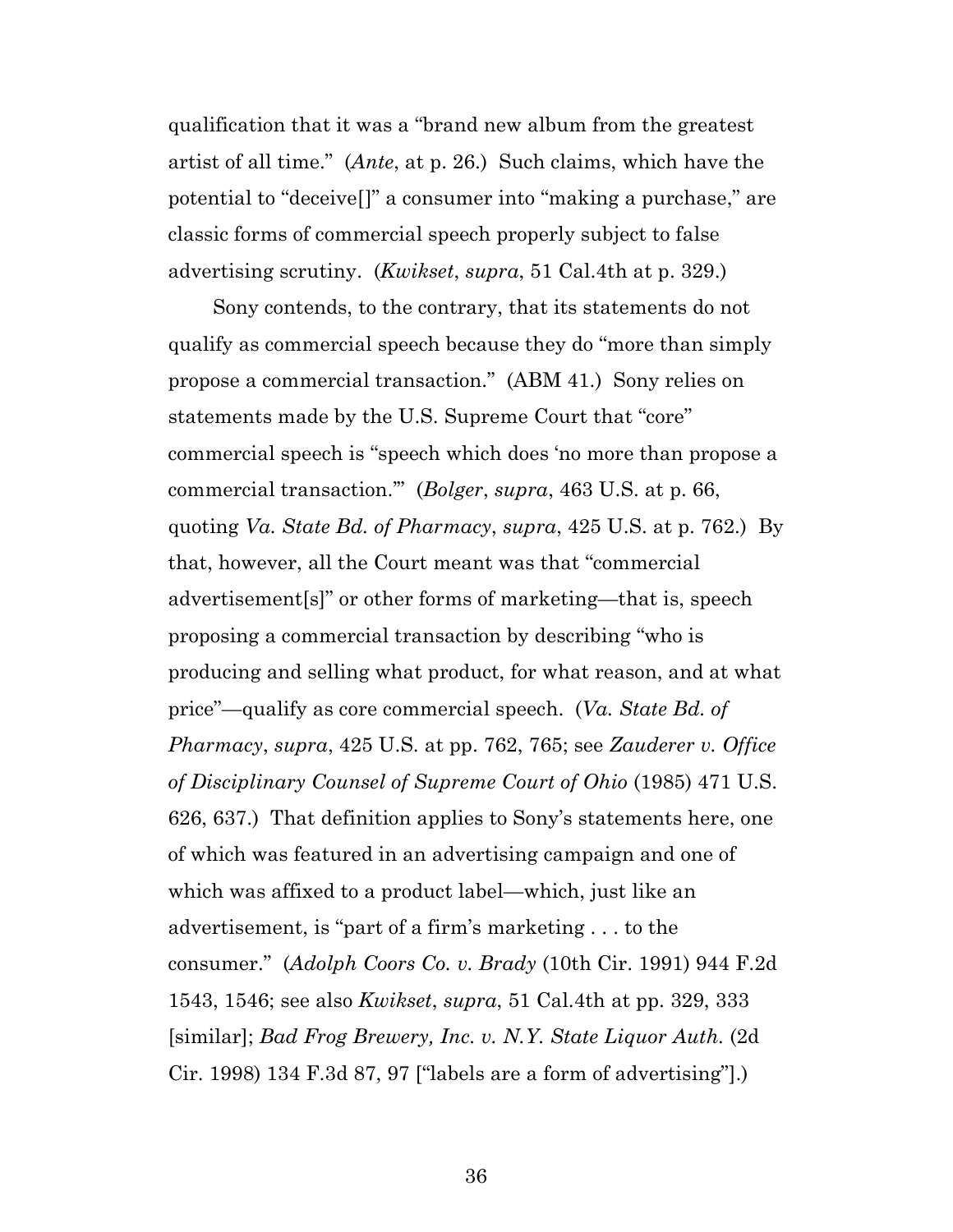In any event, "commercial speech is not limited to" expression proposing a commercial transaction. (*Kasky*, *supra*, 27 Cal.4th at p. 956; see also *Bolger*, *supra*, 463 U.S. at pp. 66-67; Stern, *In Defense of the Imprecise Definition of Commercial Speech* (1999) 58 Md. L.Rev. 55, 80.) Without purporting to "adopt[] an all-purpose test to distinguish commercial from noncommercial speech," this Court has explained that, as a general matter, commercial speech includes statements made by "someone engaged in commerce" about "the business operations, products, or services of the speaker" (*Kasky*, *supra*, 27 Cal.4th at pp. 960-961), where the "intended audience" is "actual or potential buyers or customers of the speaker's goods or services" (*id.* at p. 960). That standard is plainly satisfied here: to induce consumers to buy *Michael*, Sony told would-be purchasers that Jackson performed all of the album's songs.

Sony also suggests that the analysis should be different for claims made about products from the music and entertainment industry, asserting that Serova "does not identify a single case where a statement linking an artist to an artistic work was treated as commercial speech." (ABM 43.) But there is no shortage of such cases: for example, in *PPX Enterprises, Inc. v. Audiofidelity Enterprises, Inc.* (2d Cir. 1987) 818 F.2d 266, 271, the court treated "labeling [on] album covers" as commercial speech properly subject to false advertising scrutiny where the labels said that the albums "contain[ed] . . . performances of Jimi

37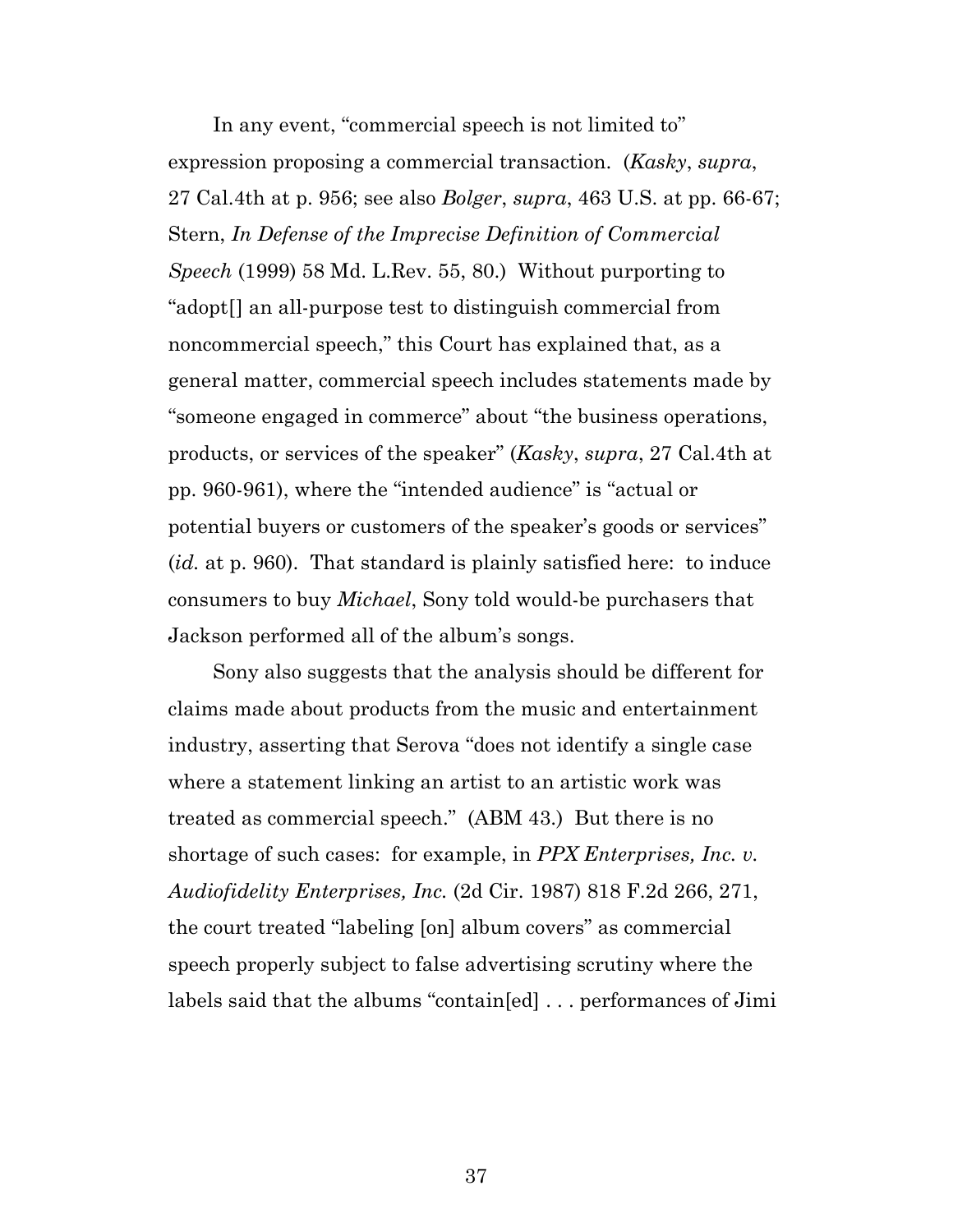Hendrix, when in fact they did not."[15](#page-37-0) Such cases arise in other entertainment and artistic mediums as well.<sup>16</sup> Thus, when the music industry sells an album—no less than when the film industry markets a blockbuster, the pharmaceutical industry markets a drug, or the food and beverage industry markets a cereal or soda—product-focused claims to consumers constitute commercial speech. "The purchaser of a book [or an album], like the purchaser of a can of peas, has a right not to be misled as to the source of the product." (*Rogers v. Grimaldi* (2d Cir. 1989) 875 F.2d 994, 997.)

<span id="page-37-1"></span><sup>16</sup> See, e.g., *King v. Innovation Books, a Div. of Innovative Corp.* (2d Cir. 1992) 976 F.2d 824, 826 [movie promotional campaign misleadingly suggesting Stephen King had a significant role in adapting the film]; *Smith v. Montoro* (9th Cir. 1981) 648 F.2d 602, 606-607 [film credits and advertisements featured the wrong actor]; *Wildlife Internationale, Inc. v. Clements* (S.D. Ohio 1984) 591 F.Supp. 1542, 1548 & fn. 14 [fineart prints misleadingly suggesting the original artist approved of their quality and that they were consistent with his "current artistic standards"].

<span id="page-37-0"></span> <sup>15</sup> See also *RCA Records, a Div. of RCA Corp. v. Kory Records, Inc.* (E.D.N.Y., Mar. 14, 1978, No. 77-C-362) 1978 WL 21424, at \*1 [representations on "album covers and . . . advertisements" falsely stating "that certain recordings incorporated performances in which Glenn Miller personally participated"]; *Benson v. Paul Winley Record Sales Corp.* (S.D.N.Y. 1978) 452 F.Supp. 516, 518 ["prominent use of [George] Benson's name and picture on the album and in the advertisements," creating "the false impression that Benson was responsible for the contents of the album"].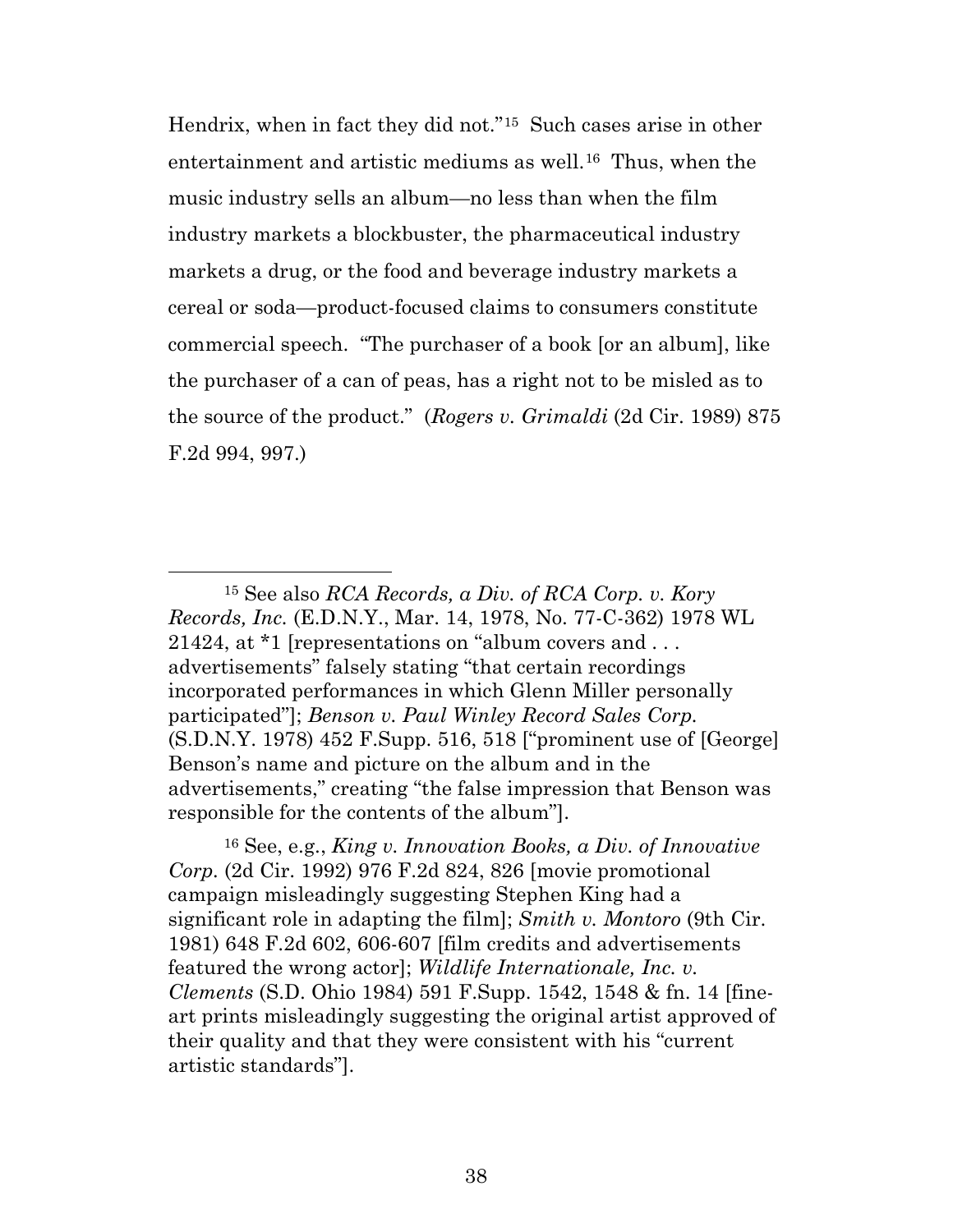### **B. A Seller's False or Misleading Product Claims Do Not Become "Noncommercial" Merely Because the Seller Lacks Personal Knowledge Whether the Statements Are True**

The court of appeal agreed that advertising or product labeling is "not necessarily excluded from the category of commercial speech" solely "because it promotes a product that is itself subject to full First Amendment protection"—such as music or other forms of artistic expression. (*Serova*, 44 Cal.App.5th, at p. 131.) But it nonetheless concluded that Sony's statements were "noncommercial" because Sony had "no personal knowledge of the artist's identity." (*Ibid.*) Sony, the court emphasized, had no role in "creat[ing], produc[ing], [or] record[ing]" the three disputed tracks. (*Id.* at p. 127.) Rather, Sony "only" purchased the recordings from others, included them on the *Michael* album, and marketed them to consumers as songs performed by Michael Jackson. (*Id.* at p. 128.) According to the court, "absence of the element of personal knowledge is highly significant" to the question whether speech is commercial or noncommercial under this Court's decision in *Kasky*. (*Ibid.*)

The court of appeal misread *Kasky*. Nothing in that opinion suggests that a seller's personal knowledge is relevant to the question whether a product description printed on a product label or contained in an advertisement qualifies as commercial speech. Indeed, the principal innovation of modern false advertising statutes was to *eliminate* common law scienter requirements, which frustrated consumers' ability to hold sellers liable for making deceptive commercial claims. (*Ante*, at pp. 19-22.) And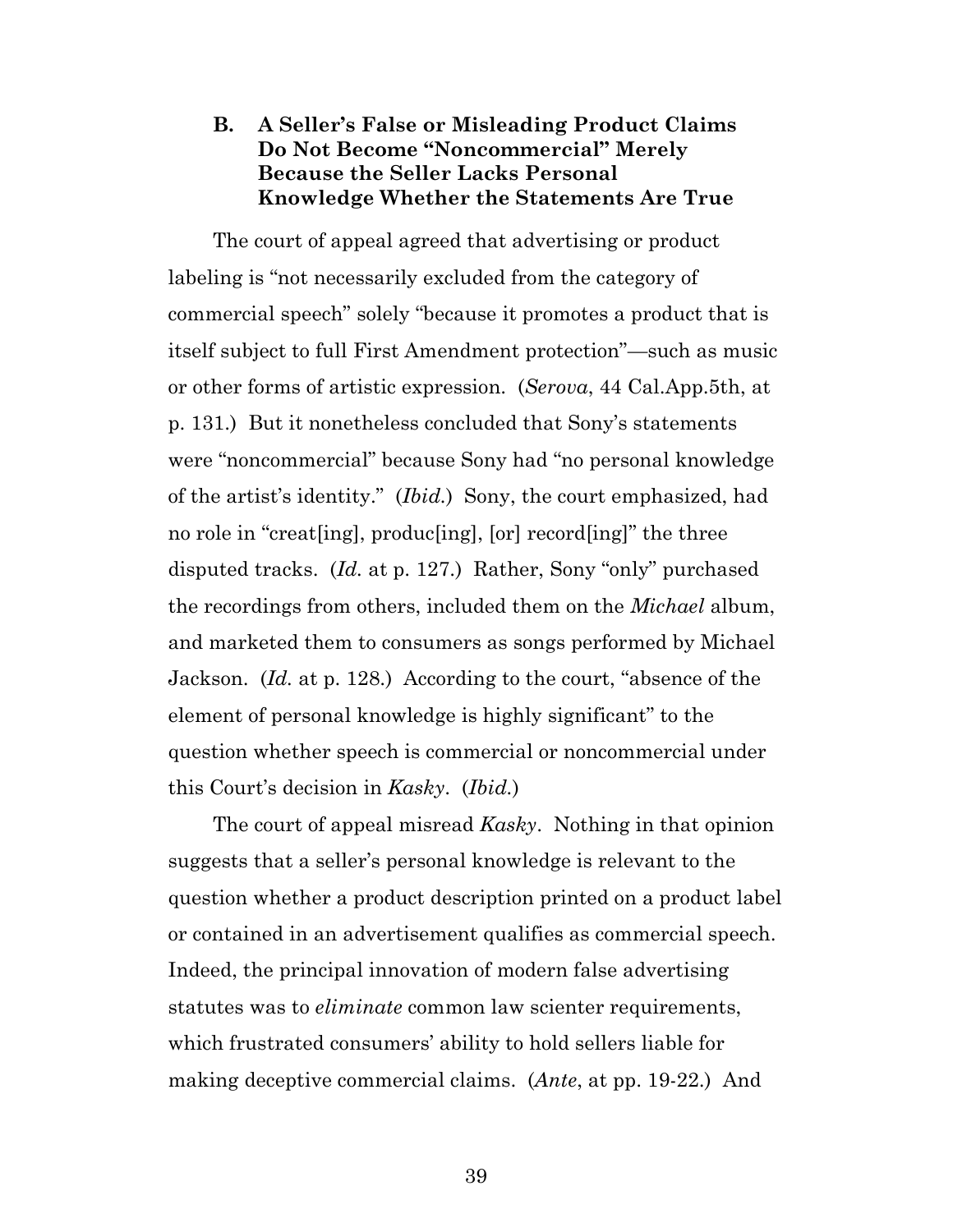as discussed above, *Kasky* reaffirmed that "speech about a product" in an "advertisement" or on a product "label" qualifies as commercial speech. (*Supra*, 27 Cal.4th at pp. 960-961, citing *Rubin*, *supra*, 514 U.S. 476 and *Va. State Bd. of Pharmacy*, *supra*, 425 U.S. 748.)

*Kasky* involved a very different question: whether claims that Nike made about labor practices in its foreign shoeproduction factories qualified as commercial speech when the claims appeared in "press releases and letters to newspaper editors." (*Supra*, 27 Cal.4th at p. 963.) Nike undertook this "public relations campaign" to reassure troubled consumers that the company was not relying on sweatshop labor. (*Id.* at p. 962.) While the Court appeared to acknowledge that press releases and op-eds are not ordinary mediums for commercial speech (see *id.*  at pp. 961-962, 964), it nonetheless held that Nike's statements qualified as commercial because, like advertisements, they were designed "to promote and defend [Nike's] sales and profits" (*id.* at p. 946; see also *id.* at p. 963).

The Court also observed that Nike's statements concerned the company's "own business operations" (*Kasky*, *supra*, 27 Cal.4th at p. 964)—that is, they "describe[d] matters within the personal knowledge of the speaker" (*id.* at p. 962). The Court explained that, for this reason, Nike's statements were "more easily verifiable" than speech about another company's labor practices and thus "less likely . . . to be chilled by proper regulation." (*Id.* at p. 962; see also *id.* at p. 963.)

40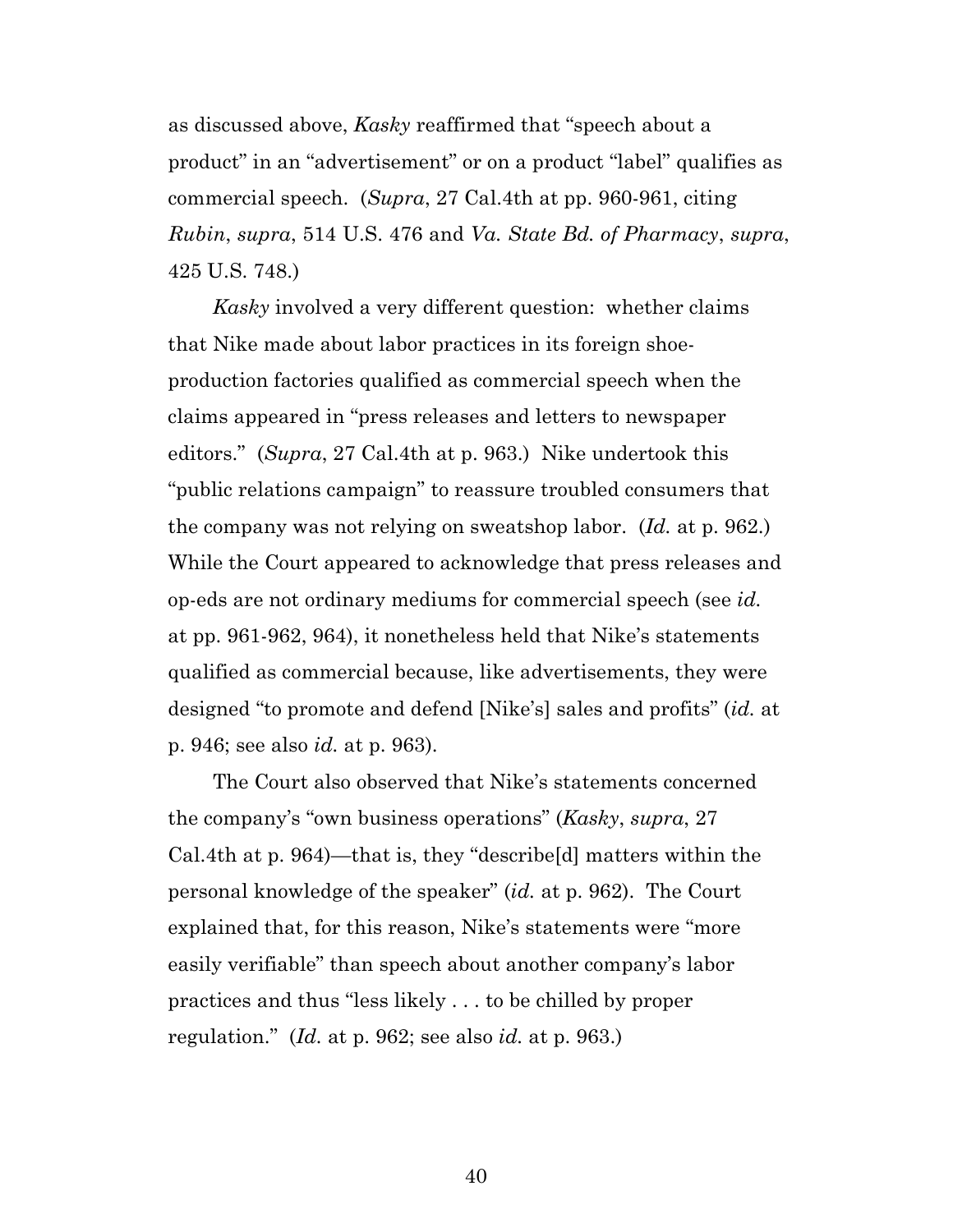*Kasky* thus pointed to Nike's "personal knowledge" as one of multiple factors that justified *expanding* the commercial speech doctrine beyond classic forms of marketing to cover forms of expression—statements to the media and op-ed pieces—that are not traditionally considered to be commercial speech. Here, however, the court of appeal took that factor out of context and cited it as a reason *to contract* the definition of what has always been treated as commercial speech—product descriptions on labels and in advertisements—because Sony purportedly lacked actual knowledge about the truth of its statements. *Kasky* provides no support for that reasoning, which cannot be reconciled with the well-established consensus, discussed *ante*, at pp. 33-38, that sellers engage in commercial speech when they describe their products to consumers in advertisements and on labels.[17](#page-40-0)

The court of appeal's demand for a showing of "personal knowledge" could, if taken at face value, have broad, destabilizing consequences for well-established false advertising principles. Sellers often sell products produced or manufactured by another: For example, just as Sony bought audio tracks recorded by others

<span id="page-40-0"></span> <sup>17</sup> *Kasky*'s application of commercial speech doctrine generated considerable controversy. (See, e.g., *Nike, Inc. v. Kasky* (2003) 539 U.S. 654, 677 (opn. of Breyer, J., dis. from dismissal of case as improvidently granted).) The Court need not wade into that controversy here. While the Attorney General believes *Kasky* was rightly decided, this case provides no occasion to broadly reaffirm all of *Kasky*'s reasoning because Sony's statements fall well within the established core of commercial speech doctrine.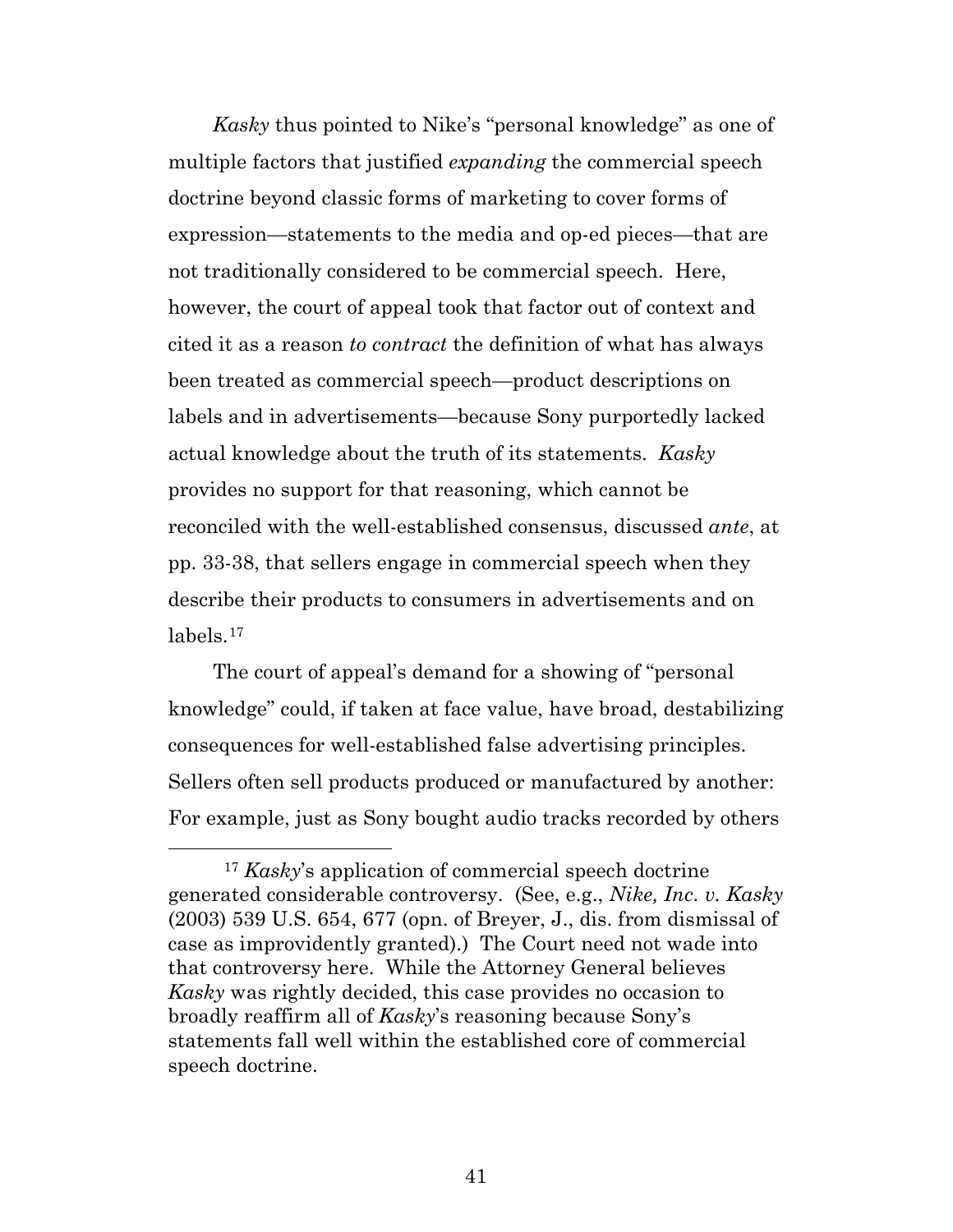in order to disseminate them to consumers for profit, grocery stores and other retailers routinely purchase products from others to sell to consumers. (See, e.g., *Farm Raised Salmon Cases* (2008) 42 Cal.4th 1077, 1082-1083 [grocery-store chains that allegedly made misleading statements to consumers about color additives in salmon raised by "fish farmers"].) And manufacturers often purchase component parts from other companies before assembling them and marketing the final product to consumers. (See generally *Impression Prods., Inc. v. Lexmark Intern. Inc.* (2017) 137 S.Ct. 1523, 1532 [discussing, for example, "[a] generic smartphone assembled from various hightech components'"].) It would create a massive loophole in false advertising law if these consumer-facing businesses were effectively insulated from liability for making false or misleading claims to consumers merely because they did not directly participate in, and thus purportedly lacked "personal knowledge" of, the production process.[18](#page-41-0)

<span id="page-41-0"></span> <sup>18</sup> Sony claims that the court of appeal's approach to commercial speech analysis would not "insulate sellers from liability" because "[d]etermining that [speech is] noncommercial speech does not mean that *no* liability can ever be imposed." (ABM 47.) But as Sony acknowledges (*id.* at pp. 14, 35-36), false advertising statutes often apply only to commercial speech (see, e.g., *ante*, at p. 34, fn. 13). And the First Amendment imposes heightened restrictions on the government's ability to punish noncommercial falsehoods. (*Ante*, at p. 29; see Tushnet, *It Depends on What the Meaning of "False" Is: Falsity and Misleadingness in Commercial Speech Doctrine* (2007) 41 Loy. L.A. L.Rev. 227, 228 ["We cannot have much consumer protection (continued…)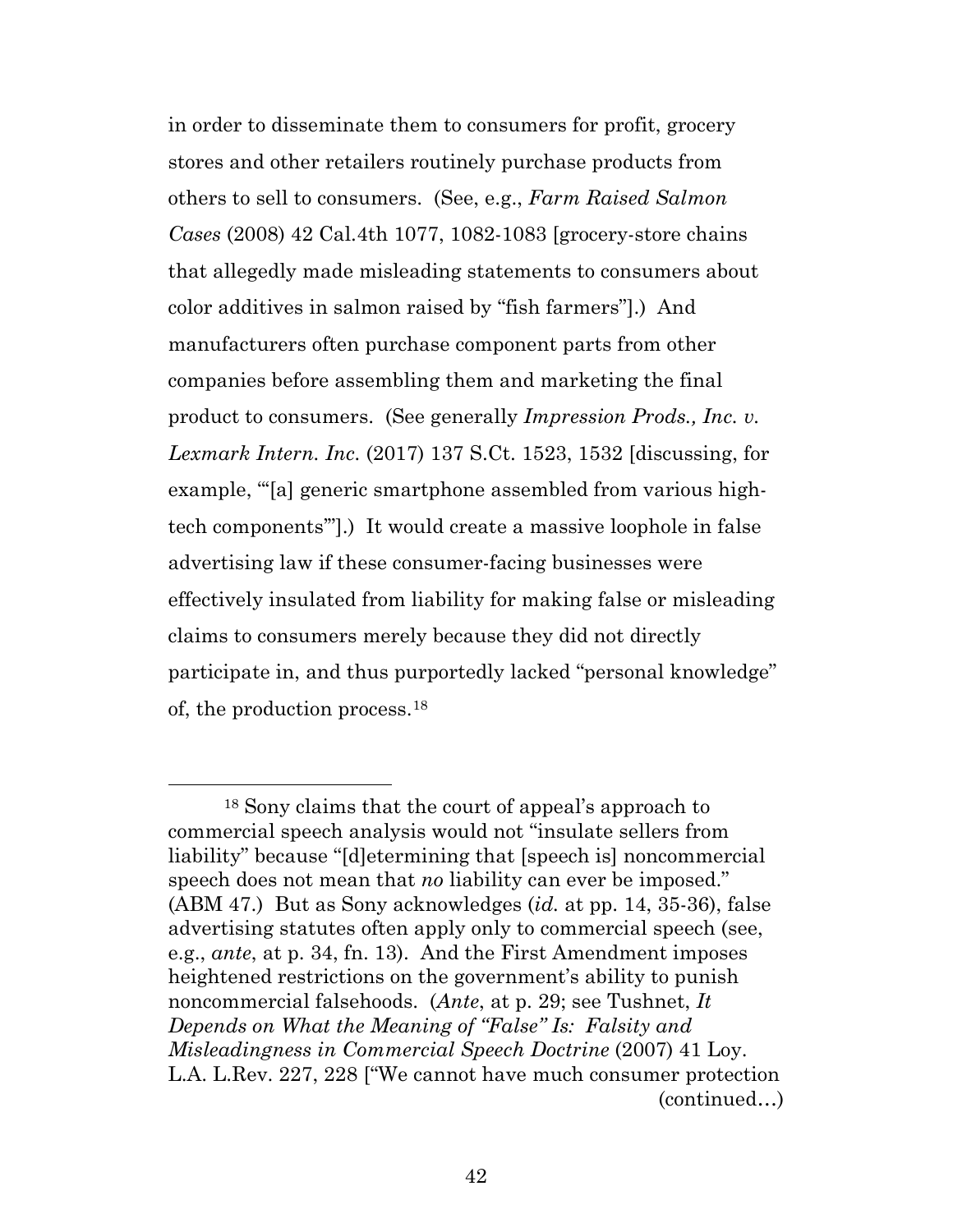Such a "personal knowledge" requirement could also undermine longstanding rules that sellers must substantiate advertising claims. (See, e.g., Bus. & Prof. Code, § 17508; FTC, *FTC Policy Statement Regarding Advertising Substantiation* (Nov. 23, 1984) <https://tinyurl.com/y3y97xoo> [as of Jan. 25, 2021].) Where sellers suggest to consumers they have a reasonable evidentiary basis for their product claims, but in fact have no such evidence, they engage in deceptive marketing that may be punished under false advertising statutes. (See, e.g., *FTC v. Direct Mktg. Concepts, Inc.* (1st Cir. 2010) 624 F.3d 1, 10-11 [unsubstantiated claim that calcium supplements could cure cancer]; *State ex rel. Miller v. Hydro Mag, Ltd.* (Iowa 1989) 436 N.W.2d 617, 618, 622 [unsubstantiated claim that water treatment system prevented rust].) It would make no sense to allow such sellers to defend themselves by arguing they lacked "personal knowledge" whether their claims were true. The whole point of this branch of false advertising law is to require sellers to investigate and substantiate their claims before making them to consumers.

Nor can the court of appeal's "personal knowledge" standard be reconciled with another common form of false advertising claims: those brought by businesses injured by false or misleading allegations made by their competitors. Businesses

l

<sup>(…</sup>continued)

law in a world that treats commercial speech like political speech"].)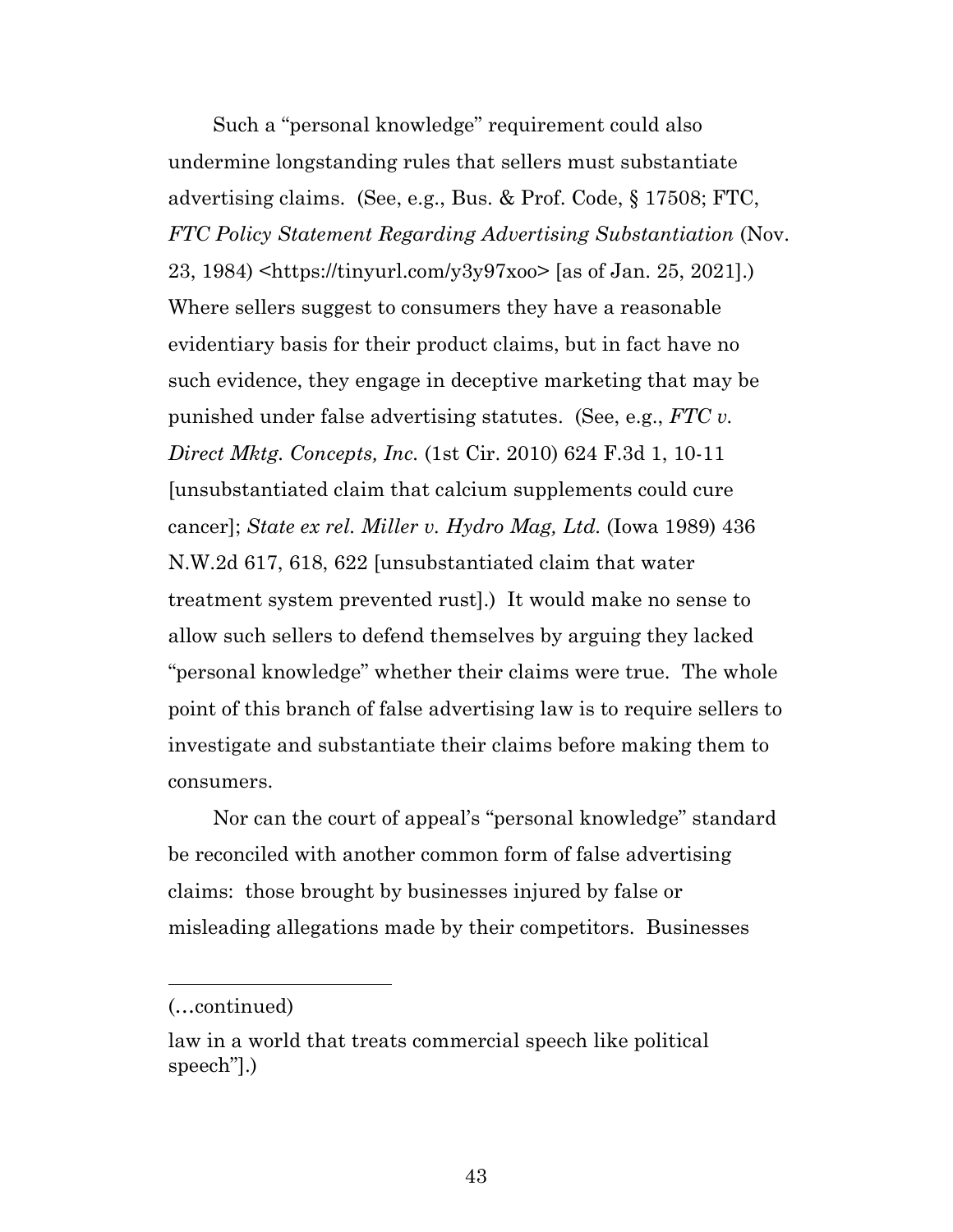often make claims about their competitors' production methods or processes—claims that they may not be in a position to definitively verify.[19](#page-43-0) For example, "[e]arly in 2019 Anheuser-Busch began to advertise that . . . Miller Lite and Coors Light use corn syrup" when making their beer. (*Molson Coors Beverage Co. USA v. Anheuser-Busch Cos.* (7th Cir. 2020) 957 F.3d 837, 838.) The parties, courts, and commentators debated whether that claim was misleading because, even if literally true, it falsely suggested to purchasers that Miller and Coors use high fructose corn syrup, rather than simple corn syrup, and that the syrup "makes it into the beer," rather than fermenting entirely into alcohol. (*Id.* at p. 839.)<sup>20</sup> If the court of appeal's "personal" knowledge" standard here were adopted, however, Anheuser-Busch could simply run an advertising campaign baldly asserting that Miller and Coors used high fructose corn syrup, and it would be insulated from liability on the grounds that the company did not know with any certainty exactly what Miller and Coors put in

<span id="page-43-0"></span> <sup>19</sup> See, e.g., *Pizza Hut, Inc. v. Papa John's Intern., Inc.* (5th Cir. 2000) 227 F.3d 489, 501. See generally Goldman, *The World's Best Article on Competitor Suits for False Advertising* (1993) 45 Fla. L.Rev. 487, 504.

<span id="page-43-1"></span><sup>20</sup> Compare *Molson Coors*, *supra*, 957 F.3d at p. 839 [not misleading] with *MillerCoors, LLC v. Anheuser-Busch Cos.* (W.D. Wis. 2019) 385 F.Supp.3d 730, 751 [potentially misleading] and Tushnet, *Major Beer Battle Turns on Mead (Johnson)*, Rebecca Tushnet's 43(B)log (May 31, 2019) <https://tushnet.blogspot.com/2019/05/> (as of Jan. 25, 2021) [similar].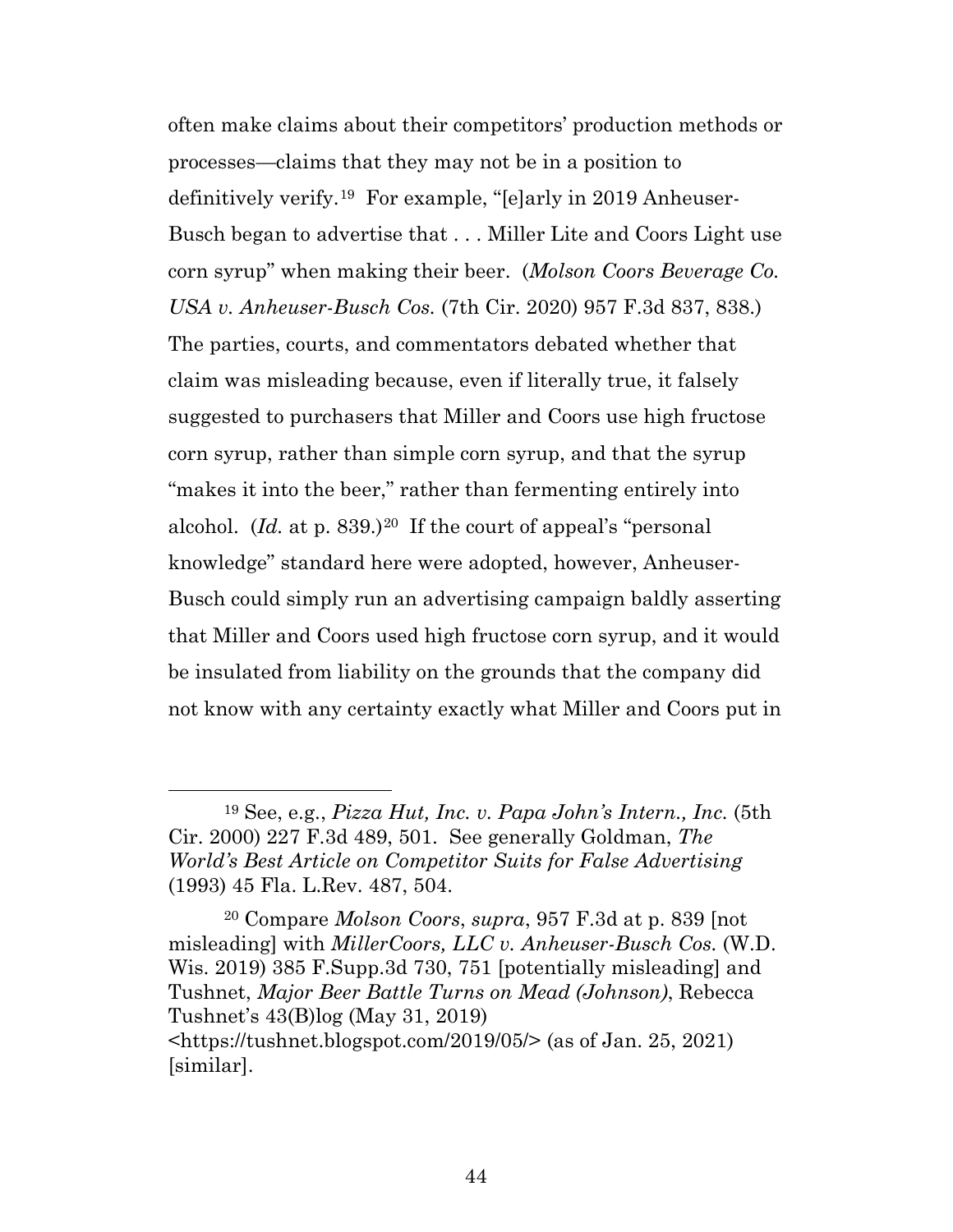their products.[21](#page-44-0) The Court should reject that unprecedented gloss on commercial speech doctrine.

### **C. It Would Not Violate the First Amendment to Hold Sony Liable for Falsely Describing Its Product to Consumers**

The court of appeal's strained commercial speech analysis was influenced by its fear that holding Sony liable for false advertising in this case would have troubling "First Amendment implications." (*Serova*, *supra*, 44 Cal.App.5th at p. 129.) Sony goes further, arguing that it would *actually violate* the First Amendment to subject it to liability on the facts alleged in Serova's complaint. (See, e.g., ABM 49.) That is incorrect: subjecting Sony's commercial speech to false advertising liability would pose no serious First Amendment concerns, much less violate the First Amendment.

### **1. The First Amendment does not provide a "due diligence" safe harbor for false advertising**

Sony first contends that it did all that it could to verify the accuracy of its statements to consumers that Michael Jackson performed the songs in question. According to Sony, its representations thus amounted, at most, to a "good-faith,"

<span id="page-44-0"></span> 21 Cf. O'Reilly, *'Misleading' Tesco Horse Meat Ad Banned*, Marketing Week (Sept. 4, 2013) <https://www.marketingweek.com/misleading-tesco-horse-meatad-banned/> (as of Jan. 25, 2021) [discussing advertisement falsely implying that "all retailers and suppliers"—the "entire food industry"—were "likely to have sold products contaminated with horse meat"].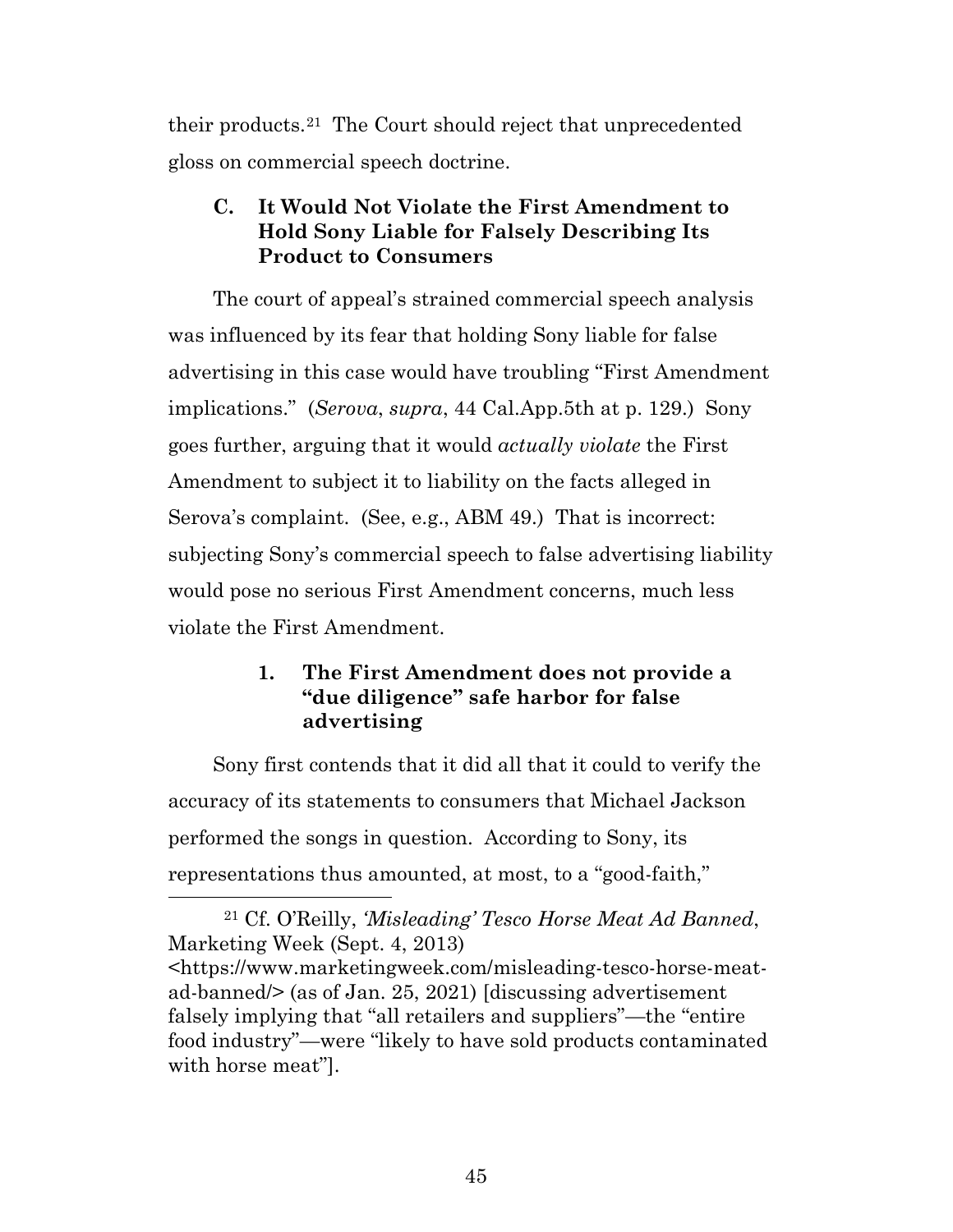"innocent" mistake (ABM 43, 52), and the First Amendment entitles it to "breathing room" to make such mistakes without fear of "strict liability" under the CLRA and UCL (*id.* at p. 52; see also *Serova*, *supra*, 44 Cal.App.5th at pp. 129-130 [similar]).

Sony is mistaken. Even if it is true that Sony performed all investigation that was reasonably possible to verify the songs' performer—and Serova contests that factual assertion (see RBM 25-26 & fn. 3)—that would provide no safe harbor to Sony under the First Amendment. As this Court recognized in *Kasky*, and as other courts have repeatedly held, false and misleading advertising may be prohibited on a strict liability basis. (See *supra*, 27 Cal.4th at pp. 951, 953-954; see also, e.g., *U.S. Healthcare, Inc. v. Blue Cross of Greater Phila.* (3d Cir. 1990) 898 F.2d 914, 922, 937; *Procter & Gamble Co. v. Amway Corp.* (5th Cir. 2001) 242 F.3d 539, 547, 559.) Even the dissent in *Kasky* agreed that, as a general matter, "States may . . . adopt a strict liability standard for false and misleading [commercial] representations." (27 Cal.4th at p. 996, fn. 8 (dis. opn. of Brown, J.).)

That makes good sense. Strict liability regimes have tremendous deterrence value, encouraging businesses to take all reasonable precautions to avoid inflicting harm on others. (See generally *Escola v. Coca Cola Bottling Co. of Fresno* (1944) 24 Cal.2d 453, 462-463 (conc. opn. of Traynor, J.).) Such precautions are particularly appropriate in the false advertising context, where the threatened harm to consumers is substantial. As discussed above (*ante*, at pp. 31-32), the "evils of false commercial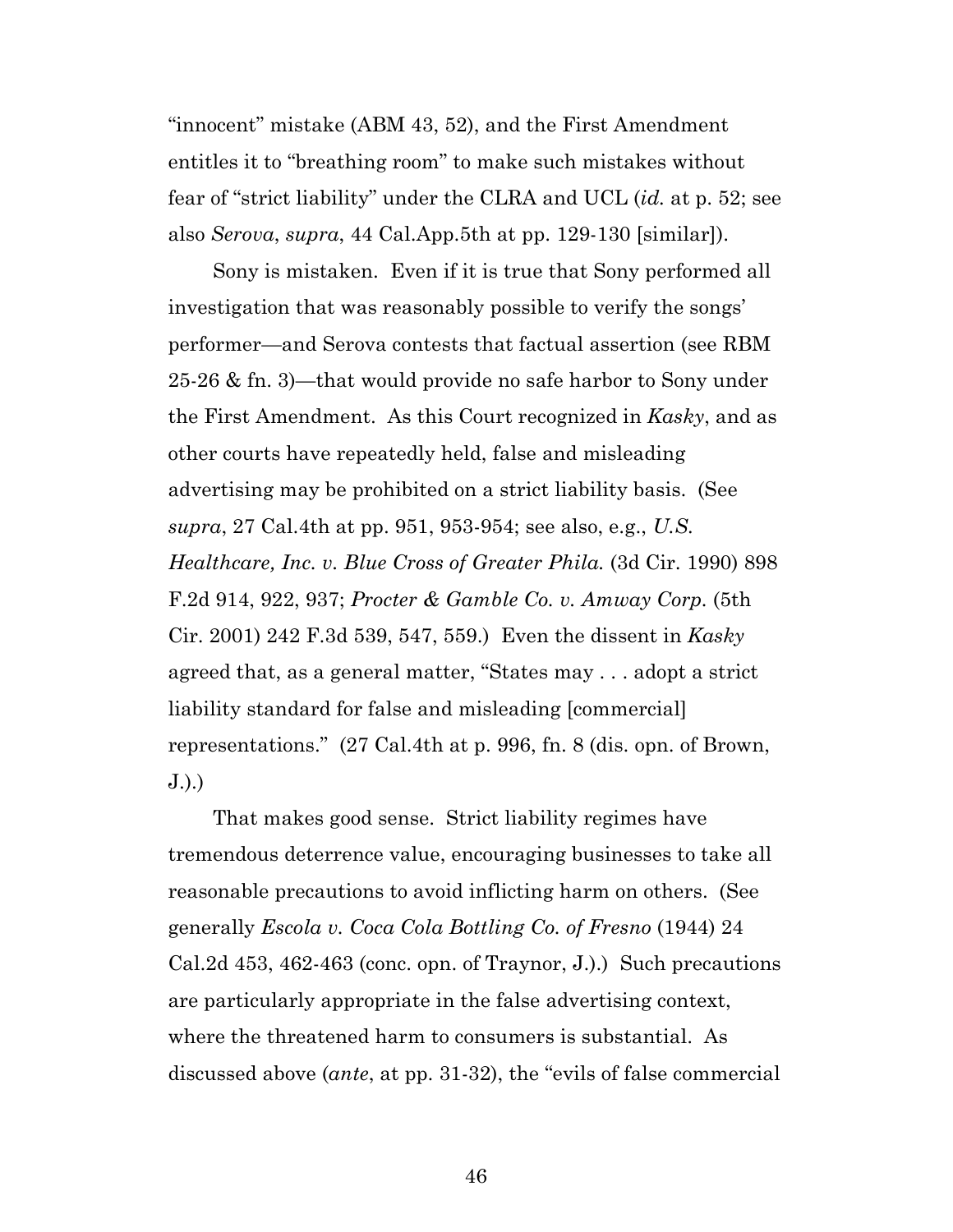speech" can be "particularly severe." (*Rubin*, *supra*, 514 U.S. at p. 496 (conc. opn. of Stevens, J.).) Or as one scholar put it, "we abandoned caveat emptor for good reasons." (Tushnet, *It Depends on What the Meaning of "False" Is: Falsity and Misleadingness in Commercial Speech Doctrine* (2007) 41 Loy. L.A. L.Rev. [22](#page-46-0)7, 253; see *ante*, at pp. 18-22.)<sup>22</sup>

Strict liability also helps to ensure that injured purchasers are justly compensated. It would be "inequitable to allow the person who made the misrepresentation (however innocently) to retain the benefit of a bargain induced by her own misrepresentation." (Pridgen & Alderman, Consumer Protection and the Law  $(2020-2021 \text{ ed.}) \text{ § } 2:7$ .) And strict liability allows a consumer to recover her losses with relative ease and efficiency, needing to prove "*only* . . . that 'members of the public [were] likely to be deceived'" by the seller's false or misleading claim—in other words, that the claim was objectively false or misleading,

<span id="page-46-0"></span> <sup>22</sup> Granted, in this case, if Serova is correct that the songs were not performed by Michael Jackson, perhaps the only direct harm is the out-of-pocket cost of the album. But statutes prohibiting false or misleading product claims exist to protect not only individual purchasers' pocketbooks, but also public health and safety, as well as the integrity of the marketplace more generally. (See *ante*, at pp. 18-25.) Sony's legal arguments, if accepted, would undermine these broader aims. (Cf. *Kwikset*, *supra*, 51 Cal.4th at p. 331 [UCL and FAL prohibit "label misrepresentations" because they "impair the ability of consumers to rely on labels, place those businesses that do not engage in misrepresentations at a competitive disadvantage, and encourage the marketplace to dispense with accuracy in favor of deceit"].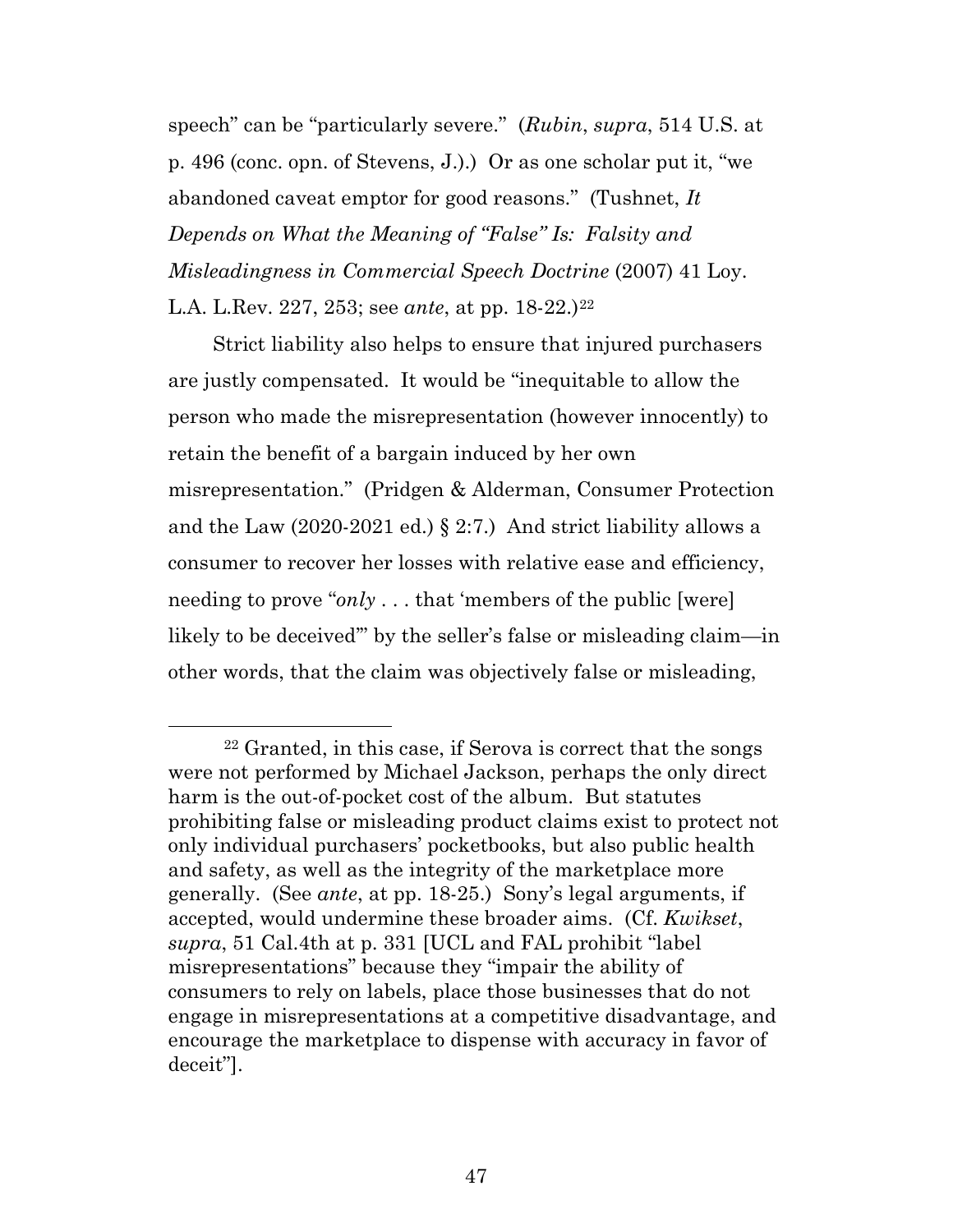not that the seller knew or should have known it was false or misleading. (*Kasky*, *supra*, 27 Cal.4th at p. 951, italics added; see also 5 McCarthy on Trademarks and Unfair Competition (5th ed.) §§ 27:51, 27:55 [similar under federal Lanham Act's false advertising regime].) In that way, injured consumers (or the government acting to protect such consumers) are not burdened with the obligation of ascertaining, through discovery or other means, what due diligence a seller undertook before making its false or misleading claims. (Cf. *Bank of the West v. Superior Court* (1992) 2 Cal.4th 1254, 1266-1267 ["In drafting the [UCL], the Legislature deliberately traded the attributes of tort law for speed and administrative simplicity"].)

Of course, reasonable minds can differ on these policy goals and whether they are best served by strict liability in the false advertising context. For example, some scholars argue that courts have erred in construing the federal Lanham Act's false advertising provision to impose strict liability because "it creates the potential of penalizing well-intentioned advertisers."[23](#page-47-0) And legislatures, including in California, have sometimes deviated from strict liability—either by imposing a higher mens rea requirement (such as negligence in the case of the FAL and similar statutes in other States, *ante*, at p. 23) or by providing a safe harbor or affirmative defense for good-faith mistakes by

<span id="page-47-0"></span> <sup>23</sup> Burns, *Confused Jurisprudence: False Advertising Under the Lanham Act* (1999) 79 B.U. L.Rev. 807, 840. Compare, e.g., Tushnet, *supra*, 41 Loy. L.A. L.Rev. at pp. 251-254 [defending a strict liability approach to false advertising].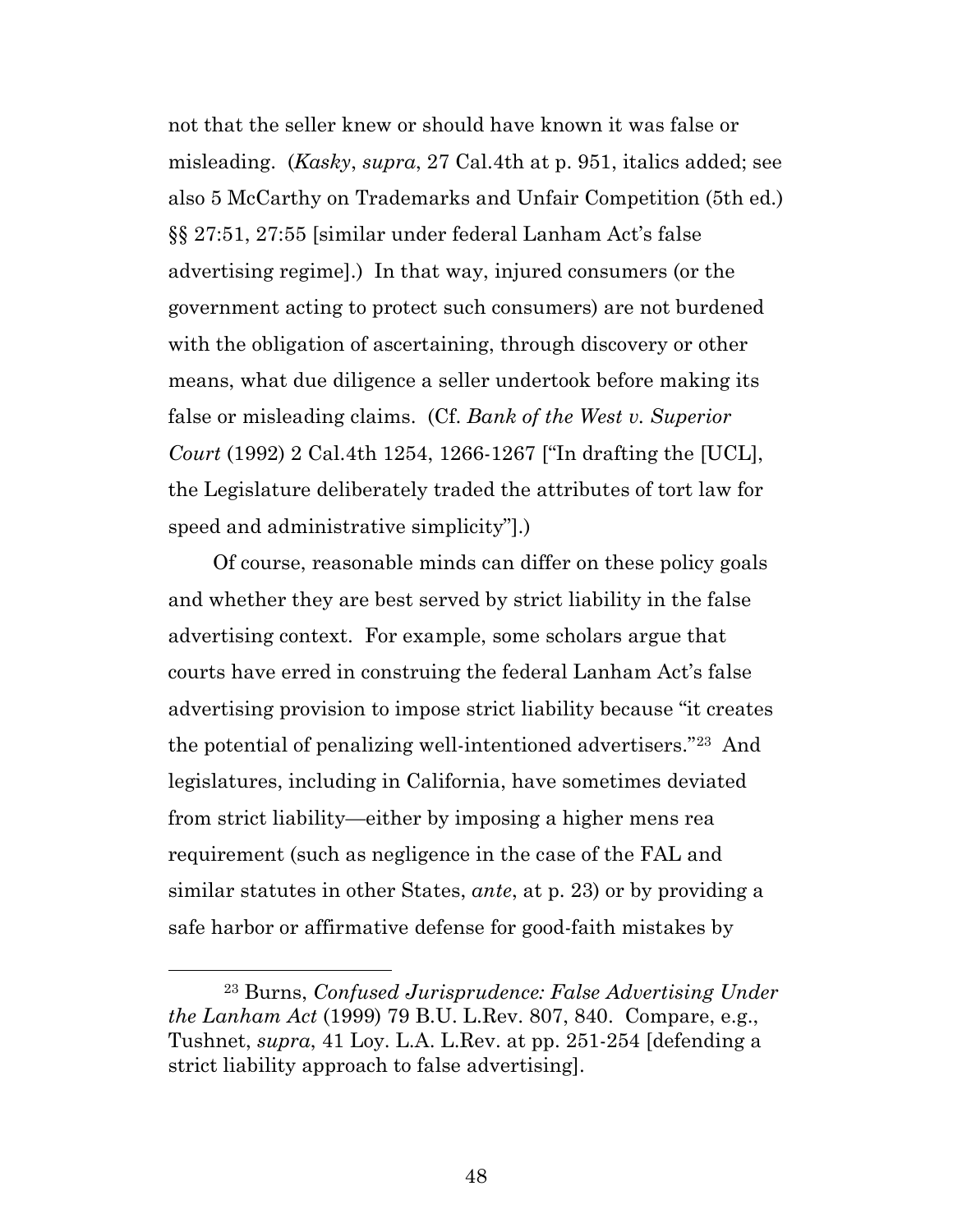sellers (such as the CLRA's bona fide error defense, *ante*, at p. 25, fn. 7).

The critical point here, however, is that this question is one of *policy*—one calling for a legislative judgment—rather than one to which the First Amendment dictates an answer. In arguing otherwise, Sony relies entirely on First Amendment cases from outside the commercial speech context—cases like *Sullivan*, *supra*, 376 U.S. 254, and *Gertz*, *supra*, 418 U.S. 323, which involved prophylactic limits on defamation claims necessary to ensure breathing room for "'uninhibited, robust, and wide-open' debate on public issues." (*Gertz*, *supra*, 418 U.S. at p. 340; see ABM 43, 54.) In the noncommercial speech context, such limits mean that speakers may sometimes err, overstate, or even actively mislead as they engage in public discourse and debate. For good reason, however, California and the rest of the country have abandoned "uninhibited" commercial markets "wide open" to false and misleading claims. (See *ante*, at pp. 18-25; *Kasky*, *supra*, 27 Cal.4th at p. 953.) The era of caveat emptor is over.

### **2. Sony's statements are not so "unverifiable" that they cannot be subject to false advertising liability**

Sony also contends that the First Amendment shields it from false advertising liability because the true vocal artist featured on the disputed tracks is not "an objectively verifiable fact." (ABM 46.) According to Sony, this follows "[b]ecause Michael Jackson . . . died," meaning that Sony could, at best, "only draw a conclusion based on third party interviews and expert opinions." (*Ibid.*)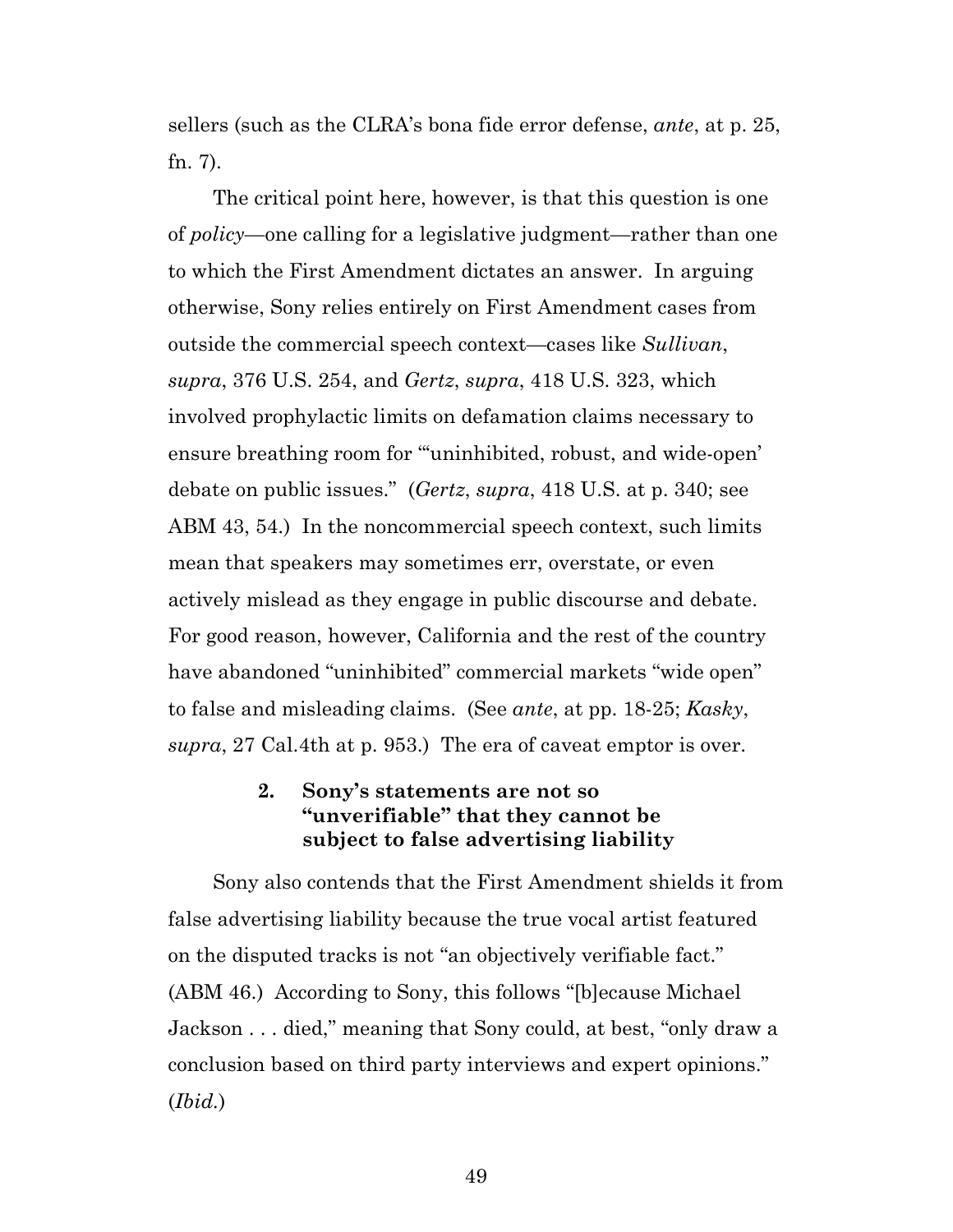But this argument is inconsistent with the stipulation that Sony has entered into to allow for pre-discovery resolution of its anti-SLAPP motion: Sony stipulated that its representations about the authenticity of the songs in question were false meaning provably, verifiably false. (See *ante*, at p. 26.)

In any case, the true performer on the *Michael* tracks is just as "verifiable" as numerous other factual contentions routinely examined in legal actions. Judges and juries often resolve factual disputes where there is no definitive, smoking gun evidence: for example, who committed a murder in a case where "[t]here were no eyewitnesses" and all "evidence was circumstantial" (*People v. Sommerhalder* (1973) 9 Cal.3d 290, 294), or who or what caused any number of actionable harms, from a wildfire to a car accident to medical malpractice (see, e.g., *People v. S. Pac. Co.* (1983) 139 Cal.App.3d 627, 638-639; see also Roesler, *Evaluating Corporate Speech About Science* (2018) 106 Geo. L.J. 447, 478 [noting that "juries frequently consider competing evidence regarding scientific claims"]). Just as in those cases, Sony can present its evidence (including its "third party interviews and expert opinions" (ABM 46)), Serova can present her competing evidence (see OBM 14), and a judge or jury can decide who should prevail based on the relevant burdens and standards of proof.

Sony appears to find this possibility troubling because, it suggests, the authenticity of the album tracks is ultimately unknowable—that is, not reasonably subject to proof either way. (See ABM 45-46 [contrasting the factual dispute here with the "verifiable alcohol content on beer label" or verifiable "investment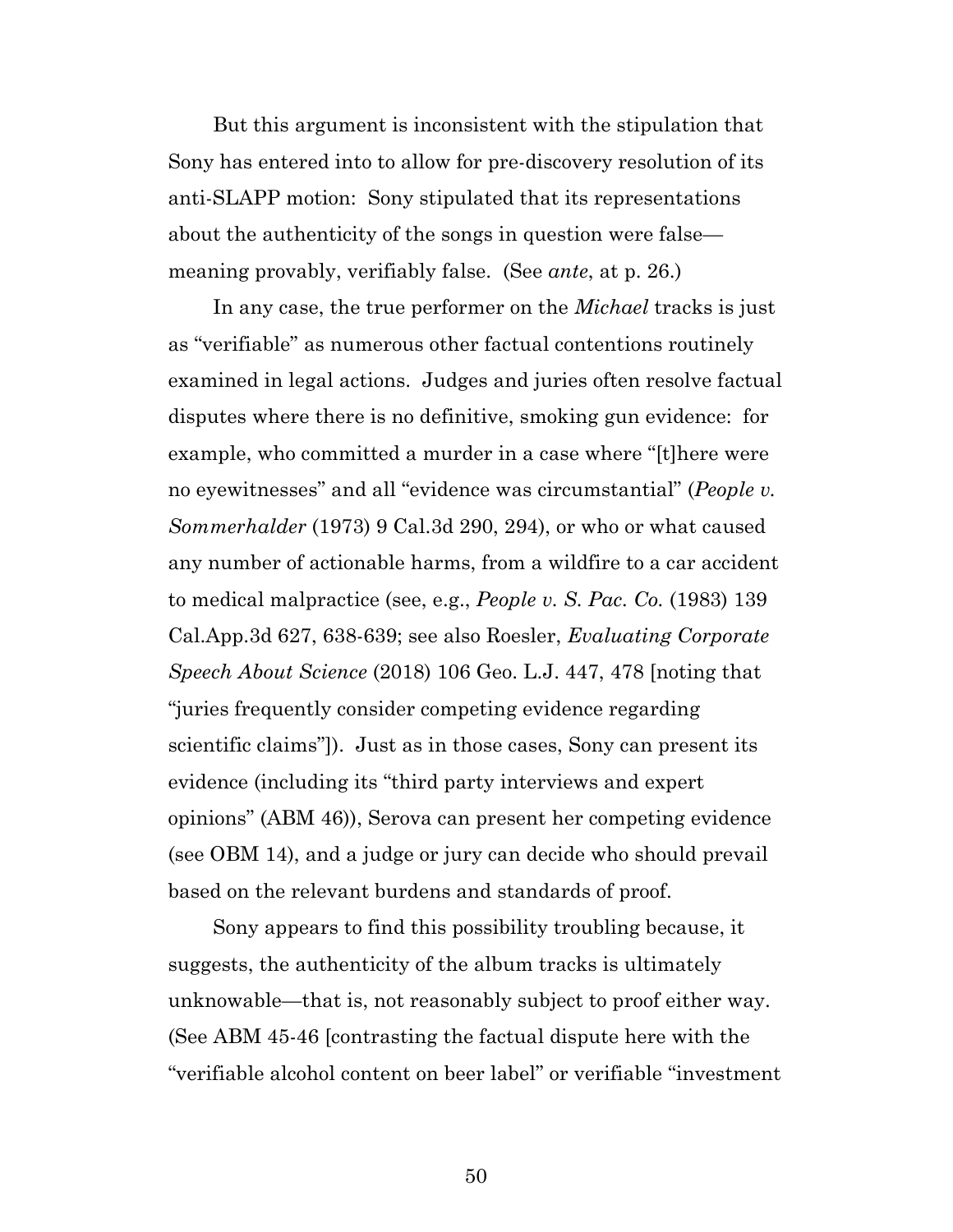returns"].) That seems unlikely. As Sony acknowledges, "professional forensic musicologists" can analyze the tracks (*id.* at p. 46), and that is just one of several forms of proof available to test Serova's factual allegations (see *ibid.*; see also CT 1:120-122). But even if that were not the case, and the authenticity of the recordings is truly an unsolvable mystery, that would simply mean Serova would fail to meet her burden of proving that Sony's representations *were false*. There is no need for the First Amendment to police false advertising actions in the way Sony suggests when ordinary principles governing burdens of proof will do. (See, e.g., *Eastman Chem. Co. v. Plastipure, Inc.* (5th Cir. 2014) 775 F.3d 230, 238-239 ["A reasonable jury could have concluded that [a seller's] statements were false," even where the jury had to "weigh the credibility of the competing experts"]; see also *id.* at p. 236 [similar].)<sup>[24](#page-50-0)</sup>

<span id="page-50-0"></span> <sup>24</sup> Ordinary evidentiary rules are also the answer to Sony's suggestion that Serova's allegations, if accepted, would open the door to false advertising claims based upon attributions that have long been accepted by experts and the public—for example, that "William Shakespeare wrote the works attributed to him." (ABM 51 & fn. 8.) Given the centuries-old practice of attributing those works to Shakespeare, it is highly improbable that any judge or jury could reasonably conclude that a plaintiff met his or her burden of proving that Shakespeare did not write *Hamlet*, *Othello*, or *Romeo and Juliet*.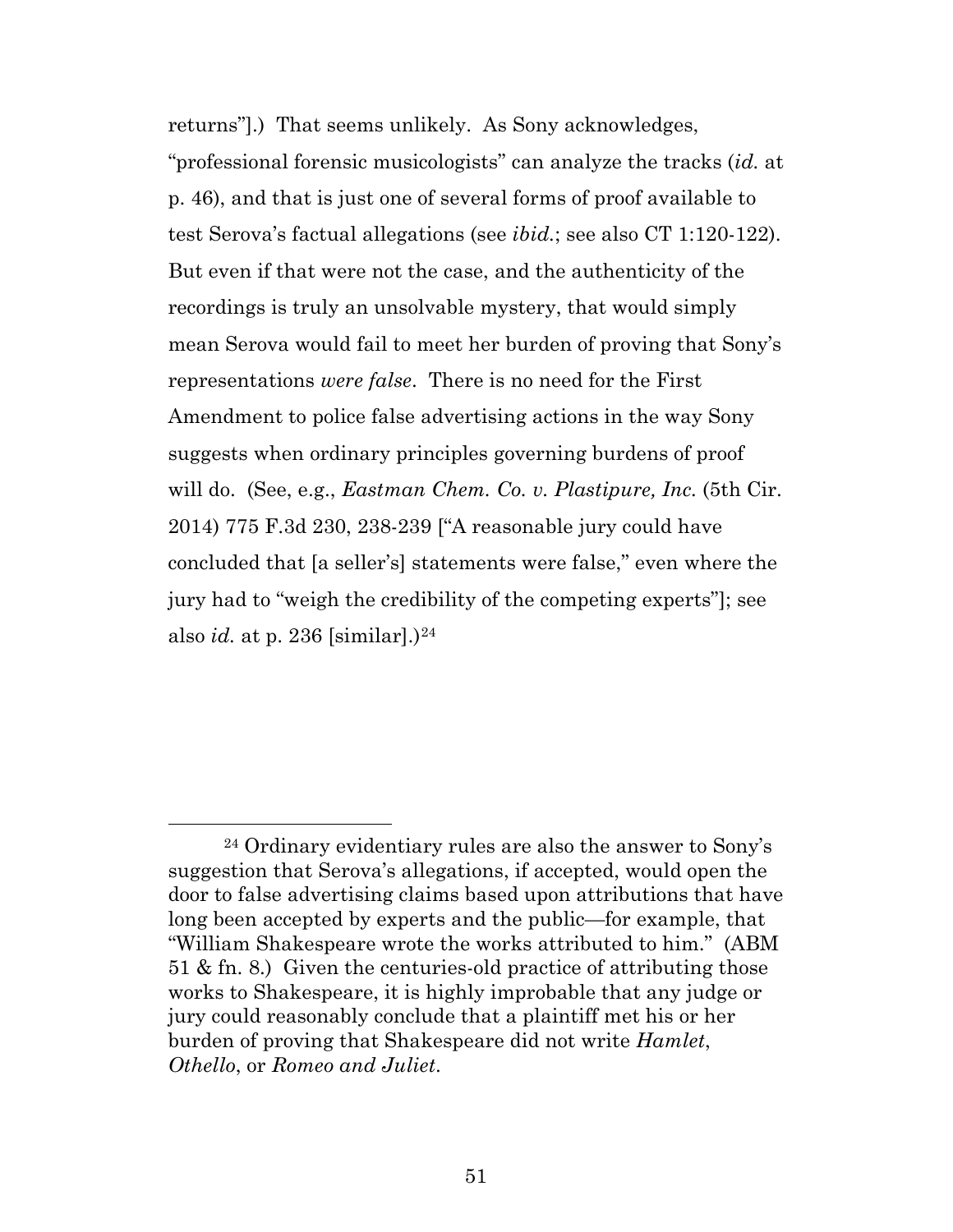### **3. Holding Sony liable on false advertising grounds would neither chill nor punish artistic expression**

Sony further argues that false advertising liability would punish or chill its choice of album cover art, selection of the album's title, or the decision to release the music itself. (See ABM 40-44, 49-54, 56-60.) The court of appeal similarly emphasized that the "music on the album itself is entitled to full protection under the First Amendment," making it "appropriate to take account of the First Amendment significance of the work itself in assessing" the permissibility of false advertising liability. (*Serova*, *supra*, 44 Cal.App.5th at pp. 130-131.)

These contentions fail. Application of ordinary false advertising principles in this case would in no way punish or chill artistic expression. Serova seeks to hold Sony liable for falsely describing the content of the *Michael* album to consumers, *not* for "includ[ing] iconic images of Jackson" or "artistic renderings of his face" on the album cover (ABM 40), or for "selecting" which songs would be included on the album (*id.* at p. 52). Sony was entirely free to choose the content of the album and its cover. It merely had to ensure that it did so in a way that did not falsely represent to purchasers that Jackson performed all of the album's songs.

Sony is therefore incorrect in arguing that its representations to consumers about the *Michael* album were "'inextricably intertwined'" with artistic expression. (ABM 56.) Commercial speech is only "inextricably intertwined" with noncommercial expression—and accordingly subject to

52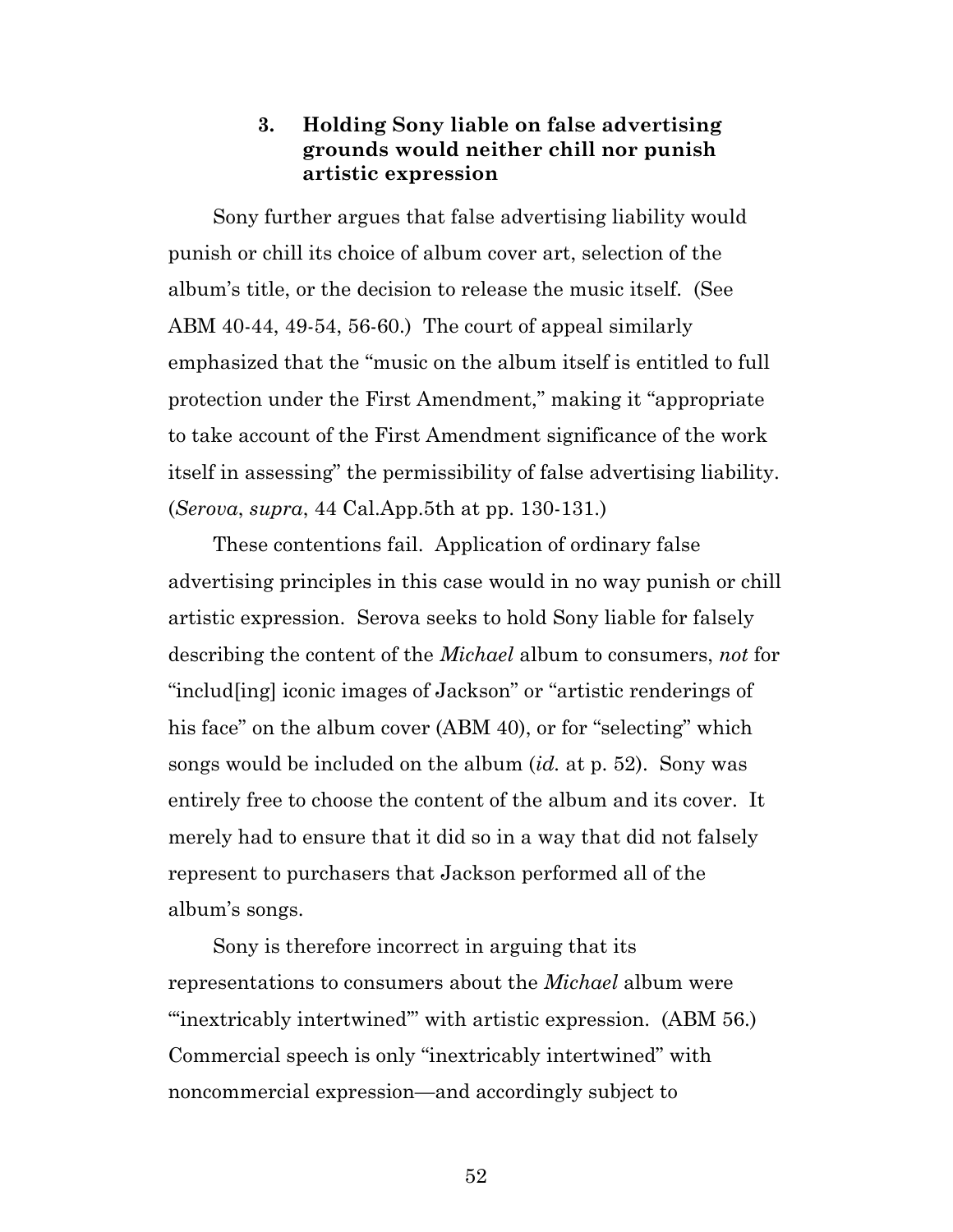heightened First Amendment protections—where it would be impossible to punish the commercial speech without "prevent[ing] the speaker from conveying . . . noncommercial messages." (*Bd. of Trustees of State Univ. of N.Y. v. Fox* (1989) 492 U.S. 469, 474.) In *Board of Trustees*, the high court considered a university regulation barring students from hosting "Tupperware parties," where students discussed "home economics" and invited commercial salespersons on campus to sell them "housewares." (*Id.* at pp. 473-474.) While the "home economics" portion of the parties involved noncommercial speech, that expression was not "inextricably intertwined" with the commercial portion—selling housewares—because "[n]o law of man or of nature makes it impossible to sell housewares without teaching home economics, or to teach home economics without selling housewares." (*Id.* at p. 474.) So too here: "[n]o law of man or of nature makes it impossible to sell" music without describing that music inaccurately.

Sony is also wrong in asserting that false advertising liability would unduly constrain its "creative choice" to title the album in a way that "impart[s] subjective meaning" to the album's tracks. (ABM 41.) Sony could have chosen any title it wanted— from *Thriller II* to *King of Pop* to the actual album title here, *Michael*—so long as it did not falsely attribute all of the album's songs to Michael Jackson. Thus, assuming Sony's attribution was false, all Sony likely needed to do to avoid false advertising liability was "provide disclaimers about the singer's identity in its marketing materials" (*Serova*, *supra*, 44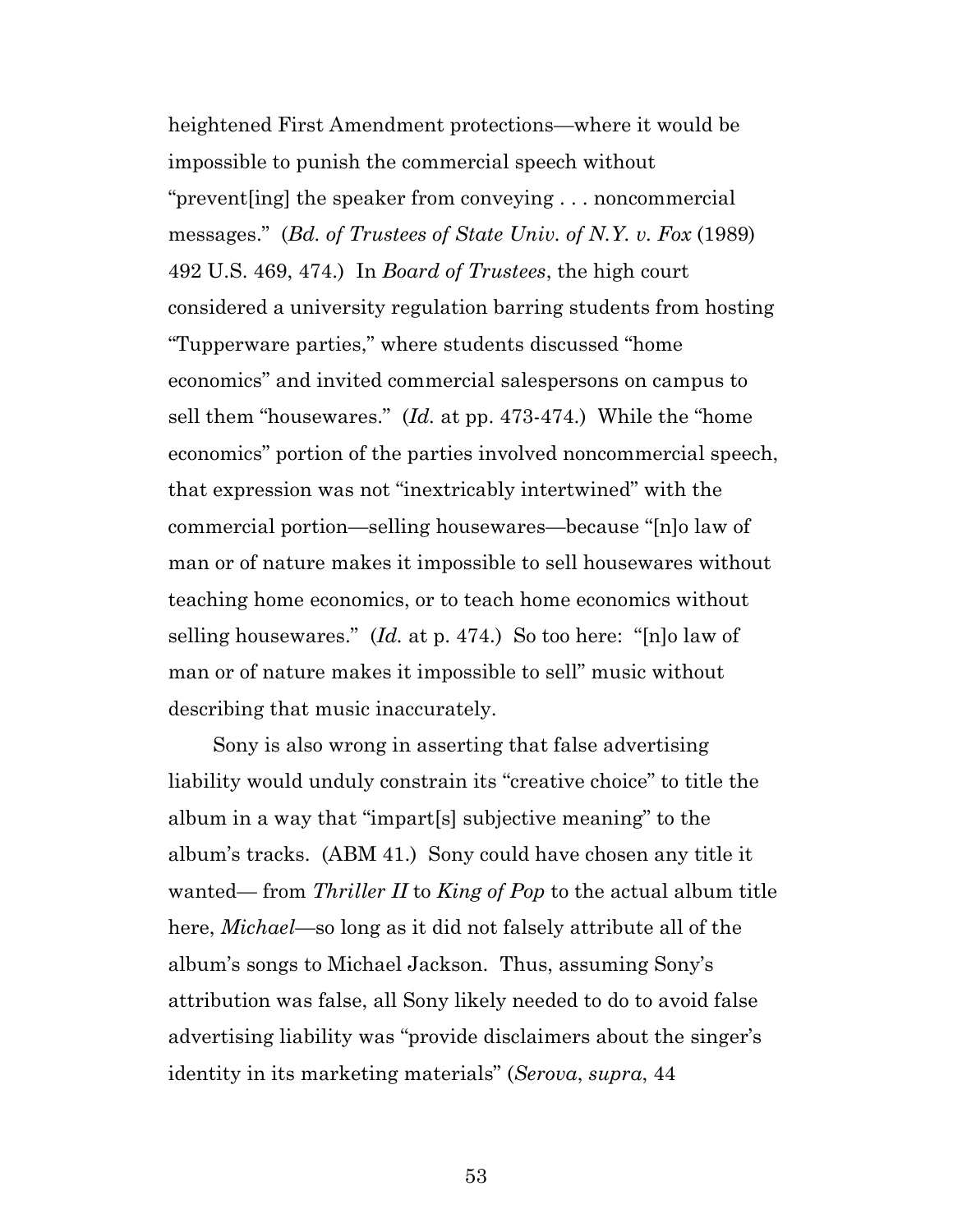Cal.App.5th at p. 129), or otherwise make clear "that its attribution of the Cascio recordings to Jackson was a belief"—or even a well-informed opinion—"and not a fact" (OBM 52-53).<sup>25</sup>

In the court of appeal's view, requiring Sony to add disclaimers or otherwise clarify its marketing of the album would have "chill[ed]" artistic expression by "compelling" Sony "to present views in [its] marketing materials with which [it] do[es] not agree." (*Serova*, *supra*, 44 Cal.App.5th at pp. 129-130.) Sony's brief echoes this contention, suggesting that the threat of false advertising liability presents Sony with the "Hobson's Choice" of either "not including the tracks on *Michael*" or "stating on the album that the Cascio Recordings 'might not be' Jackson's

<span id="page-53-0"></span> <sup>25</sup> To be clear, in some cases, disclaimers may not be sufficient to clarify a false or misleading product or brand name. That is especially true when the disclaimer appears in "miniscule" fine print on a product's packaging. (*Brady v. Bayer Corp.* (2018) 26 Cal.App.5th 1156, 1159 [fine print telling purchasers to take "two" vitamins a day was insufficient to render the product's brand name—"ONE A DAY"—nonmisleading]; see also, e.g., *Williams v. Gerber Prods. Co.* (9th Cir. 2008) 552 F.3d 934, 939 [similar].) Opinion statements, moreover, are not insulated from false advertising liability. They sometimes contain "embedded statements of fact" or "'omit[ ] to state facts necessary' to make [the] opinion . . . 'not misleading.'" (*Omnicare, Inc. v. Laborers Dist. Council Constr. Indus. Pension Fund* (2015) 575 U.S. 175, 185, 186; see, e.g., *PhotoMedex, Inc. v. Irwin* (9th Cir. 2010) 601 F.3d 919, 931.) The Court should make clear that Sony's marketing and packaging, like that of all other commercial sellers, must comply with these basic principles.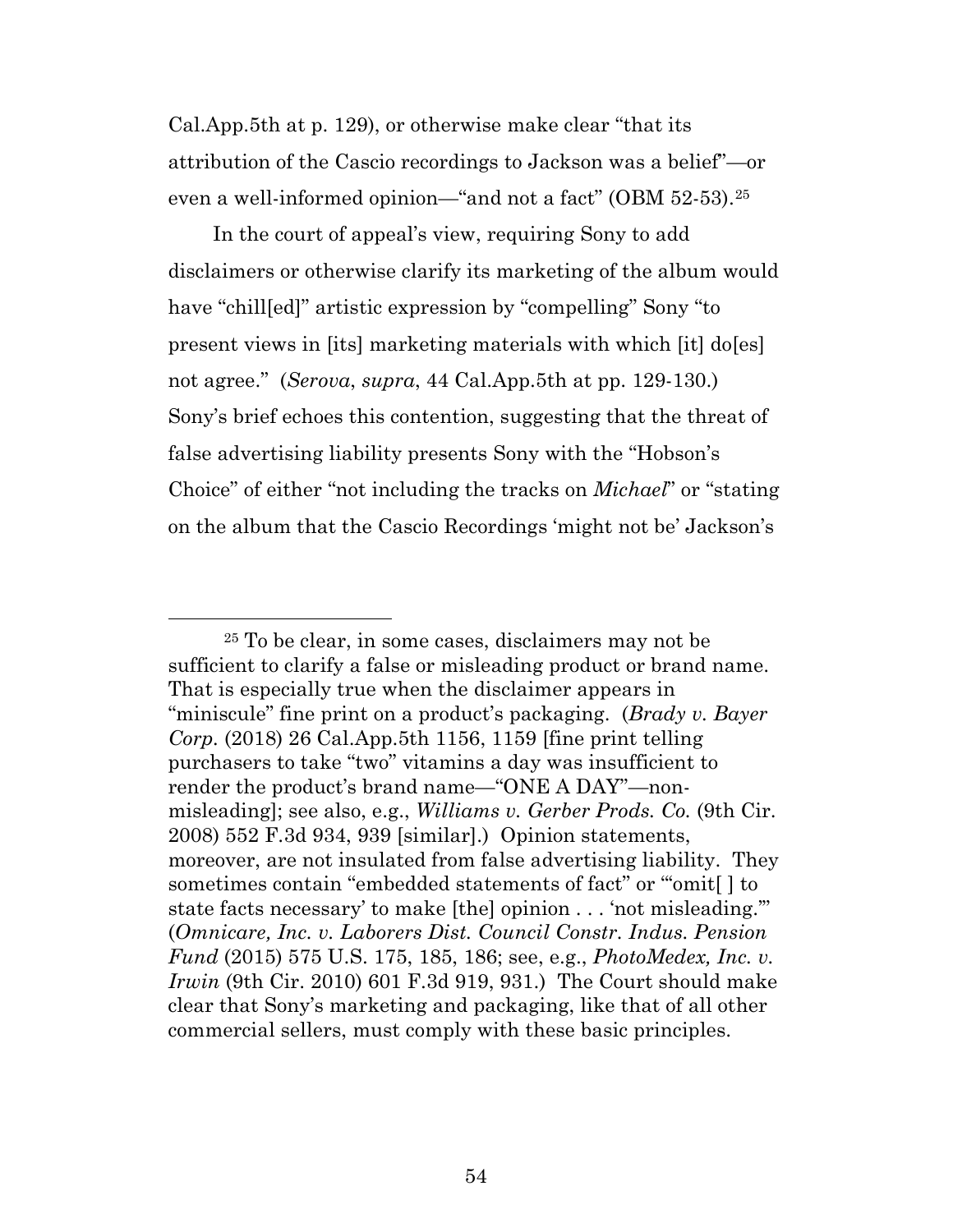vocals, thereby submitting to forced speech contrary to its own conclusions and those of its experts." (ABM 49.)

That argument is deeply misguided. Sony provides no reason to think sellers will refrain entirely from releasing music or other forms of entertainment—and missing out on the potential profits of doing so—merely to avoid providing accurate, non-misleading information to purchasers. In fact, sellers need not append any disclaimers to their product claims, or otherwise edit those claims in any way, if they have conducted careful due diligence and are confident in the accuracy of their claims. True, if their claims are later proven false or misleading, sellers can be held liable under false advertising regimes that authorize strict liability. (See *ante*, at pp. 24-25, 47.) But where a seller is confident in the results of a thorough investigation, as Sony claims to be here (see ABM 48), the remote threat of later being proven wrong and held liable will not be so "chilling" as to deter a seller from releasing a commercial product.

The court of appeal also invoked compelled speech doctrine (see *Serova*, 44 Cal.App.5th at pp. 129-130), comparing this case to one in which the government "compel[s] individuals to speak a particular message" (*Nat. Inst. of Family & Life Advocates v. Becerra* (2018) 138 S.Ct. 2361, 2371). In *West Virginia State Board of Education v. Barnette* (1943) 319 U.S. 624, 642, for example, the high court struck down a statute threatening schoolchildren with expulsion for refusing to recite the Pledge of Allegiance and salute the flag. The court of appeal viewed this case as similar because false advertising liability would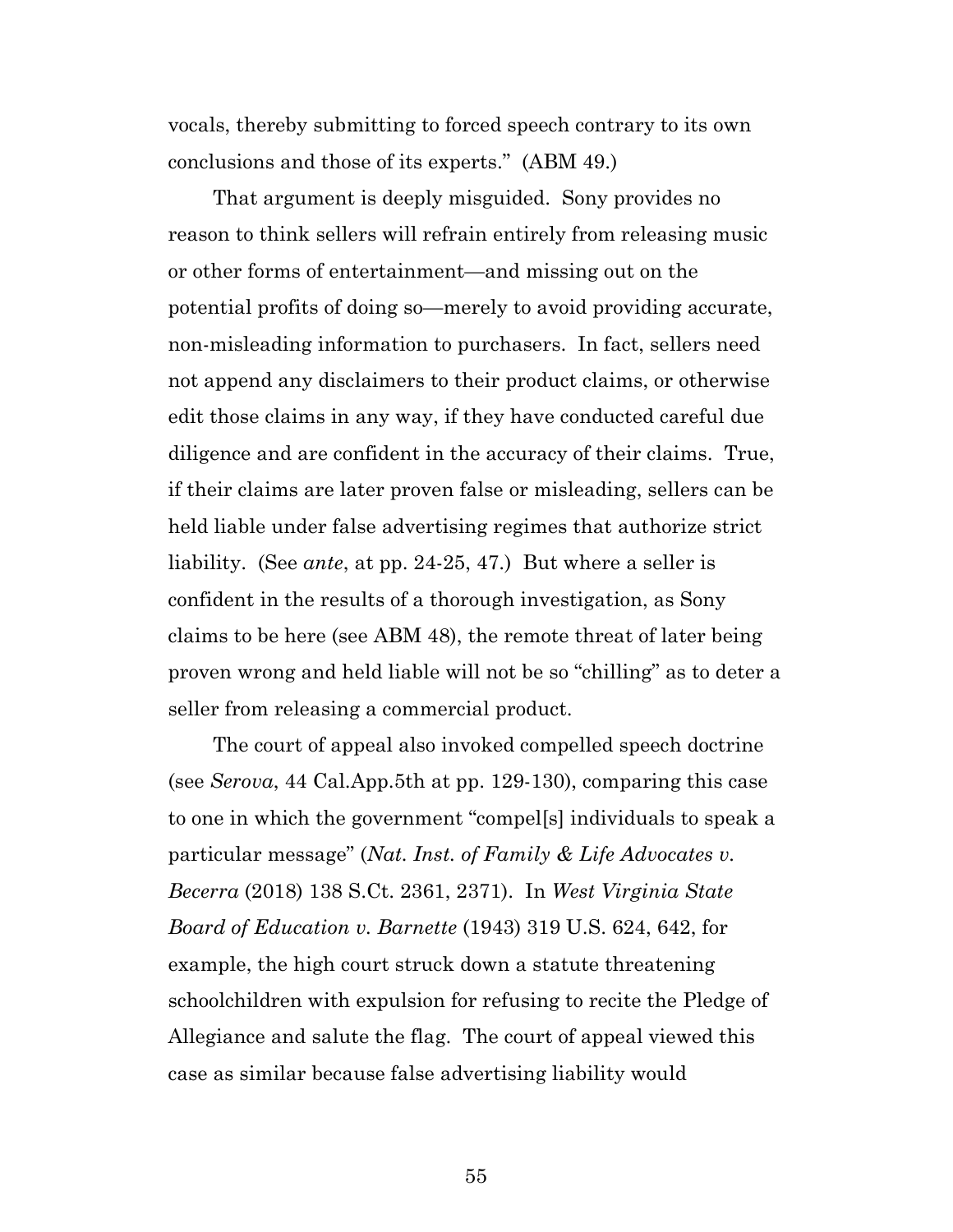"regulat[e] the expression" of Sony's marketing, potentially requiring it to acknowledge "the existence of real controversy or doubt about the identity of the singer even though [Sony] might not believe that any reasonable doubt exists." (*Serova*, *supra*, 44 Cal.App.5th at p. 130 & fn. 16.)

That analogy is flawed. False advertising statutes do not compel any particular speech; they merely provide that where a seller describes a product to consumers, it must do so accurately. In some instances, of course, the application of false advertising statutes may require a seller to say more, or do more, in its marketing materials than it might if its only consideration were maximizing sales or profits. But that is simply part and parcel of protecting the interest of consumers in being well informed about commercial products: as this and other courts have repeatedly recognized, the government "may require a commercial message to 'appear in such a form, or include such additional information, warnings, and disclaimers, as are necessary to prevent its being deceptive.'" (*Kasky*, *supra*, 27 Cal.4th at p. 954, quoting *Va. State Bd. of Pharmacy*, *supra*, 425 U.S. at p. 772, fn. 24.) The First Amendment "does not prohibit the State from insuring that the stream of commercial information flow[s] cleanly as well as freely." (*Ibid.*, quoting *Va. State Bd. of Pharmacy*, *supra*, 425 U.S. at pp. 771-772.)

If the court of appeal were right that statutes unconstitutionally "compel" speech by "regulating . . . expression" (*Serova*, *supra*, 44 Cal.App.5th at p. 130), virtually any legitimate restriction on expression could be reframed as an order

56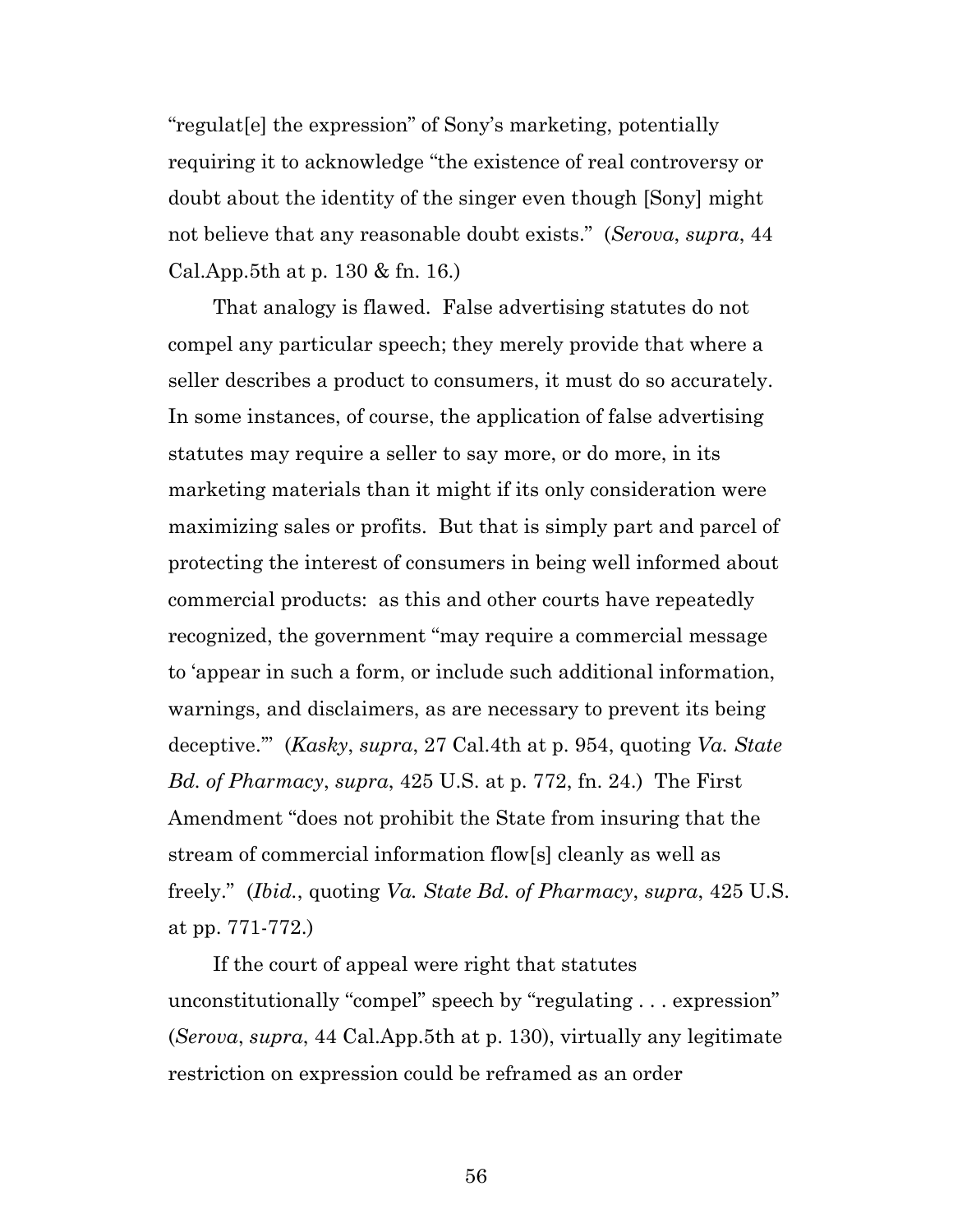compelling speech. For example, the high court has held that a State may "proscribe advocacy" that "is directed to inciting or producing imminent lawless action." (*Brandenburg v. Ohio* (1969) 395 U.S. 444, 447.) Such laws do not unconstitutionally compel expression merely because they may require advocates to edit their speeches to avoid inciting imminent violence. Another "historic and traditional" restriction on expression is a state or federal prohibition on "fraud." (*United States v. Stevens* (2010) 559 U.S. 460, 468.) Anti-fraud statutes do not unconstitutionally compel speech by requiring sellers to describe their products or services in ways that avoid defrauding customers. While there are "few" instances where the State may permissibly restrict expression because of its content (*ibid.*), where such legitimate restrictions exist, they cannot be reimagined as orders compelling speech and invalidated on that basis.

Finally, Sony contends that the Court should limit the scope of false advertising liability in the context of "artistic works" because "[u]ncertainty over credit and attribution for expressive works is common." (ABM 49-50; see also *ibid.* [noting that there is "routinely litigation over who is owed attribution for expressive works"].) Sony fails to explain, however, how this Court may properly evaluate that empirical assertion. Sony cites nothing demonstrating that artistic attribution is more commonly contested than a host of other commercial product claims legitimately subject to false advertising liability—including claims about the efficacy or safety of prescription drugs and nutritional supplements (see, e.g., *Consumer Justice Ctr. v.* 

57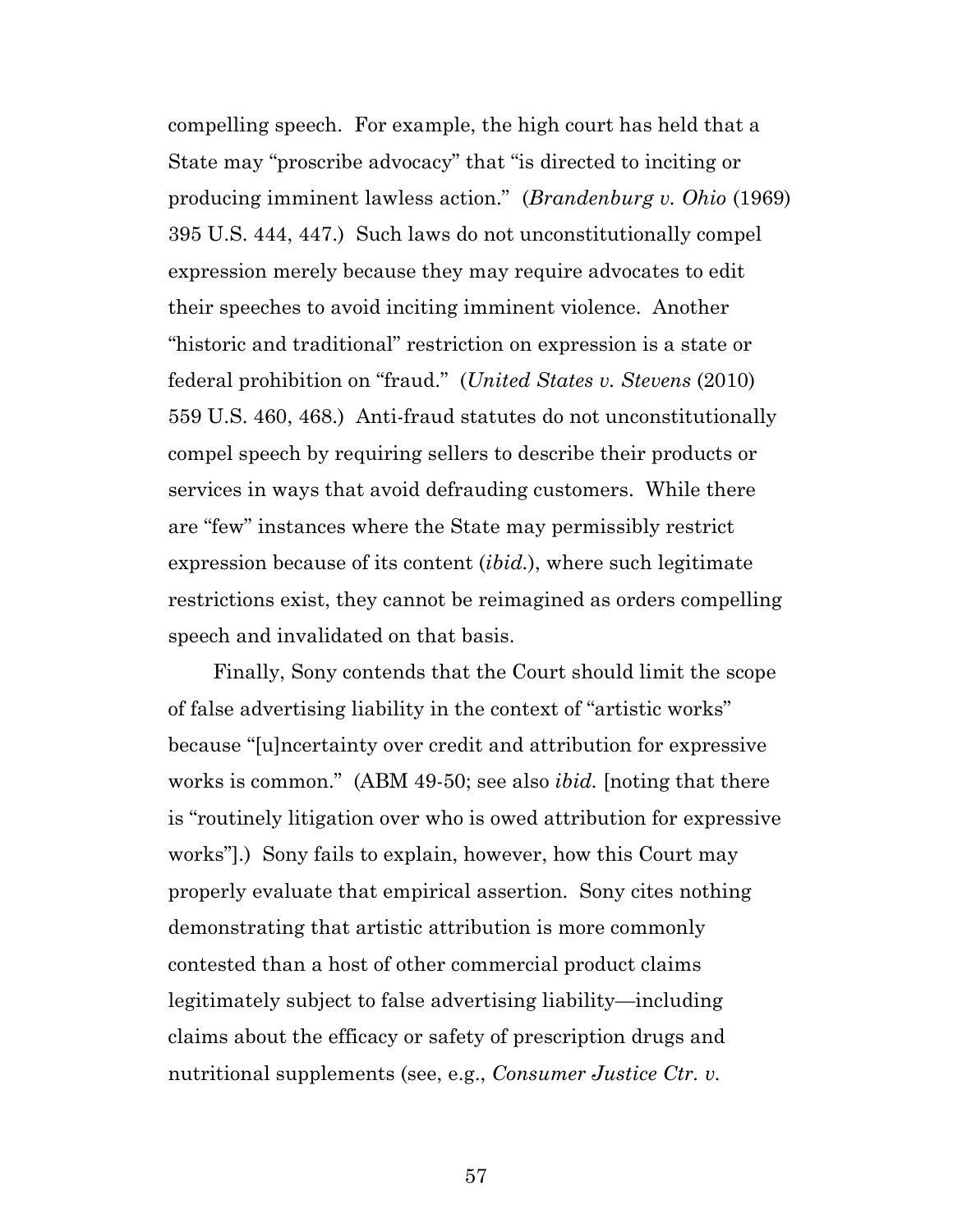*Olympian Labs, Inc.* (2002) 99 Cal.App.4th 1056, 1058; *Abbott Labs. v. Mead Johnson & Co.* (7th Cir. 1992) 971 F.2d 6, 15); the health benefits of various food and beverage products (see, e.g., *POM Wonderful, LLC v. FTC* (D.C. Cir. 2015) 777 F.3d 478, 484- 488; FTC, Press Statement, *Dannon Agrees to Drop Exaggerated Health Claims for Activia Yogurt and DanActive Dairy Drink* (Dec. 15, 2010)  $\hbox{thtps://tinyurl.com/y9mywwgg>}$  [as of Jan. 25, 2021]); or the promised performance of an automobile, a kitchen appliance, a smartphone, or myriad other products (see, e.g., *Van Zant v. Apple Inc.* (2019) 229 Cal.App.4th 965, 967; Bloomberg News, *Hyundai Settles Horsepower Suit*, N.Y. Times (June 22, 2004) <https://tinyurl.com/y8z5v7b8> [as of Jan. 25, 2021]).

And to the extent Sony is correct in suggesting the entertainment industry is rife with misattributions, *less* consumer protection oversight is not the answer. Greater false advertising scrutiny would provide the appropriate incentives for sellers "to make only accurate attributions" (ABM 50) or to be more transparent that an attribution is based on research or expert opinion (and thus may be open to debate) (see *ante*, at pp. 53-55).

### **4. False advertising is not insulated from liability because it relates to a matter of public interest**

In addition to emphasizing that Sony allegedly lacked personal knowledge (*ante*, at pp. 39-45), and that its product was a form of artistic expression (*ante*, at pp. 52-57), the court of appeal suggested that it would present First Amendment concerns to impose false advertising liability for making claims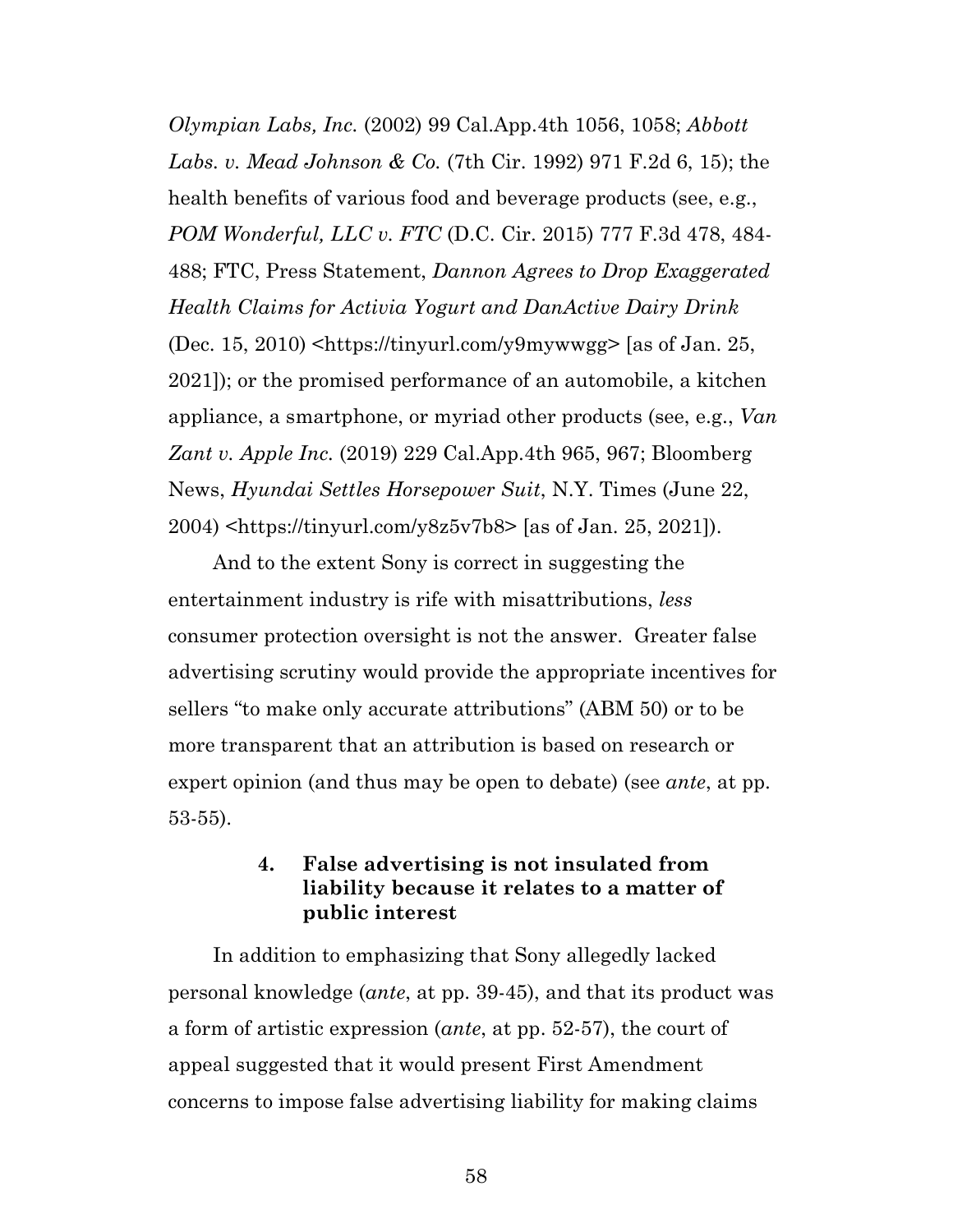that relate to "an issue of public interest and debate" (*Serova*, *supra*, 44 Cal.App.5th at p. 127). Here, the court explained, Sony's alleged misrepresentations related to the "public controversy" about "whether the three Songs on the Disputed Tracks should be included in Michael Jackson's body of work." (*Id.* at p. 127; see also ABM 54-55 [similar].)

As the high court has explained, however, commercial speech is not entitled to heightened First Amendment protections merely because it "contain[s] discussions of important public issues" or "'links a product to a current public debate.'" (*Bolger*, *supra*, 463 U.S. at pp. 67-68; see *Kasky*, *supra*, 27 Cal.4th at pp. 957-958 [similar].) And here, Sony's statements did not even go that far. Sony made no effort on the product label, or in its advertisements, to explain to consumers *why* it concluded, after investigation, that Jackson performed the songs. It simply asserted that Jackson was the vocalist—an assertion that the parties have assumed to be false at this stage of the litigation. (See *ante*, at p. 26.) False statements made by a seller about its product cannot qualify as a "discussion[]" of important public issues or make an appreciable contribution to "public debate." No one could reasonably claim, for example, that a meat producer contributes to a public debate over food safety by falsely representing on a product label that the meat has been inspected for salmonella when, in fact, it has not been—any more than a manufacturer would contribute to public debates about

59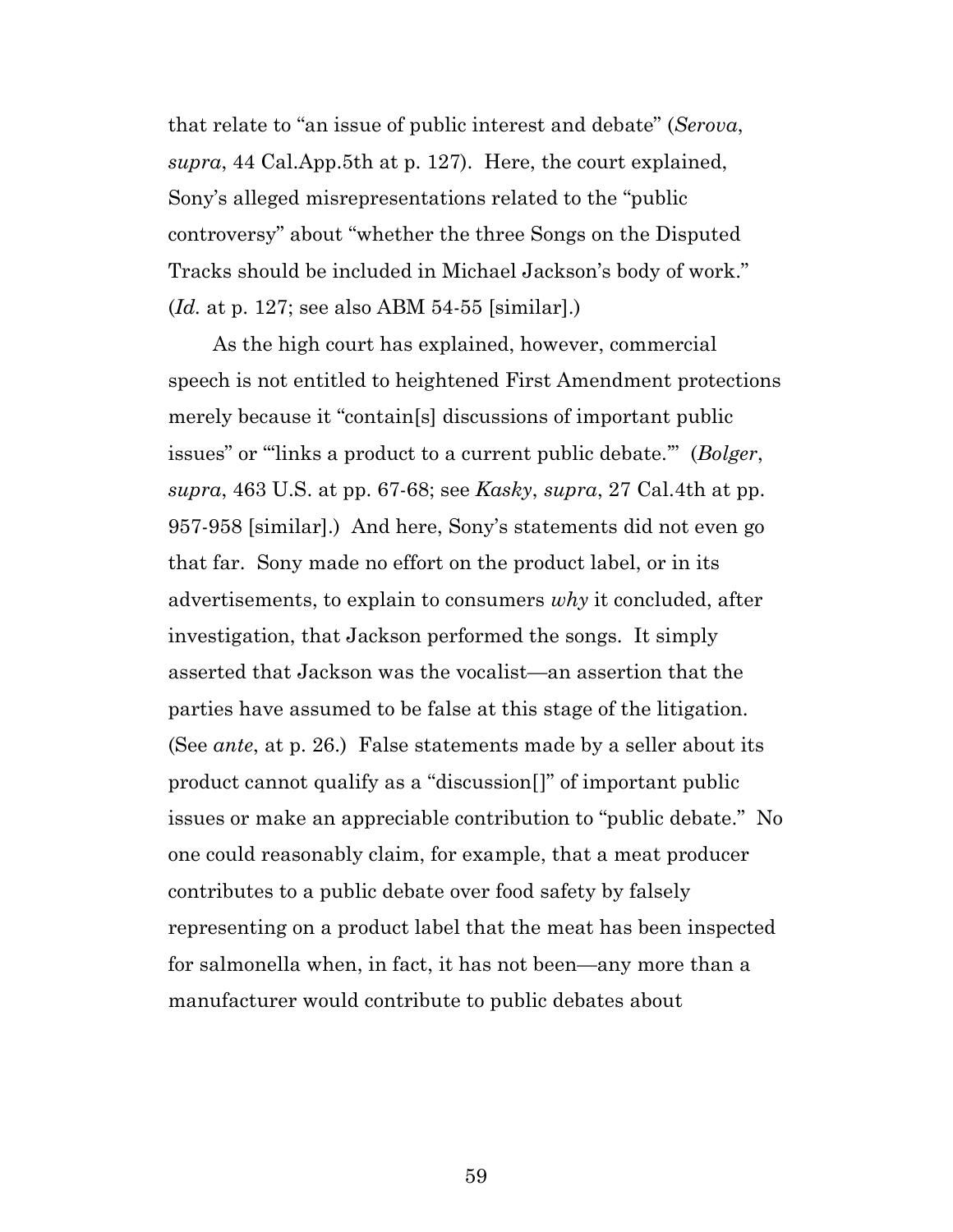protectionism or labor standards by falsely claiming that its products were "made in the U.S.A."[26](#page-59-0)

It would seriously frustrate the State's interest in combatting false or misleading advertising to immunize a seller from liability merely because its claims bear some relation to a matter of public interest or a public figure. There are few topics that cannot be said to bear that relation: Under First Amendment principles that apply in the noncommercial speech context, a "matter of public concern" is a broad term, including anything that "can 'be fairly considered as relating to any matter of political, social, or other concern to the community.'" (*Snyder v. Phelps* (2011) 562 U.S. 443, 453.) Similarly, the term "public figure" covers "[e]veryone the reader has heard of before and a great many people he hasn't." (Kagan, *A Libel Story:* Sullivan *Then and Now* (1993) 18 Law & Soc. Inquiry 197, 209-210.)

Moreover, it is not uncommon for advertisers to draw on matters of public interest and debate when marketing their products to potential purchasers. Today, for example, numerous sellers reference climate change or other "green" attributes of their products to exploit consumer concerns about the

<span id="page-59-0"></span> <sup>26</sup> Had Sony genuinely contributed to the public's understanding of a public controversy—for example, by disclosing information on the album cover about the controversy and Sony's investigative steps to confirm the songs' authenticity—it is highly unlikely that Sony would be subject to liability. Statements that truly contribute to a matter of public discourse are unlikely to be false or misleading *for the very reason* that they provide the public with truthful information that aids their understanding of a public issue.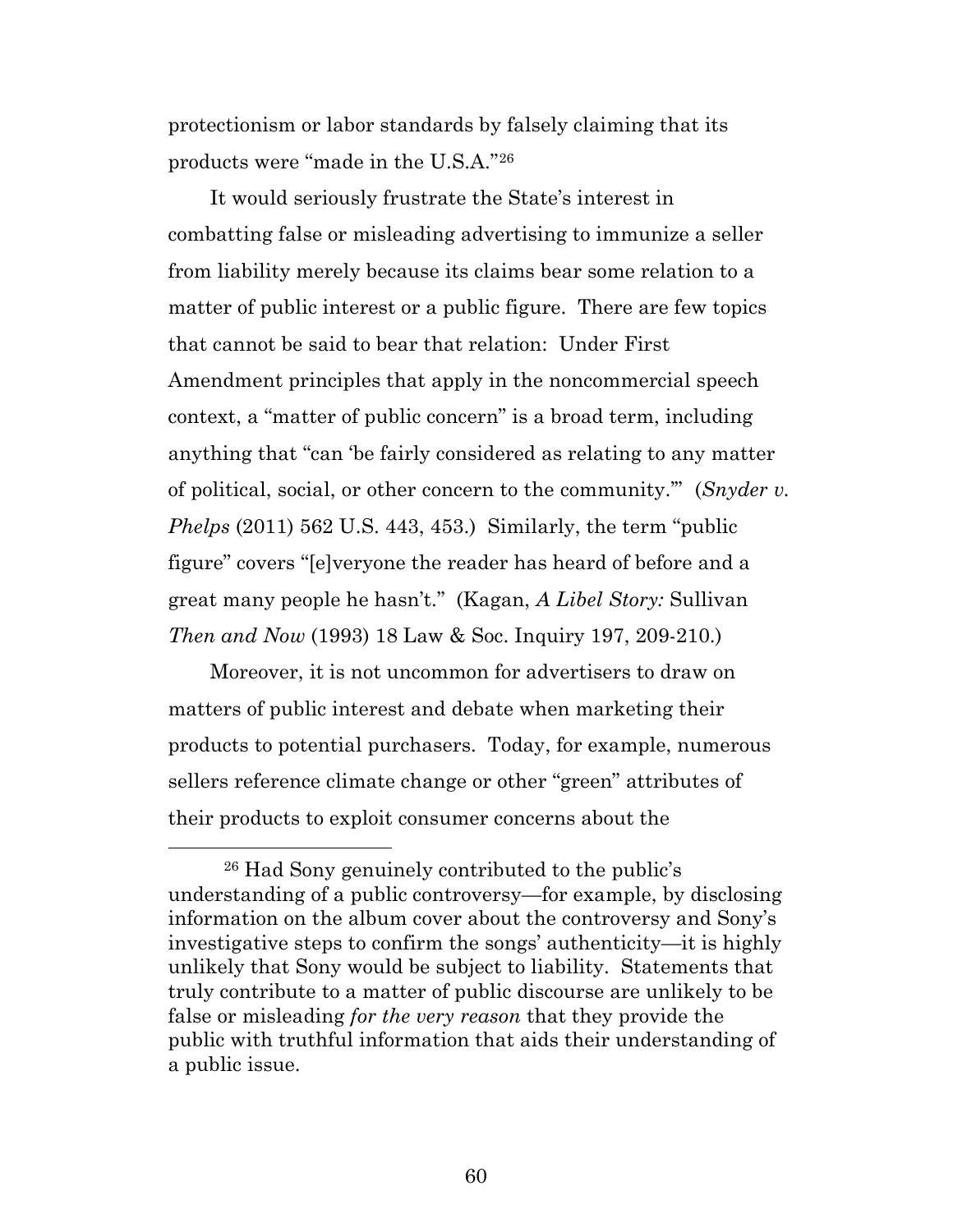environment—sometimes making "specious claims" or engaging in "ecological puffery about products with minimal environmental attributes." (*Assn. of Nat. Advertisers, Inc. v. Lungren* (9th Cir. 1994) 44 F.3d 726, 732; see also 5 McCarthy on Trademarks and Unfair Competition, *supra*, § [27](#page-60-0):121 [similar].)<sup>27</sup>

The broad "public concern" exception to false advertising liability suggested by the court of appeal would also have the perverse effect of insulating false or misleading claims from liability when there is widespread public interest in a product that is, when consumers are most likely to be attentively focused on a seller's claims and, therefore, when accuracy is especially important. For example, consumers are often highly interested in claims about a product's purported health benefits and willing to change their purchasing habits and lifestyles to take advantage of those benefits. In one recent case, POM Wonderful made highly exaggerated and otherwise unsupported claims

<span id="page-60-0"></span> <sup>27</sup> See, e.g., FTC, Press Statement, *FTC Sues VW over False Clean Diesel Claims* (Mar. 29, 2016)

<sup>&</sup>lt;https://www.consumer.ftc.gov/blog/2016/03/ftc-sues-vw-overfalse-clean-diesel-claims> (as of Jan. 25, 2021) ["VW extensively promoted its 'Clean Diesel' vehicles as environmentally friendly, having low emissions, and being legally compliant" when, in fact, "the vehicles' emissions greatly exceeded government emissions standards"]; California Dept. of Justice, Press Statement, *Attorney General Kamala D. Harris Sues Plastic Water Bottle Companies over Misleading Claims of Biodegradability* (Oct. 26, 2011) <https://oag.ca.gov/news/press-releases/attorney-generalkamala-d-harris-sues-plastic-water-bottle-companies-over> (as of Jan. 25, 2021); cf. Bus. & Prof. Code, § 17580.5 [barring sellers from making false or misleading environmental claims].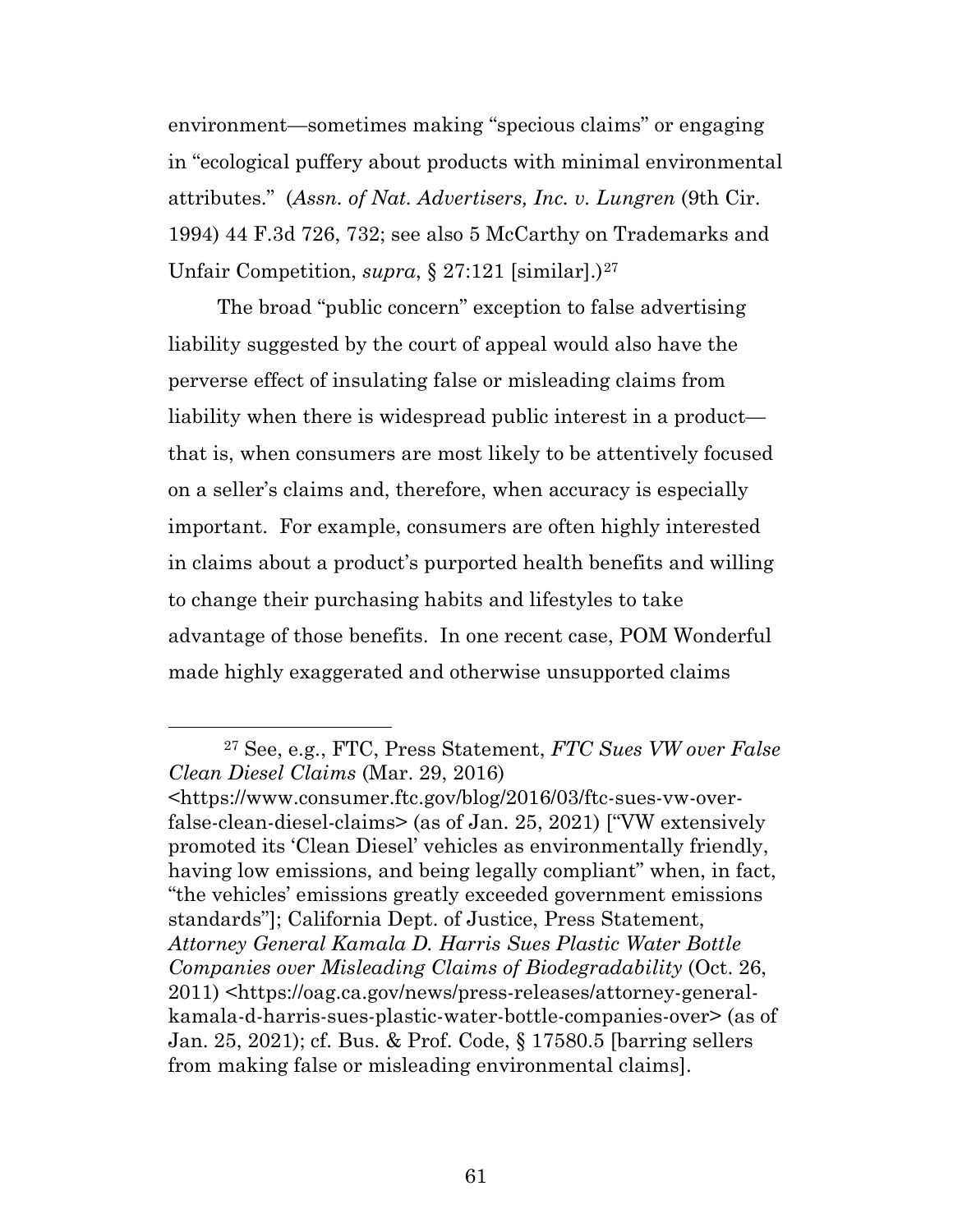about the supposed health benefits of drinking pomegranate juice—including the bold suggestion that the juice "prevents and treats prostate cancer, and works 40 percent as well as Viagra" in addressing erectile dysfunction. (Klein, *POM-Boozled: Do Health Drinks Live Up to Their Labels?*, CNN (Oct. 27, 2010).)<sup>[28](#page-61-0)</sup> The result was that the company's juice products became "increasingly popular with consumers," generating significant media interest. (*Ibid.*) That level of interest, however, in no way insulated POM Wonderful's claims from false advertising scrutiny. (See *POM Wonderful*, *supra*, 777 F.3d at pp. 484-488.)<sup>[29](#page-61-1)</sup>

<span id="page-61-1"></span><sup>29</sup> See also, e.g., *Kasky*, *supra*, 27 Cal.4th at pp. 964-965 [significant public interest in Nike's labor practices did not insulate it from liability]; FTC, Press Statement, *FTC Sends Letters Warning 20 More Marketers to Stop Making Unsupported COVID-19 Treatment* (Aug. 14, 2020) <https://www.ftc.gov/newsevents/press-releases/2020/08/ftc-letters-warning-20-moremarketers-stop-making-covid-19-claims> (as of Jan. 25, 2021); Oxford, *More States Sue Opioid Maker Alleging Deceptive Marketing*, Associated Press (June 4, 2019) <https://apnews.com/ article/738bf3e450444ee29d3aea50731329b7> (as of Jan. 25, 2021); California Dept. of Justice, Press Statement, *Attorney General Kamala D. Harris Seeks Immediate Halt to Corinthian Colleges' False Advertising to California Students* (June 27, 2014) <https://oag.ca.gov/news/press-releases/attorney-general-kamalad-harris-seeks-immediate-halt-corinthian-colleges'-false> (as of Jan. 25, 2021); Associated Press, *Kellogg's Pays \$4 Million Settlement After Claiming Frosted Mini Wheats Make You Smarter*, Bus. Insider (May 29, 2013) <https://www.businessinsider.com/kelloggs-4m-frosted-miniwheats-settlement-2013-5?IR=T> (as of Jan. 25, 2021).

<span id="page-61-0"></span> <sup>28</sup> Available at <https://www.cnn.com/2010/HEALTH/10/27/ health.pom.drink.labels/index.html> (as of Jan. 27, 2021).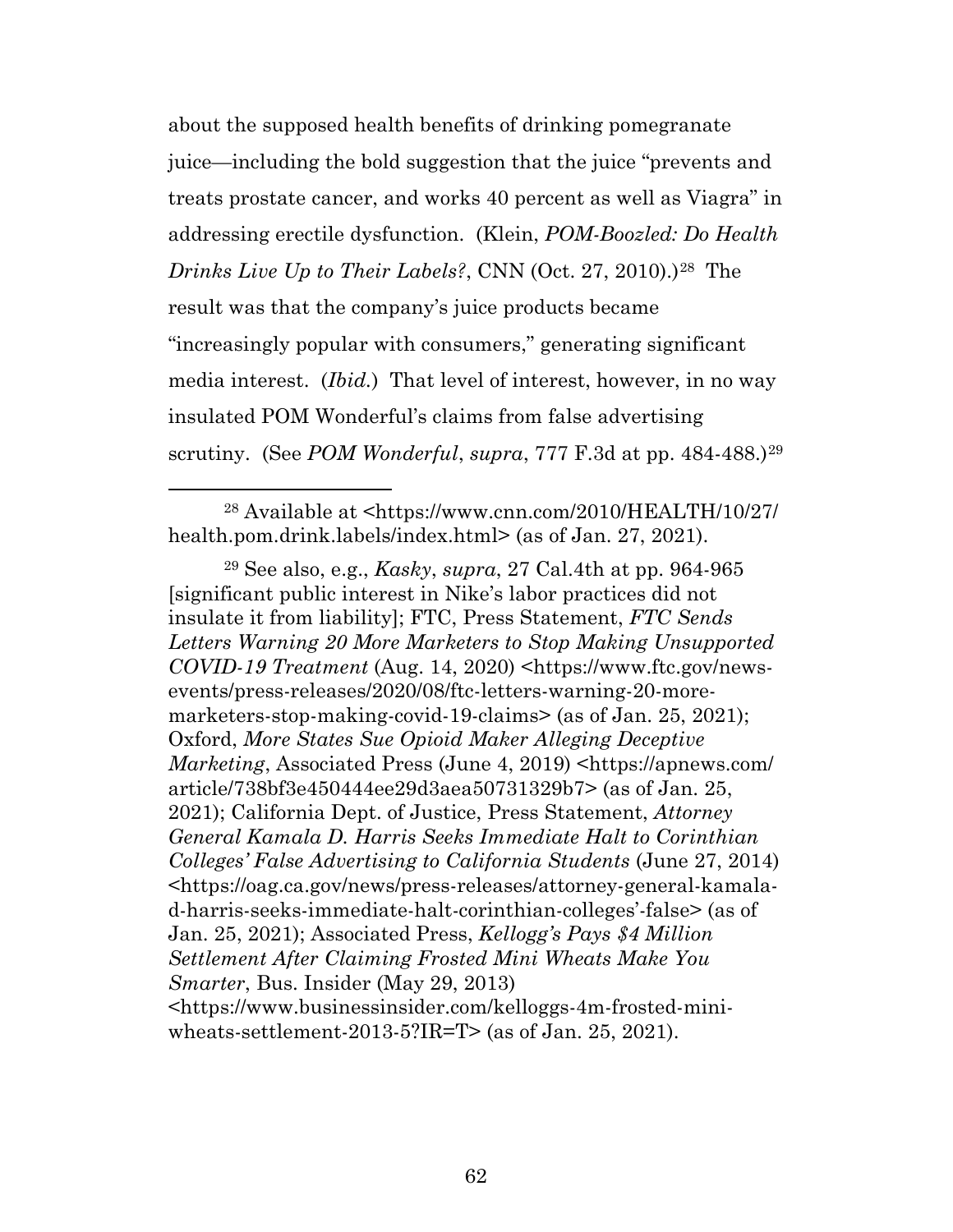The same should be true here. Questions about the authenticity of songs allegedly recorded by Michael Jackson shortly before his death naturally led to significant interest and debate among fans, members of the media, and the public more generally. (See, e.g., OBM 12 [discussing Oprah Winfrey interview addressing the controversy].) That level of interest made it all the more important for Sony to provide accurate information about the songs to consumers. Assuming Sony failed to do so—a question that has not yet been tried in the superior court—the First Amendment does not shield Sony from liability.

#### **CONCLUSION**

The Court should reaffirm the well-established principle that a seller's description of a product to potential purchasers qualifies as commercial speech. The First Amendment does not insulate a seller from false or misleading product claims because it purportedly lacks personal knowledge of the accuracy of the claims; because the product for sale is music or another form of artistic expression; or because the product claims relate in some way to a matter of public interest or debate.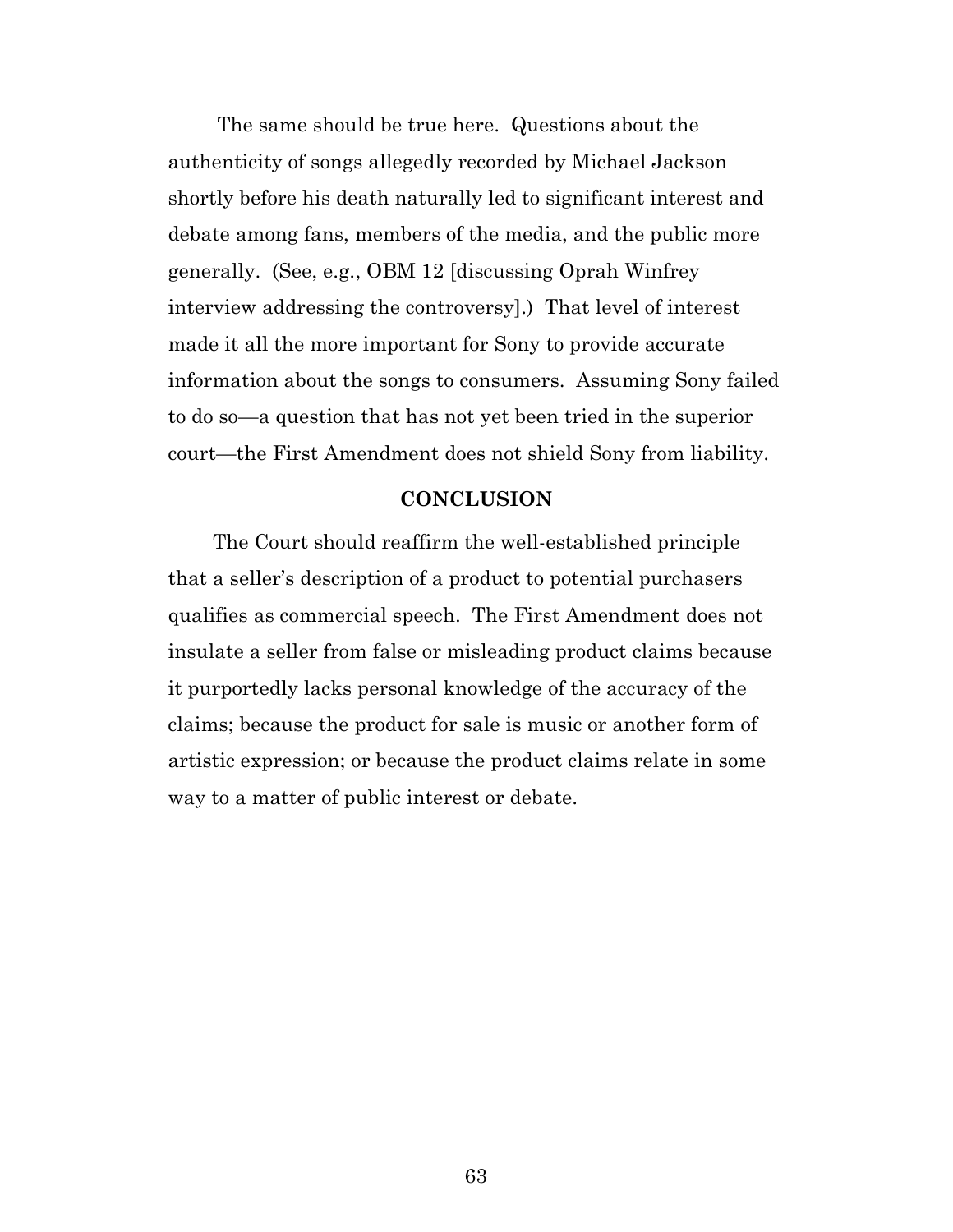Respectfully submitted,

XAVIER BECERRA Attorney General of California MICHAEL J. MONGAN Solicitor General JANILL L. RICHARDS Principal Deputy Solicitor General

*/s/ Samuel Harbourt*

SAMUEL T. HARBOURT Deputy Solicitor General AMARI L. HAMMONDS Associate Deputy Solicitor General

*Attorneys for Amicus Curiae Attorney General of California*

January 29, 2021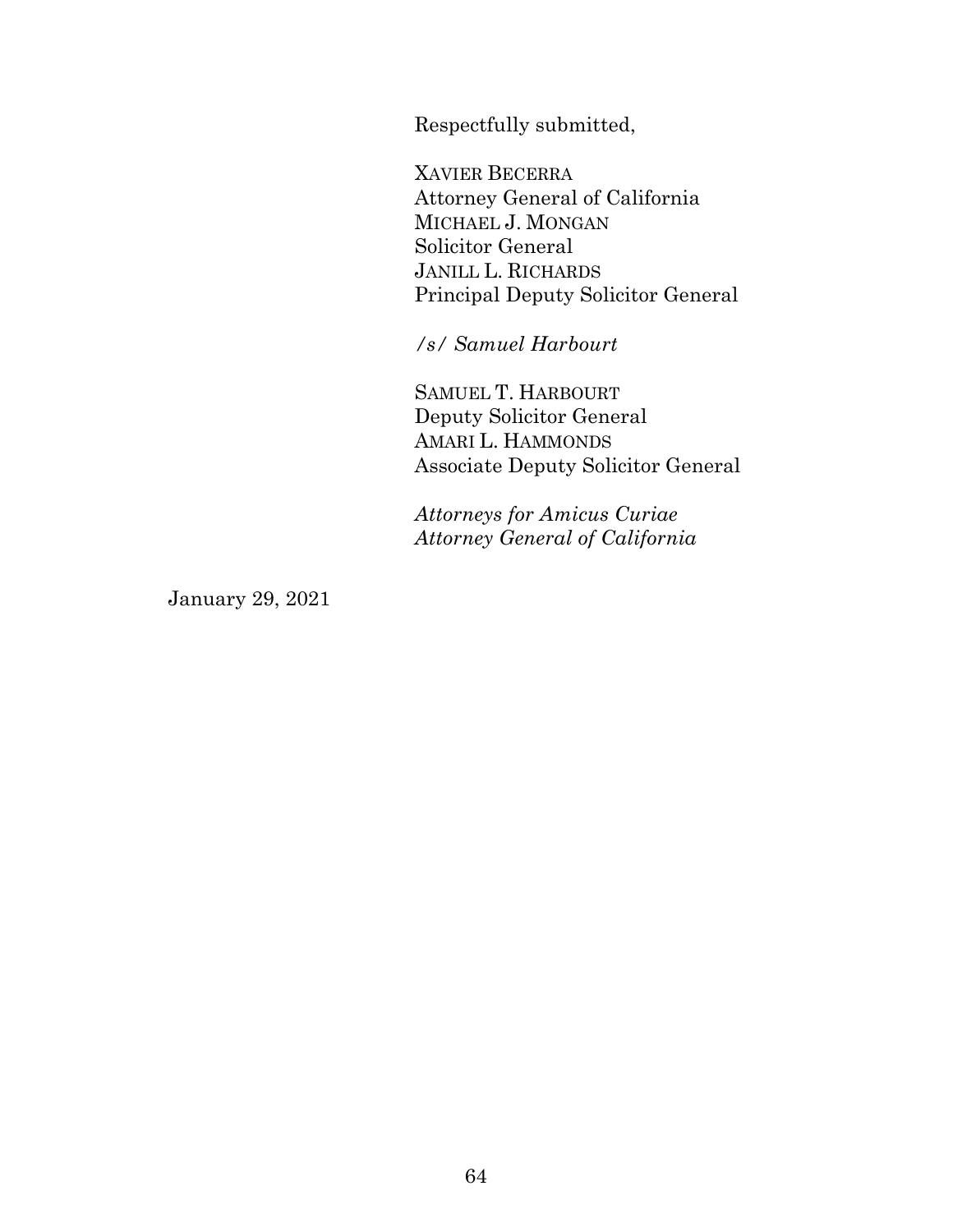### **CERTIFICATE OF COMPLIANCE**

I certify that the attached Amicus Curiae Brief uses a 13 point Century Schoolbook font and contains 12,305 words.

> XAVIER BECERRA Attorney General of California

*/s/ Samuel Harbourt*

SAMUEL T. HARBOURT Deputy Solicitor General *Attorney for Amicus Curiae Attorney General of California*

January 29, 2021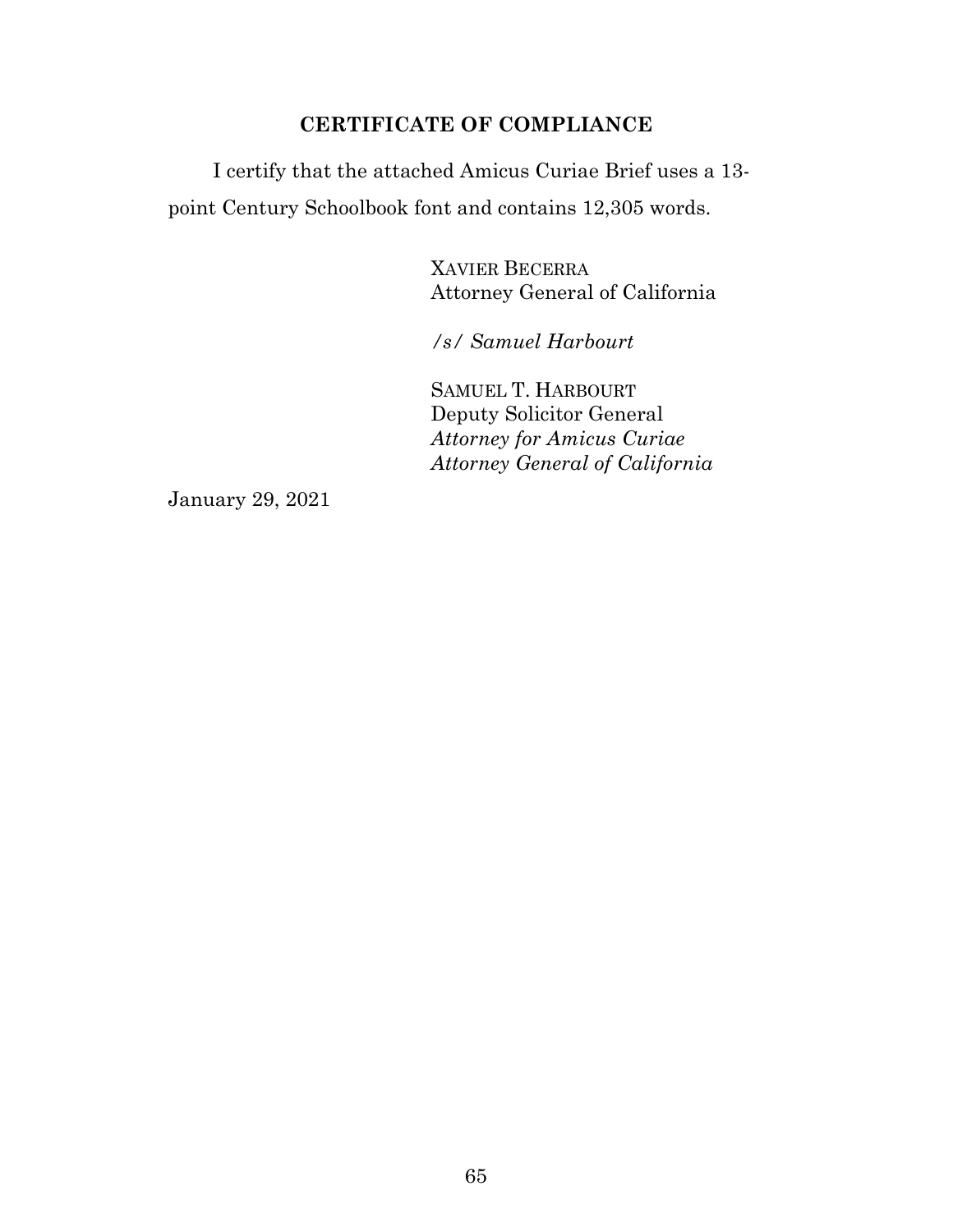#### **STATE OF CALIFORNIA**

Supreme Court of California

## *PROOF OF SERVICE*

# **STATE OF CALIFORNIA**

Supreme Court of California

### Case Name:**SEROVA v. SONY MUSIC ENTERTAINMENT**

Case Number:**S260736**

Lower Court Case Number:**B280526**

- 1. At the time of service I was at least 18 years of age and not a party to this legal action.
- 2. My email address used to e-serve: **samuel.harbourt@doj.ca.gov**

3. I served by email a copy of the following document(s) indicated below:

Title(s) of papers e-served:

| <b>Filing Type</b>                | <b>Document Title</b>                                                                                                 |
|-----------------------------------|-----------------------------------------------------------------------------------------------------------------------|
| <b>PROOF OF</b><br><b>SERVICE</b> | Serova v. Sony Music (S260736) - Proof of Service FINAL 1.29.21                                                       |
| <b>BRIEF</b>                      | Serova v. Sony Music (S260736) - Br of Amicus Curiae Cal Atty General in Support of Plaintiff<br><b>FINAL 1.29.21</b> |

Service Recipients:

| <b>Det vier ittelprents.</b>       |                                                  |                 |                  |
|------------------------------------|--------------------------------------------------|-----------------|------------------|
| <b>Person Served</b>               | <b>Email Address</b>                             | $\mathbf{Type}$ | Date / Time      |
| Jeremy Bollinger                   | $\left  \text{jeremy@mossbollinger.com} \right $ | le-             | 1/29/2021        |
| Moss Bollinger, LLP                |                                                  |                 | Serve 1:13:52 PM |
| 240132                             |                                                  |                 |                  |
| Tami Sims                          | tami.sims@kattenlaw.com                          | le-             | 1/29/2021        |
| Katten Muchin Rosenman LLP         |                                                  |                 | Serve 1:13:52 PM |
| 245628                             |                                                  |                 |                  |
| Paula Phillips                     | $ $ paula.phillips@katten.com                    | le-             | 1/29/2021        |
| Katten                             |                                                  |                 | Serve 1:13:52 PM |
| Andrew Demko                       | andrew.demko@katten.com                          | le-             | 1/29/2021        |
| Katten                             |                                                  |                 | Serve 1:13:52 PM |
| 247320                             |                                                  |                 |                  |
| Micha Liberty                      | $ $ micha@libertylaw.com                         | le-             | 1/29/2021        |
| Liberty Law Office                 |                                                  |                 | Serve 1:13:52 PM |
| Bryan Freedman                     | $b$ freedman@ftllp.com                           | le-             | 1/29/2021        |
| Freedman & Taitelman, LLP          |                                                  |                 | Serve 1:13:52 PM |
| 151990                             |                                                  |                 |                  |
| Seth Mermin                        | tmermin@law.berkeley.edu                         | le-             | 1/29/2021        |
| University of California, Berkeley |                                                  |                 | Serve 1:13:52 PM |
| David Arbogast                     | david@arbogastlaw.com                            | le-             | 1/29/2021        |
| Arbogast Law                       |                                                  |                 | Serve 1:13:52 PM |
| 167571                             |                                                  |                 |                  |
| Tami Sims                          | tami.sims@katten.com                             | le-             | 1/29/2021        |
| Katten Muchin Rosenman LLP         |                                                  |                 | Serve 1:13:52 PM |
| 245628                             |                                                  |                 |                  |
| Howard Weitzman                    | hweitzman@kwikalaw.com                           | $ e-$           | 1/29/2021        |